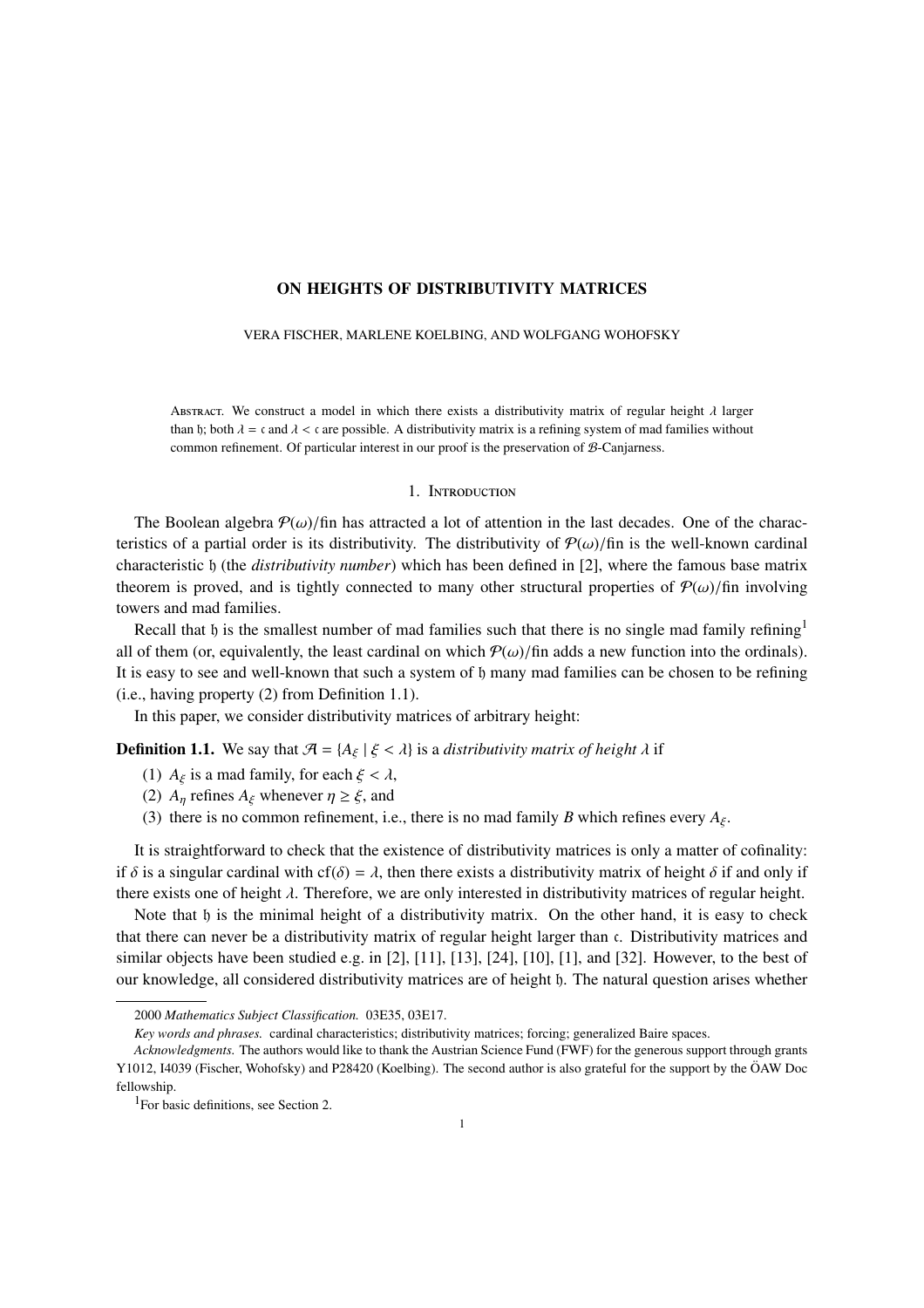a distributivity matrix is necessarily of height h. The main result of this paper shows that it is consistent that there exists a distributivity matrix of regular height  $\lambda$  larger than h (so, in particular, the existence of distributivity matrices of two different regular heights is consistent):

**Main Theorem 1.2.** Let  $V_0$  be a model of ZFC which satisfies GCH. In  $V_0$ , let  $\omega_1 < \lambda \leq \mu$  be cardinals *such that*  $\lambda$  *is regular and*  $cf(\mu) > \omega$ . Then there is a c.c.c. (and hence cofinality preserving) extension W *of*  $V_0$  *in which there exists a distributivity matrix of height*  $\lambda$ , and  $\omega_1 = \mathfrak{h} = \mathfrak{b} < \mathfrak{c} = \mu$ .

We construct our model *W* as follows. We start with  $V_0$  and first go to the Cohen extension in which  $c = \mu$ . In this model *V*, we define a forcing iteration (see Section 3.1) which adds a distributivity matrix of height  $\lambda$ . Building on ideas from [22], we use c.c.c. iterands which approximate the distributivity matrix by finite conditions; we have to use an iteration, because after a single step of the forcing, new reals are added, which prevents the generically added almost disjoint families from being maximal. We show that the generic object is actually a distributivity matrix: in particular, the branches are towers (see Section 4.3) and the levels are mad families (see Section 4.4); for that, we use complete subforcings (which are based on the notion of eligible set; see Section 3.4) to capture new subsets of  $\omega$  (see Section 4.2).

To show that  $\omega_1 = b = b$ , we show that  $b = \omega_1$ , and use the fact that  $b \le b$  holds in ZFC. In fact, we show that the ground model reals  $B = \omega^{\omega} \cap V_0$  remain unbounded. For that, we represent our iteration as a finer iteration of Mathias forcings with respect to filters (see Section 6.1). We use a characterization from [21] to show that these filters are B-Canjar (see Section 5 and Section 6.2), i.e., that the corresponding Mathias forcings preserve the unboundedness of B. In [14], the same is done for Hechler's original forcings [22] to add a tower or to add a mad family.

More precisely, we can use a genericity argument to show that the filters are B-Canjar at the stage where they appear, but we need the B-Canjarness in later stages of the iteration. Since the notion of B-Canjarness of a filter is not absolute (see<sup>2</sup> Example 5.8), we have to develop a method how to guarantee that the B-Canjarness of a filter is not destroyed by Mathias forcings with respect to certain other filters. One basic ingredient is defining a "sum"  $\mathcal{F}_0 \oplus \mathcal{F}_1$  of two (or finitely many) filters  $\mathcal{F}_0$  and  $\mathcal{F}_1$  for which the following holds true (see Lemma 5.12):

**Proposition 1.3.** *If*  $\mathcal{B} \subseteq \omega^{\omega}$  *is unbounded and*  $\mathcal{F}_0 \oplus \mathcal{F}_1$  *is*  $\mathcal{B}$ -Canjar, then Mathias forcing with respect *to*  $\mathcal{F}_1$  *forces* " $\mathcal{F}_0$  *is*  $\mathcal{B}$ *-Canjar*".

We conclude the paper with further discussion and some open questions. In Section 7.1, we consider the nature of maximal branches through distributivity matrices. There are two possibilities for a maximal branch: either it is cofinal or not. Consistently, there are distributivity matrices of height h without cofinal branches (this was shown in [11] and [13]). In the model of Main Theorem 1.2, all maximal branches of the (generic) distributivity matrix of height  $\lambda > 0$  are cofinal. In the Cohen model, however, there are no distributivity matrices of this type of height larger than h. In Section 7.2, we discuss the notion of a distributivity spectrum.

<sup>&</sup>lt;sup>2</sup>We thank Osvaldo Guzmán [20] for providing an example of non-absoluteness.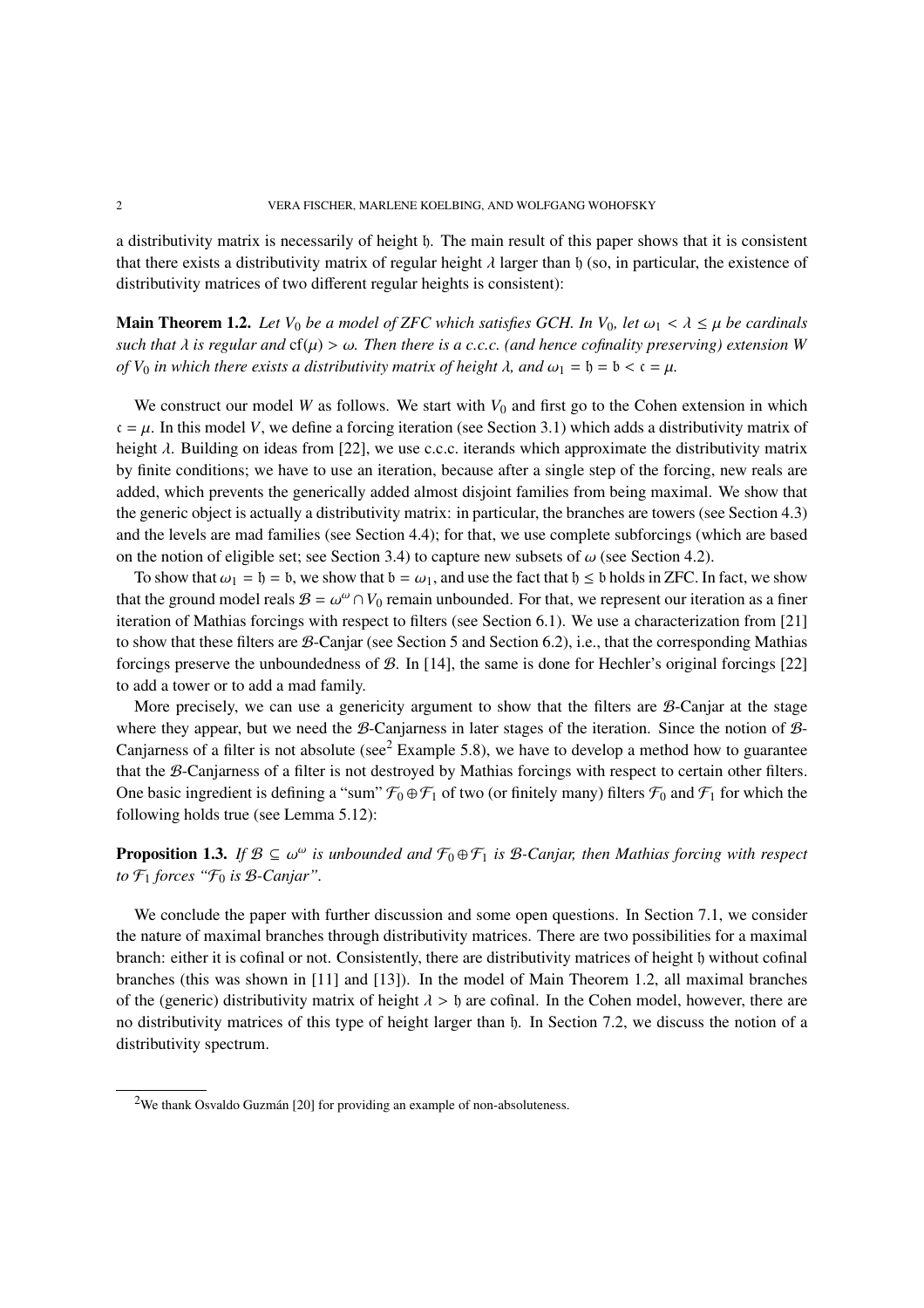#### 2. Preliminaries

In this section, we recall some very basic and well-known definitions and facts. The reader should feel free to skip this section and only come back if necessary.

Let  $[\omega]^\omega$  denote the collection of infinite subsets of  $\omega$ , and let  $\subseteq^*$  denote the pre-order of almostinclusion:  $b \subseteq a$  if  $b \setminus a$  is finite. We write  $a = a \bmod b$   $\subseteq a$  *b* and  $b \subseteq a$ . We say that *a* and *b* are *almost disjoint* if  $a \cap b$  is finite. Moreover, we say that  $A \subseteq [\omega]^{\omega}$  is an *almost disjoint family* (or *ad family*) if *a* and *a'* are almost disjoint whenever  $a, a' \in A$  with  $a \neq a'$ . An almost disjoint family *A* is *maximal* (called *mad family*) if for each  $b \in [\omega]^\omega$  there exists  $a \in A$  such that  $|b \cap a| = \aleph_0$  (i.e., if *A* is a maximal antichain in  $([\omega]^\omega, \subseteq^*)$ ). For two almost disjoint families *A* and *B*, we say that *B refines A* if for each  $b \in B$  there exists an  $a \in A$  with  $b \subseteq^* a$ . Let

 $spec(\mathfrak{a}) := \{ \mu \mid \mu \text{ is an infinite cardinal and there is a mad family of size } \mu \}$ 

be the *mad spectrum on*  $\omega$ , and let  $\alpha := min(spec(\alpha))$  be the *almost disjointness number*. It is well-known and easy to see that there are always mad families of size c, i.e.,  $c \in spec(a)$ . Indeed, by identifying  $2^{<\omega}$ with  $\omega$  and taking the set of branches through the tree  $2<sup>{<</sup>\omega}$ , we get an almost disjoint family of size c, which can be extended to a mad family (using the axiom of choice).

Recall from Definition 1.1 that a distributivity matrix  ${A_\xi \mid \xi < \lambda}$  is a refining system of mad families without common refinement. Such a system can be viewed as a tree (which we think of growing downwards): for each  $\xi < \lambda$ , the elements of the mad family  $A_{\xi}$  form the level  $\xi$  of the tree, and for  $b \in A_n$  and  $a \in A_{\xi}$  with  $\eta > \xi$ , the element *b* is below the element *a* in the tree if and only if  $b \subseteq^* a$ . Due to the refining structure of the distributivity matrix, each element of  $A_n$  is below exactly one element of  $A_\xi$ . Note that this tree is necessarily splitting<sup>3</sup> at some limit levels: this is because there always appear  $\subseteq^*$ -decreasing sequences of limit length which have no weakest lower bound, and so no single element below such a sequence can be enough to get maximality of the next level.

We say that  $\langle a_{\xi} | \xi < \delta \rangle$  is a *branch through the distributivity matrix*  $\mathcal{A} = \{A_{\xi} | \xi < \lambda\}$  if  $a_{\xi} \in A_{\xi}$  for each  $\xi < \delta$ , and  $a_{\eta} \subseteq^* a_{\xi}$  for each  $\xi \leq \eta < \delta$ . We say that the branch is *maximal* if there is no branch through  $A$  strictly extending it. As a matter of fact, a maximal branch through a distributivity matrix can be cofinal or not; for a discussion of different types of distributivity matrices (in particular such without cofinal branches), see Section 7.1.

We say that  $b \in [\omega]^\omega$  *intersects* a distributivity matrix  $\mathcal{A} = \{A_\xi \mid \xi < \lambda\}$  if for each  $\xi < \lambda$  there is an  $a \in A_{\xi}$  with  $b \subseteq^* a$ . Note that Definition 1.1(3) is equivalent to

(3<sup>'</sup>)  $\{b \in [\omega]^{\omega} \mid b \text{ intersects } \mathcal{A}\}\)$  is not dense in  $([\omega]^{\omega}, \subseteq^*)$ , i.e., there is an  $\bar{a} \in [\omega]^{\omega}$  such that no  $b \subseteq^* \bar{a}$ intersects A;

in particular,  $(3')$  holds if there is *no b* intersecting A. If this is the case, we call A *normal*. In fact, a distributivity matrix can always be turned into a normal distributivity matrix of the same height (basically by "restricting" the matrix to a witness  $\bar{a}$  for (3')).

We say that a distributivity matrix  $\mathcal{A} = \{A_{\xi} \mid \xi < \lambda\}$  is a *base matrix* if  $\bigcup_{\xi < \lambda} A_{\xi}$  is dense in  $([\omega]^{\omega}, \subseteq^*).$ It is straightforward to check that a base matrix is always normal.

 $3$ See also the discussion in Section 3.1 about the generic distributivity matrix of Main Theorem 1.2, whose underlying tree is splitting everywhere.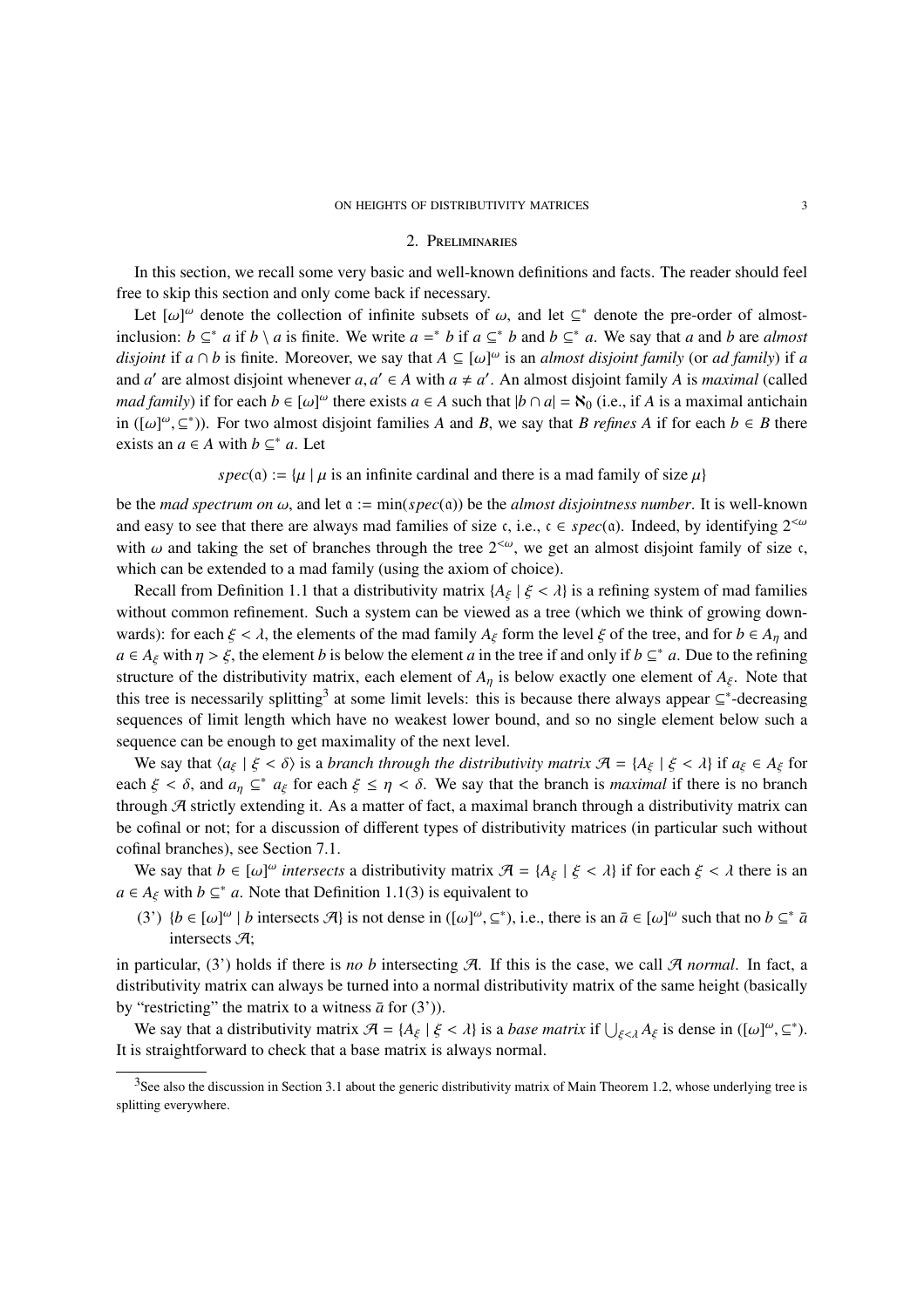For a sequence  $\langle a_{\xi} | \xi < \delta \rangle \subseteq [\omega]^{\omega}$ , we say that  $b \in [\omega]^{\omega}$  is a *pseudo-intersection* of  $\langle a_{\xi} | \xi < \delta \rangle$  if  $b \subseteq^* a_{\xi}$  for each  $\xi < \delta$ . We say that  $\langle a_{\xi} | \xi < \delta \rangle$  is a *tower of length*  $\delta$  if  $a_n \subseteq^* a_{\xi}$  for any  $\eta > \xi$ , and it does not have an infinite pseudo-intersection. Let

*spec*(t) := { $\delta$  |  $\delta$  is regular and there is a tower of length  $\delta$ }

be the *tower spectrum*, and let  $t := min(spec(t))$  be the *tower number*. Note that whenever  $\langle a_{\xi} | \xi < \delta \rangle$  is a tower, then there is a (sub)tower of length cf( $\delta$ ). On the other hand, each tower of length cf( $\delta$ ) can be expanded to one of length  $\delta$  (by repeating elements). Therefore the restriction to regular cardinals in the definition of the tower spectrum makes sense.

For  $f, g \in \omega^{\omega}$ , we write  $f \leq^* g$  if  $f(n) \leq g(n)$  for all but finitely many  $n \in \omega$ . We say that  $\mathcal{B} \subseteq \omega^{\omega}$  is an *unbounded family*, if there exists no  $g \in \omega^\omega$  with  $f \leq^* g$  for all  $f \in \mathcal{B}$ . The *(un)bounding number* b is the smallest size of an unbounded family in  $\omega^{\omega}$ . The following inequalities between the cardinal characteristics are well-known and not too hard to prove (see, e.g., [4] for more details):

$$
\omega_1 \leq t \leq \mathfrak{h} \leq \mathfrak{b} \leq \mathfrak{a} \leq \mathfrak{c}.
$$

#### 3. Forcing a distributivity matrix

In this section, we start with the proof of our main result, i.e., Main Theorem 1.2: we define a forcing (see Section 3.1), show basic properties of the forcing and of the generic object (see Sections 3.2 and 3.3), and prove a crucial lemma about complete subforcings (see Section 3.4). In Section 4, we will finish the proof that the generic object is indeed a distributivity matrix. Section 5 and Section 6 are devoted to the remaining part of the proof of Main Theorem 1.2, i.e., to showing that  $\omega_1 = \mathfrak{h} = \mathfrak{b}$  in the final model.

3.1. Definition of the forcing iteration. We will define a forcing for adding a distributivity matrix. The definition has been motivated by the forcing for adding towers and mad families from Hechler's paper [22]. The presentation of our forcing will be somewhat different from the presentation of Hechler's forcings in [22]. In [14], we represent these forcings in a form which is analogous to our definition of  $\mathbb{Q}_\alpha$ below.

We proceed as follows. In  $V_0$ , let  $\mathbb{C}_{\mu}$  be the usual forcing for adding  $\mu$  many Cohen reals, and let *V* be the extension by  $\mathbb{C}_{\mu}$ . In *V*, we perform our main forcing iteration of length  $\lambda$  which is going to add a distributivity matrix of height  $\lambda$ . The iteration is going to be a finite support iteration whose iterands have the countable chain condition (see Lemma 3.5) and are of size continuum; in particular, the size of the continuum stays the same during the whole iteration, and hence  $c = \mu$  holds true in the final model (see Lemma 3.6).

As discussed in Section 2, a distributivity matrix can be viewed as a tree, where each node is equipped with an element of  $[\omega]^\omega$ . In fact, our generic distributivity matrix  $\{A_{\xi+1} | \xi < \lambda\}$  will be based on the tree  $\lambda^{\leq \lambda}$ : each node  $\sigma \in \lambda^{\leq \lambda}$  of successor length will carry an infinite set  $a_{\sigma} \subseteq \omega$  such that for each  $\xi < \lambda$ ,

$$
A_{\xi+1} = \{a_{\sigma} \mid \sigma \in \lambda^{\xi+1}\}
$$

is a mad family, and  $a_{\sigma} \subseteq^* a_{\tau}$  if  $\sigma$  extends  $\tau$ . In particular, all maximal branches of our distributivity matrix will be cofinal.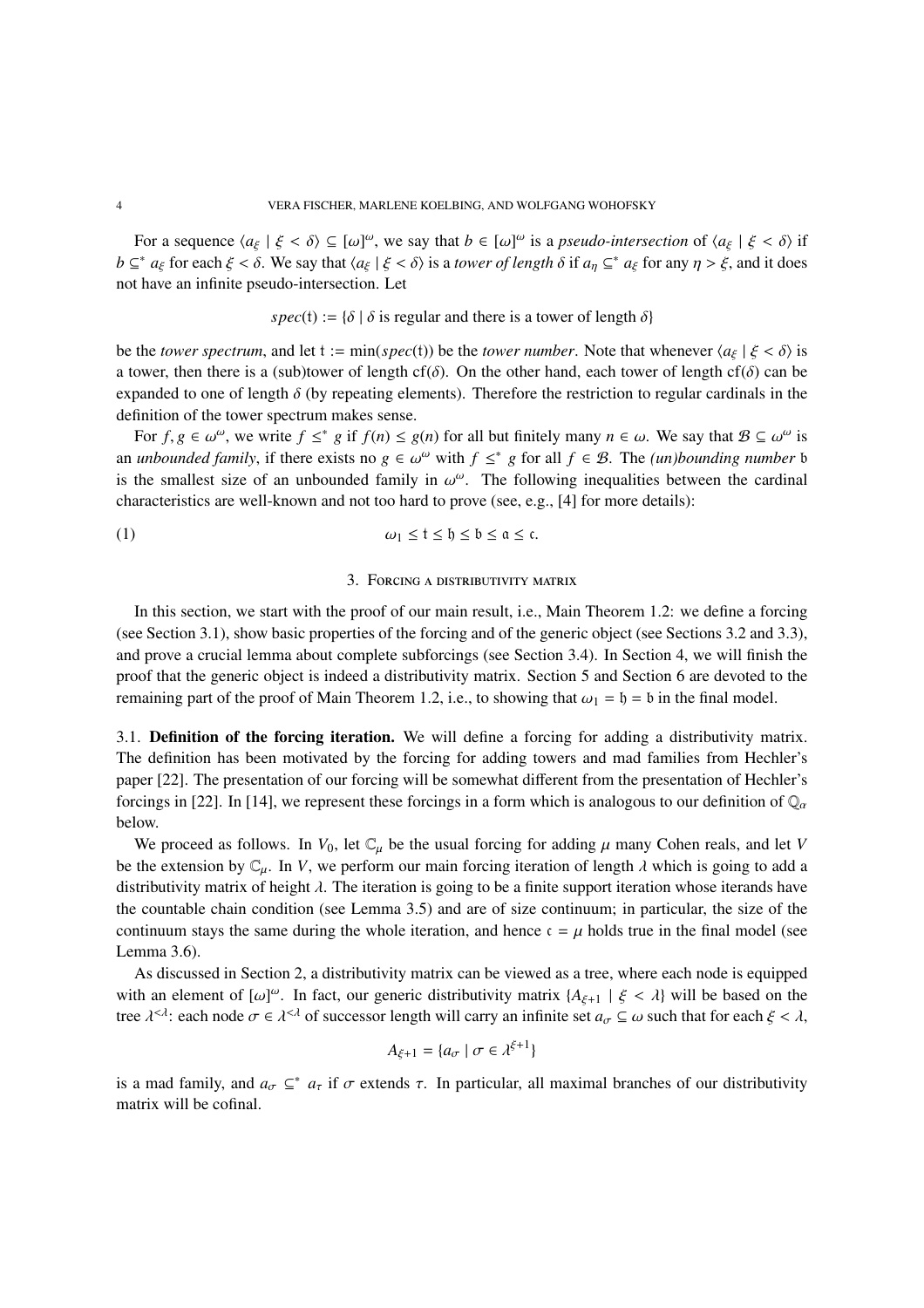We write  $\tau \leq \sigma$  if  $\tau \subseteq \sigma$  (i.e., if  $\sigma$  extends  $\tau$ ); we write  $\tau \leq \sigma$  if  $\tau \leq \sigma$  and  $\tau \neq \sigma$ . The length of  $\sigma$  is denoted by  $|\sigma|$ . We think of the tree  $\lambda^{< \lambda}$  as "growing downwards", i.e., we say that  $\sigma$  is below  $\tau$  if  $\tau \leq \sigma$ ; moreover, we say that  $\sigma$ <sup> $\hat{i}$  is to the left of  $\sigma$ <sup> $\hat{i}$ </sup> whenever  $\hat{i}$  <  $\hat{i}$ .</sup>

Note that our mad families  $A_{\ell+1}$  are indexed by successor ordinals only, for the following reason. Since there are ⊆\*-decreasing sequences of limit length which do not have weakest lower bounds, and the mad family on the level directly below such a sequence has to be "maximal below the sequence" (i.e., each pseudo-intersection of the sequence is compatible with some element of the mad family), it is necessary that the underlying tree "splits" at such limit levels. However,  $\lambda^{< \lambda}$  does not split at limit levels, so it is convenient to equip only nodes  $\sigma$  of successor length with infinite sets  $a_{\sigma}$ , and use nodes  $\rho$  of limit length to talk about the branch  $\langle a_{\sigma} | \sigma \triangleleft \rho \rangle$ .

Before giving the precise definition of our forcing iteration, let us describe the idea informally. We start with the tree  $\lambda^{< \lambda}$  in *V*, and generically add a set  $a_{\sigma} \subseteq \omega$  for every  $\sigma \in \lambda^{< \lambda}$  (of successor length) in such a way that  $a_{\tau} \supseteq^* a_{\sigma}$  if  $\tau \supseteq \sigma$ , and  $a_{\sigma} \cap a_{\tau} = \emptyset$  if  $|\sigma| = |\tau|$ . This results in a refining system of almost disjoint families. But these antichains are not maximal, which can be seen as follows. The forcing adds new reals (any  $a<sub>r</sub>$  is a new infinite subsets of  $\omega$ ), so there are new branches through  $\lambda^{<\omega}$ . Let  $\rho$  be such a new branch of length  $\omega$ ; then  $\langle a_{\rho}\rangle$ <sub>n</sub> |  $n < \omega$ } is a  $\subseteq^*$ -decreasing sequence of length  $\omega$  (in the extension), so (since  $\omega <$  t) it has an infinite pseudo-intersection *b*. It is easy to see that *b* is incompatible with all  $a_{\sigma}$ with  $\sigma \in \lambda^{\omega+1} \cap V$ , so the antichain  $\{a_{\sigma} \mid |\sigma| = \omega + 1\}$  is not maximal.

To solve this problem, we use a finite support iteration

$$
\{\mathbb{P}_{\alpha},\dot{\mathbb{Q}}_{\alpha}\mid\alpha<\lambda\}
$$

of length  $\lambda$ . At each step  $\mathbb{Q}_\alpha$  of the iteration, a set  $a_\sigma$  is added for every new node  $\sigma$  (of successor length) of the tree  $\lambda^{< \lambda}$ . In the definition below, we will use  $T_\alpha$  to denote these new nodes (the nodes  $\sigma$  for which no sets  $a_{\sigma}$  have been added yet), and we will use  $T'_{\alpha}$  to denote the old nodes (the nodes  $\sigma$  for which there has already been added a set  $a_{\sigma}$  at an earlier stage  $\beta < \alpha$  of the iteration). The sets  $a_{\sigma}$  with  $\sigma \in T'_\alpha$  will be used in the definition of the iterand  $\mathbb{Q}_\alpha$ . In the definition of the very first forcing  $\mathbb{Q}_0$  of the iteration, the set  $T_0$  will be the collection of all nodes in  $\lambda^{< \lambda}$  (of successor length), and  $T'_0$  will be empty (since no sets  $a_{\sigma}$  have been defined yet). After  $\lambda$  many steps, we are finished, because no new nodes appear at stage  $\lambda$ (see Lemma 3.7).

As usual, we abuse notation and identify  $a_{\sigma} \subseteq \omega$  with its characteristic function in  $2^{\omega}$ .

**Definition 3.1.** Let  $\alpha < \lambda$ , and assume that  $\mathbb{P}_{\alpha}$  has already been defined. For every  $\beta \leq \alpha$ , let  $G_{\beta}$  be generic for  $\mathbb{P}_{\beta}$ . We work in *V*[*G*<sub> $\alpha$ </sub>] to define our iterand  $\mathbb{Q}_{\alpha}$ . First (letting succ denote the sequences of ordinals of successor length), let

$$
T'_{\alpha} := \bigcup_{\beta < \alpha} (\lambda^{<\lambda} \cap \text{succ})^{V[G_{\beta}]},
$$

and let

$$
T_{\alpha} := (\lambda^{<\lambda} \cap \text{succ})^{V[G_{\alpha}]} \setminus T'_{\alpha}.
$$

Note that for each  $\sigma \in T'_\alpha$ , there exists a minimal  $\beta < \alpha$  such that  $\sigma \in V[G_\beta]$ , and hence, by induction,  $a_{\sigma}$  has been added by  $\mathbb{Q}_{\beta}$ . For each  $\sigma \in T_{\alpha}$ , the set  $a_{\sigma}$  is not defined yet, and will be added by  $\mathbb{Q}_{\alpha}$  (see below, at the end of the definition).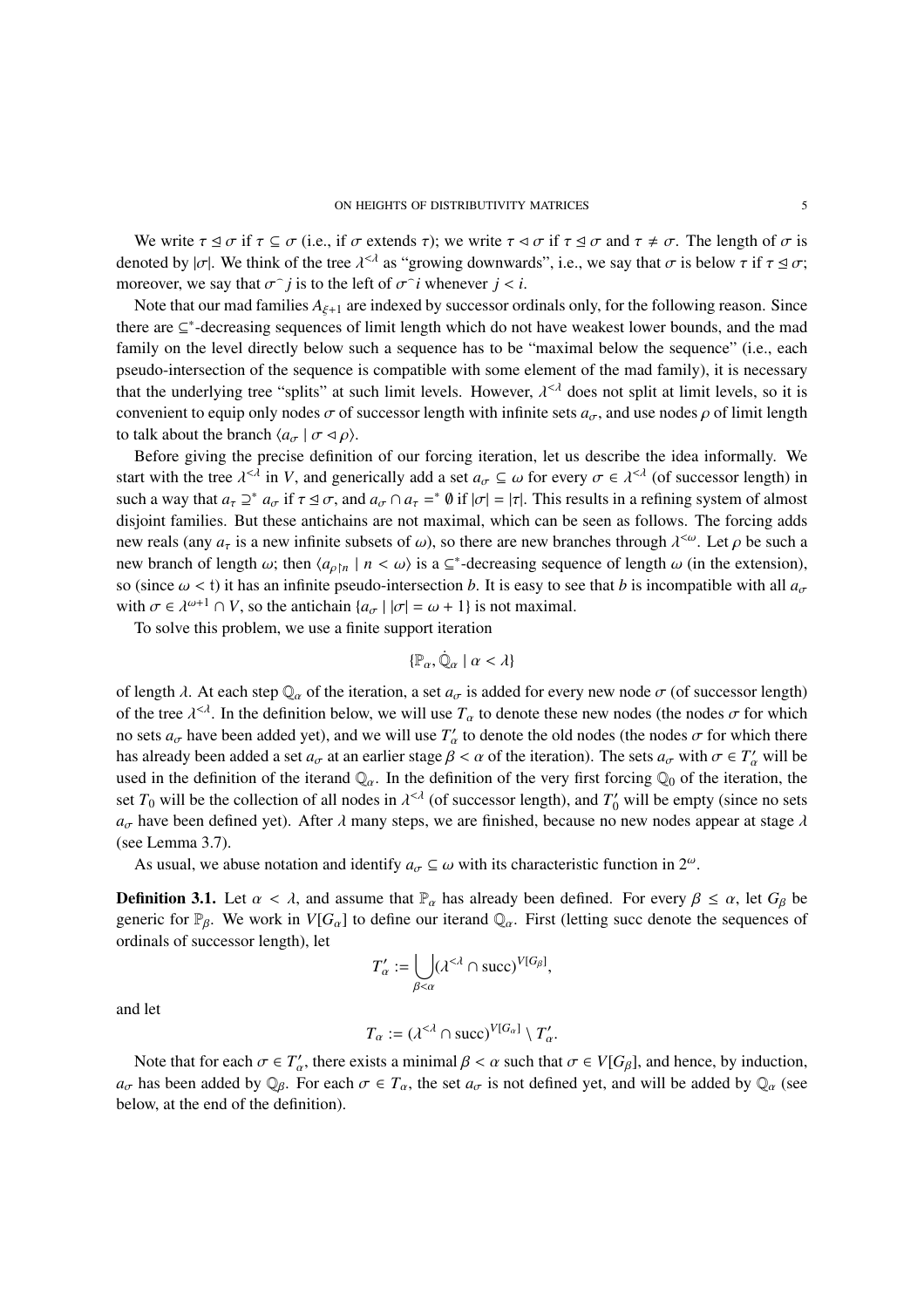Now  $\mathbb{Q}_\alpha$  is defined as follows:  $p \in \mathbb{Q}_\alpha$  if *p* is a function with finite domain, dom(*p*)  $\subseteq T_\alpha$ , and for each  $\sigma \in \text{dom}(p)$ , we have

$$
p(\sigma)=(s^p_\sigma,f^p_\sigma,h^p_\sigma)=(s_\sigma,f_\sigma,h_\sigma),
$$

where $4$ 

- (1)  $s_{\sigma} \in 2^{<\omega}$ ,
- (2) for each  $\tau \in \text{dom}(p)$  with  $\tau \lhd \sigma$ ,  $|s_\tau| \geq |s_\sigma|$ ,
- (3) dom $(f_{\sigma}) \subseteq (\text{dom}(p) \cup T'_{\alpha}) \cap {\tau \in T_{\alpha} \cup T'_{\alpha} \mid \tau \triangleleft \sigma}$ , finite,<sup>5</sup>
- (4)  $f_{\sigma}$ : dom( $f_{\sigma}$ )  $\rightarrow \omega$ ,
- (5) whenever  $\tau \in \text{dom}(f_{\sigma}) \cap T_{\alpha}$ , and  $^6 n \in \text{dom}(s_{\tau}) \cap \text{dom}(s_{\sigma})$  with  $n \geq f_{\sigma}(\tau)$ , we have

$$
s_{\tau}(n)=0\rightarrow s_{\sigma}(n)=0,
$$

and whenever  $\tau \in \text{dom}(f_{\sigma}) \cap T'_{\alpha}$  and  $n \in \text{dom}(s_{\sigma})$  with  $n \ge f_{\sigma}(\tau)$ , we have

$$
a_{\tau}(n)=0\rightarrow s_{\sigma}(n)=0,
$$

- (6) dom( $h_{\sigma}$ )  $\subseteq$  dom( $p$ )  $\cap$  { $\rho^{\frown} j$  |  $j < i$ } (where  $\rho \in \lambda^{<\lambda}$  and  $i \in \lambda$  such that  $\sigma = \rho^{\frown} i$ ),
- (7)  $h_{\sigma}$ : dom( $h_{\sigma}$ )  $\rightarrow \omega$ ,
- (8) whenever  $\tau \in \text{dom}(h_{\sigma})$ , and  $n \in \text{dom}(s_{\tau}) \cap \text{dom}(s_{\sigma})$  with  $n \geq h_{\sigma}(\tau)$ , we have

$$
s_{\tau}(n)=0 \vee s_{\sigma}(n)=0.
$$

The order on  $\mathbb{Q}_\alpha$  is defined as follows:  $q \leq p$  ("*q* is stronger than *p*") if

- (i) dom( $p$ )  $\subseteq$  dom( $q$ ),
- (ii) and for each  $\sigma \in \text{dom}(p)$ , we have
	- (a)  $s^p_{\sigma} \leq s^q_{\sigma}$ ,
	- (b) dom $(f_{\sigma}^p) \subseteq \text{dom}(f_{\sigma}^q)$  and  $f_{\sigma}^p(\tau) \ge f_{\sigma}^q(\tau)$  for each  $\tau \in \text{dom}(f_{\sigma}^p)$ ,
	- (c) dom $(h_{\sigma}^p) \subseteq \text{dom}(h_{\sigma}^q)$  and  $h_{\sigma}^p(\tau) \ge h_{\sigma}^q(\tau)$  for each  $\tau \in \text{dom}(h_{\sigma}^p)$ .

Given a generic filter *G* for  $\mathbb{Q}_\alpha$ , we define, for each  $\sigma \in T_\alpha$ ,

$$
a_{\sigma} := \bigcup \{ s_{\sigma}^p \mid p \in G \land \sigma \in \text{dom}(p) \}.
$$

This completes the definition of the forcing.

Let us describe the role of the parts of a condition:  $s_{\sigma}$  is a finite approximation of the set  $a_{\sigma}$  assigned to  $\sigma$ , whereas the functions  $f_{\sigma}$  and  $h_{\sigma}$  are promises for guaranteeing that the branches through the generic matrix are  $\subseteq^*$ -decreasing and the levels are almost disjoint families, respectively. More precisely,  $f_{\sigma}$ promises that  $a_{\sigma} \setminus f_{\sigma}(\tau) \subseteq a_{\tau}$  for each  $\tau \in \text{dom}(f_{\sigma})$  and  $h_{\sigma}$  promises that  $a_{\tau} \cap a_{\sigma} \subseteq h_{\sigma}(\tau)$  for each  $\tau \in \text{dom}(h_{\sigma})$  (see Lemma 3.10).

<sup>&</sup>lt;sup>4</sup>The paragraph after the definition gives a short intuitive explanation of the roles of  $s_{\sigma}$ ,  $f_{\sigma}$ , and  $h_{\sigma}$ .

<sup>5</sup> Note that in (6), it automatically follows that dom( $h_{\sigma}$ ) is finite because dom( $h_{\sigma}$ )  $\subseteq$  dom(*p*), but not here because dom( $f_{\sigma}$ )  $\subseteq$ dom $(p) \cup T'_\alpha$ .

<sup>&</sup>lt;sup>6</sup>By (2), here it is actually sufficient to require  $n \in \text{dom}(s_{\sigma})$ .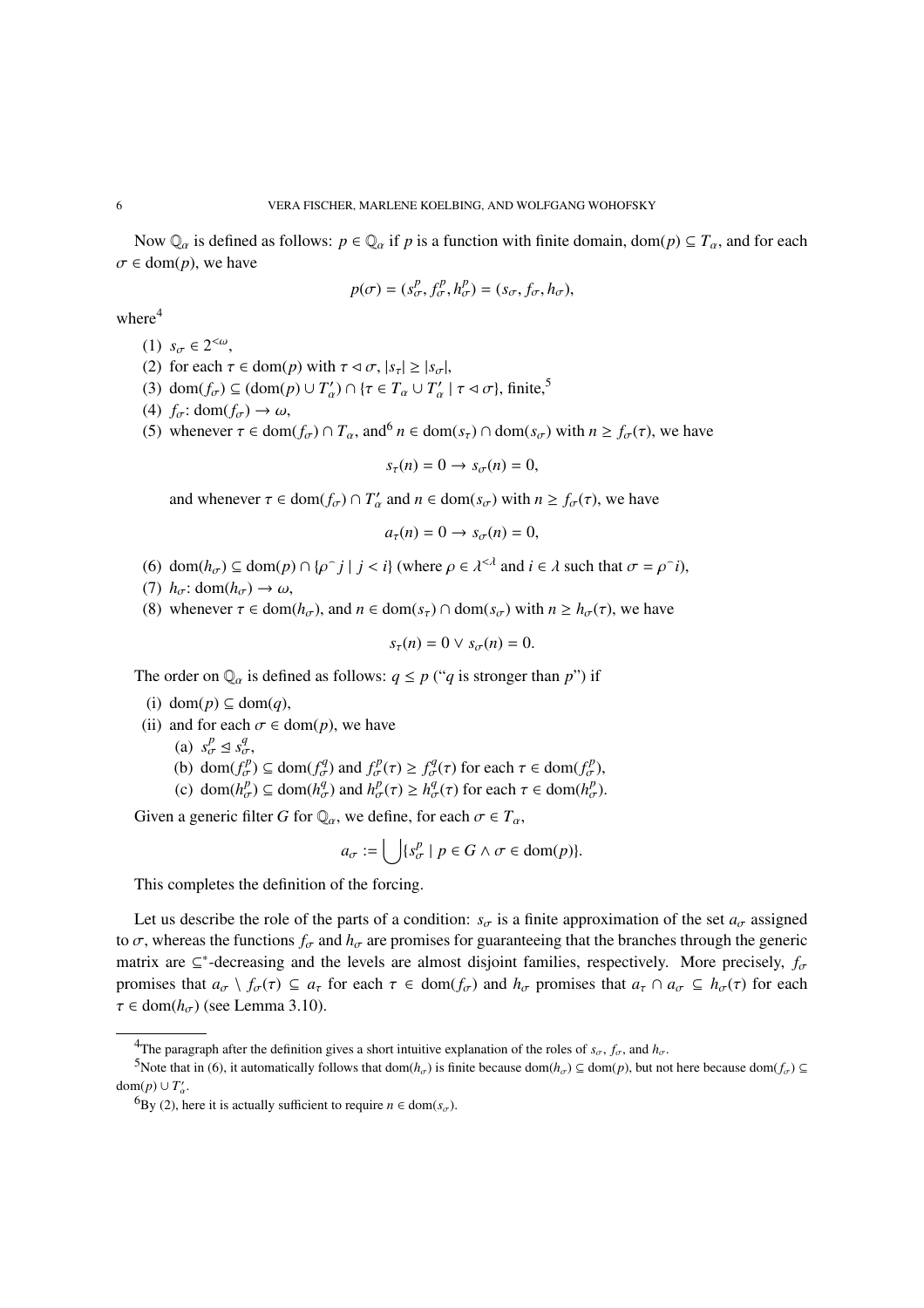**Remark 3.2.** Note that  $\mathbb{Q}_\alpha$  is not separative. As an example, we can take p and q as follows: dom(p) =  $dom(q) = {\sigma, \tau}$  (where  $\sigma$  is to the left of  $\tau$  within the same block),  $p(\tau) = q(\tau) = (\langle 1 \rangle, \emptyset, h)$  where  $h(\sigma) = 0$  and  $p(\sigma) = (\langle \rangle, \emptyset, \emptyset)$  and  $q(\sigma) = (\langle 0 \rangle, \emptyset, \emptyset)$ . It is easy to see that  $p \nleq q$ , but  $p \leq q$ , i.e., any condition stronger than *p* is compatible with *q*. Therefore, we later need to provide certain iteration lemmas for the general case of non-separative forcings (see Lemma 4.3).

Remark 3.3. Let us remark that it is possible to derive a bit more from the proof of Main Theorem 1.2 than what is stated in the theorem. Our forcing construction is based on the tree  $\lambda^{\leq \lambda}$  (see Definition 3.1) and therefore results in a specific kind of distributivity matrix of height  $\lambda$ : first, all its maximal branches are cofinal, and second, the underlying tree has  $\lambda$ -splitting, i.e., each node has exactly  $\lambda$  many immediate successors. From the latter property, it immediately follows that  $\lambda \in spec(a)$  (in particular,  $a \leq \lambda$ ).

We can modify the construction (by changing the underlying tree) to obtain different kinds of distributivity matrices of height  $\lambda$ . In fact, the following generalization of Main Theorem 1.2 holds true: if  $\omega_1 \leq \lambda \leq cf(\theta)$  and  $\theta \leq \mu$  with  $\lambda$  regular and  $cf(\mu) > \omega$ , then (using  $\theta^{<\lambda}$  as the underlying tree) there is an extension such that  $\omega_1 = \mathfrak{h} = \mathfrak{b}$  and  $\mu = \mathfrak{c}$ , and there exists a distributivity matrix of height  $\lambda$  with  $\theta$ -splitting (hence, in particular,  $\theta \in spec(a)$ ). The reason why we have to require  $\lambda \leq cf(\theta)$  is Lemma 4.14 (see Remark 4.16). It would even be possible to have different splitting at different nodes, provided that all the splitting sizes have cofinality at least  $\lambda$ . This way, we can get more values into *spec*(a) (similar as in Hechler's paper [22], where he constructs a model in which all uncountable regular cardinals up to c are in *spec*(a)).

Note that even  $\lambda = \omega_1$  is possible in our forcing construction. It is true that it does not yield a distributivity matrix of regular height larger than h (because  $h = \omega_1$  holds true in our model), but we can obtain distributivity matrices of height  $\omega_1$  with additional features (e.g., by choosing  $\theta = \lambda = \omega_1$ , resulting in a matrix with  $\omega_1$ -splitting). Observe that it is always possible to turn a distributivity matrix with  $\theta$ -splitting into a distributivity matrix with c-splitting (of the same height), by just taking every  $\omega$ th level (and deleting all other levels). It is not clear whether it is possible to do it the other way round, i.e., to get a distributivity matrix with  $\theta$ -splitting (for  $\theta < \epsilon$ ) from a distributivity matrix with c-splitting (even if  $\theta$  happens to be in *spec*(a)). Therefore, we decided to state and prove Main Theorem 1.2 for  $\theta = \lambda$  (i.e., small splitting), and not for  $\theta = \mathfrak{c}$ .

As a matter of fact, the Cohen model satisfies  $spec(a) = \{\omega_1, c\}$  (see, e.g., [6, Proposition 3.1]). Thus, if  $\omega_1 < \theta < \zeta$ , there are no mad families of size  $\theta$ , and hence no distributivity matrix with  $\theta$ -splitting in the Cohen model. If we choose, e.g.,  $\lambda = \omega_1$ ,  $\theta = \omega_2$  and  $\mu = \omega_3$  in the generalization of our main theorem described in the above remark, the generic matrix cannot exist in the Cohen model with  $c = \omega_3$ . On the other hand, our forcing construction with  $\theta = \lambda = \omega_1$  and  $\omega_1 < \mu$  actually results in the Cohen model with  $c = \mu$ : this can be seen by representing the iteration as an iteration of Mathias forcings with respect to filters, as described in Section 6.1; since  $\theta = \lambda = \omega_1$ , all the filters are countably generated, therefore the respective Mathias forcings are forcing equivalent to Cohen forcing. Therefore, we can in particular derive the following from our proof of Main Theorem 1.2:

**Observation 3.4.** *Let*  $\mu > \omega_1$ *. Then, in the Cohen model with*  $\zeta = \mu$  *(i.e., in the extension of a GCH model by*  $\mathbb{C}_{\mu}$ *), there exists a distributivity matrix of height*  $\omega_1$  *which is*  $\omega_1$ *-splitting everywhere.*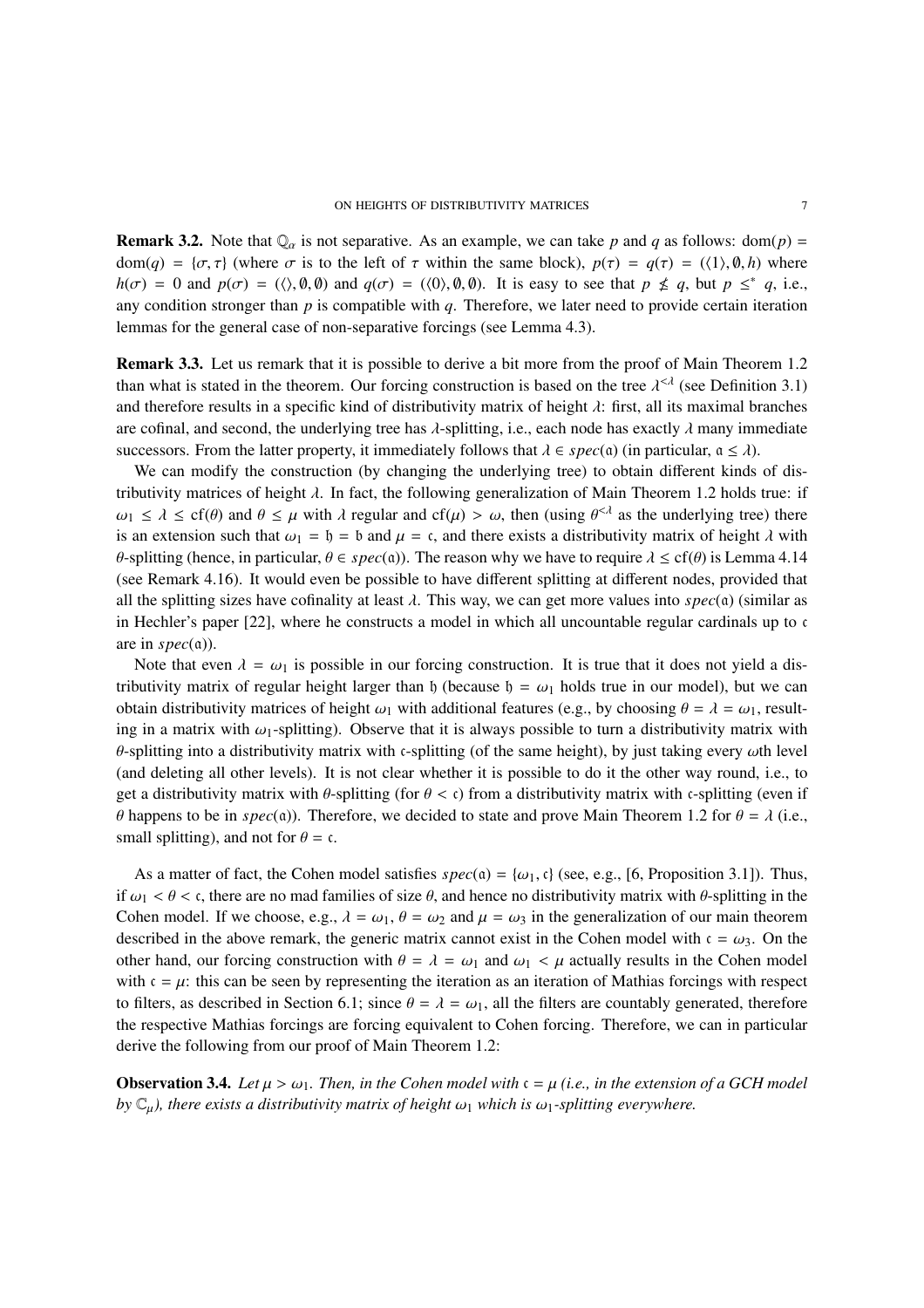In particular, the distributivity matrix is  $\omega_1$ -splitting at limit levels; note that being  $\omega_1$ -splitting at successors is not so much of interest because it is known that  $\omega_1 \in spec(a)$ , and so such splitting at successors can be accomplished by hand.

3.2. Countable chain condition and some implications. We are now going to show that our iterands  $\mathbb{Q}_\alpha$  have the c.c.c.; it immediately follows that their finite support iteration  $\mathbb{P}_\lambda$  has the c.c.c. as well, and therefore it does not change cofinalities or cardinalities.

### **Lemma 3.5.**  $\mathbb{Q}_\alpha$  *is precaliber*  $\omega_1$  *(hence in particular c.c.c.) for every*  $\alpha < \lambda$ *.*

In fact,  $\mathbb{Q}_\alpha$  is even  $\sigma$ -centered: in Section 6, we are going to show that each  $\mathbb{Q}_\alpha$  can be represented as a finite support iteration of length strictly less than  $c^{+}$  of Mathias forcings with respect to certain filters; since filtered Mathias forcings are always  $\sigma$ -centered (see Definition 5.1 and the subsequent remark), and  $\sigma$ -centeredness is preserved under finite support iterations of length strictly less than  $\mathfrak{c}^+$ , it follows that  $\mathbb{Q}_\alpha$ is  $\sigma$ -centered (see also Corollary 6.2).

*Proof of Lemma 3.5.* Let  $\{p_i \mid i \leq \omega_1\} \subseteq \mathbb{Q}_\alpha$ . We want to show that the set cannot be an antichain. First note that it is possible to extend<sup>7</sup> all  $s^p_\sigma$  (with  $\sigma \in \text{dom}(p)$ ) of a condition  $p \in \mathbb{Q}_\alpha$  to the same length  $N_p \in \omega$ , by just adding 0's at the end. Therefore we can assume without loss of generality that there exists *N* such that  $|s_{\sigma}^{p_i}| = N$  for each  $i \in \omega_1$  and each  $\sigma \in \text{dom}(p_i)$  (the reason why we want the  $s_{\sigma}^{p_i}$ to have the same length, is to avoid trouble with Definition 3.1(2)). Since dom( $p_i$ )  $\subseteq T_\alpha \subseteq \lambda^{\leq \lambda}$  is finite for every *i*, we can apply the  $\Delta$ -system lemma to find a subset  $X \subseteq \omega_1$  of size  $\omega_1$  such that {dom( $p_i$ ) |  $i \in X$ } is a  $\Delta$ -system with root  $R \subseteq T_\alpha$ . Also, dom $(f_\sigma^{p_i}) \cap T_\alpha'$  is finite for each  $i \in X$  and each  $\sigma \in \text{dom}(p_i)$ , so we can repeatedly apply<sup>8</sup> the  $\Delta$ -system lemma, for each  $\sigma \in R$  (hence finitely many times), to find a subset  $Y \subseteq X$  of size  $\omega_1$  such that  $\{\text{dom}(f_{\sigma}^{p_i}) \cap T'_{\alpha} \mid i \in Y\}$  is a  $\Delta$ -system with root  $A_{\sigma}$  for each  $\sigma \in R$ . Moreover, we can assume without loss of generality that for each  $\sigma \in R$ , there are  $s^*_{\sigma}$ ,  $f^*_{\sigma}$ , and  $h^*_{\sigma}$  such that for all  $i \in Y$ , we have  $s_{\sigma}^{p_i} = s_{\sigma}^*$ ,  $f_{\sigma}^{p_i} \upharpoonright (R \cup A_{\sigma}) = f_{\sigma}^*$ , and  $h_{\sigma}^{p_i} \upharpoonright R = h_{\sigma}^*$ . Now it is straightforward to check that any two conditions from  $\{p_i \mid i \in Y\}$  are compatible; in fact, any finitely many of them have a common  $l$  lower bound.  $\Box$ 

We now show that the size of the continuum in the final model is as desired; in fact, the following holds:

# **Lemma 3.6.** *Let*  $\alpha \leq \lambda$ *. Then, in*  $V[\mathbb{P}_{\alpha}]$ *, we have*  $\alpha = \mu$ *.*

*Proof.* First note that  $V \models c = \mu \land \mu^{< \mu} = \mu$ , because it is the extension after adding  $\mu$  many Cohen reals over a model which satisfies GCH. We show simultaneously by induction on  $\alpha \leq \lambda$  that

(1)  $|\mathbb{P}_{\alpha}| \leq \mu$  and

(2)  $V[\mathbb{P}_{\alpha}] \models \mathfrak{c} = \mu \wedge |T_{\alpha}| \leq \lambda^{<\lambda} \leq \mu$ .

Clearly (1) and (2) hold for  $\mathbb{P}_0$  since  $\mathbb{P}_0$  is the trivial forcing. Now assume that we have shown (1) and (2) for each  $\alpha' < \alpha$ .

<sup>7</sup>In Lemma 3.14, we will show a stronger fact.

<sup>&</sup>lt;sup>8</sup>In case  $\alpha = 0$ , this is not necessary, because  $T'_0 = \emptyset$  (in the definition of  $\mathbb{Q}_0$ ).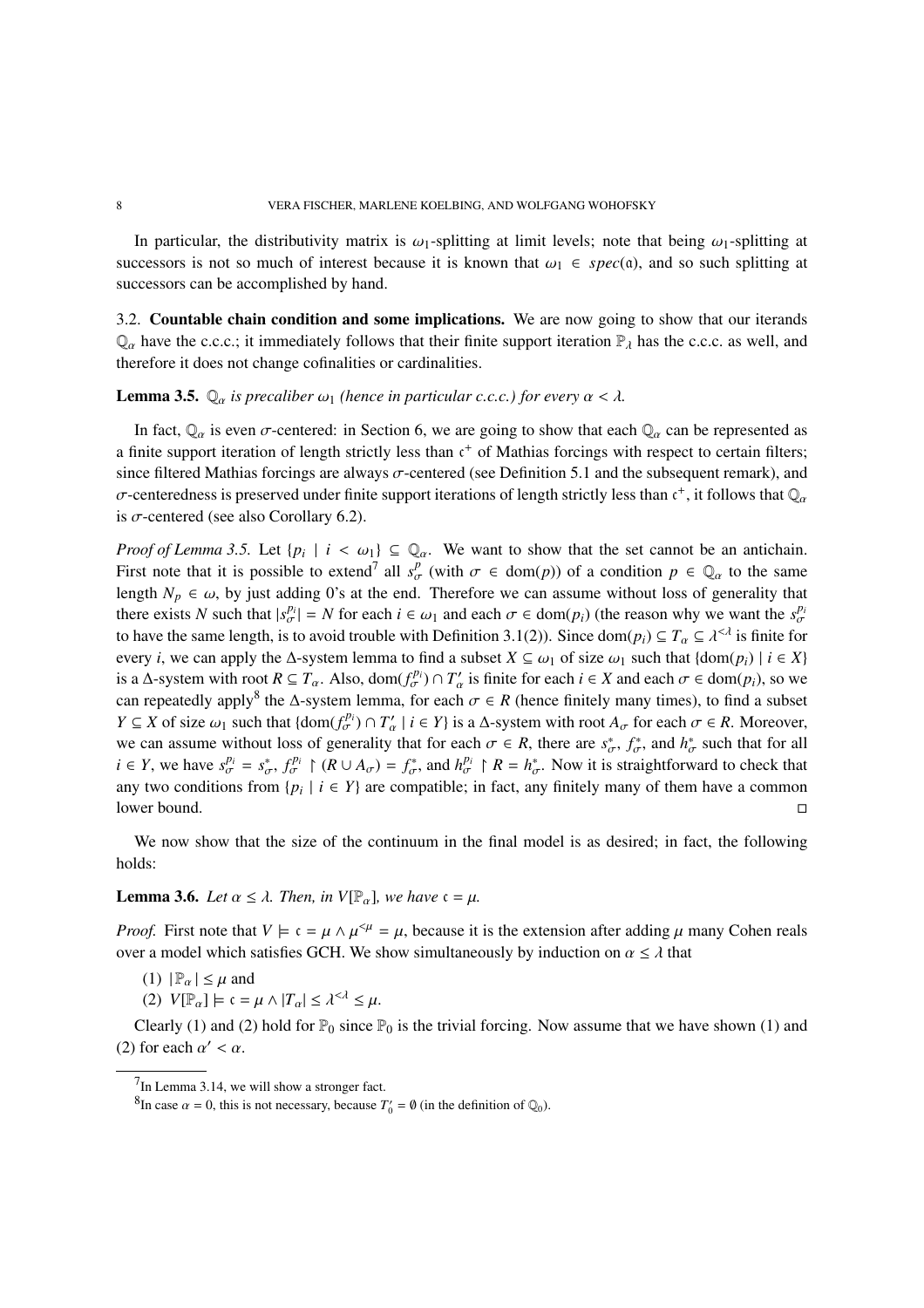To show (1), argue as follows. If  $\alpha$  is a limit, then  $|\mathbb{P}_{\alpha}| \leq \mu$ , because we use finite support, each  $\mathbb{P}_{\alpha'} \leq \mu$ , and  $\alpha \leq \mu$ . If  $\alpha = \alpha' + 1$  is a successor,  $\mathbb{P}_{\alpha} = \mathbb{P}_{\alpha'} * \mathbb{Q}_{\alpha'}$ . By induction,  $\mathbb{P}_{\alpha'} \models |T_{\alpha'}| \leq \lambda^{< \lambda} \leq \mu$ , and so it is easy to check that  $|\mathbb{Q}_{\alpha'}| \leq \mu$ , hence  $|\mathbb{P}_{\alpha'} * \mathbb{Q}_{\alpha'}| \leq \mu$ .

To show (2), we count nice names. For every real *x* in  $V[\mathbb{P}_{\alpha}]$ , there exists a nice name. Such a nice name consists of antichains  $X_n$  in  $\mathbb{P}_{\alpha}$  for each entry  $x(n)$ . By the c.c.c., each  $X_n$  is countable, so the number of nice names for reals is  $|\mathbb{P}_{\alpha}|^{\leq \omega} \leq \mu$ , so there are only  $\mu$  many reals in  $V[\mathbb{P}_{\alpha}]$ . Similarly, a nice name for an element of  $\lambda^{<\lambda}$  consists of less than  $\mu$  many countable antichains, and since  $|\mathbb{P}_{\alpha}|^{<\mu} \leq \mu^{<\mu} = \mu$ , there are at most  $\mu$  many elements of  $\lambda^{< \lambda}$  in  $V[\mathbb{P}_{\alpha}].$ 

The following lemma guarantees that, by the end of the iteration of length  $\lambda$ , a set  $a_{\sigma}$  has been added for every  $\sigma \in \lambda^{< \lambda}$  of successor length (so  $T_\lambda$  would be empty, hence  $\mathbb{Q}_\lambda$  would be the trivial forcing – if we would continue the iteration after  $\lambda$  many stages):

**Lemma 3.7.** *Every node*  $\sigma \in \lambda^{\leq \lambda}$  *from the final model V*[P<sub>i</sub>] *already appears in some intermediate model*  $V[\mathbb{P}_{\alpha}]$  *with*  $\alpha < \lambda$ .

*Proof.* Let  $\dot{\sigma}$  be a nice  $\mathbb{P}_{\lambda}$ -name for  $\sigma$ ; more precisely,  $\dot{\sigma}$  has the following form. First,  $\dot{\sigma}$  contains an antichain which decides the length of  $\dot{\sigma}$ . Since  $\mathbb{P}_{\lambda}$  has the c.c.c., this antichain is countable, so there are only countably many values possible for the length; let  $\xi < \lambda$  be larger than all the possible values. Now, for all  $\xi' < \xi$ , there is an antichain deciding the entry of  $\dot{\sigma}(\xi')$  (if  $\xi'$  is less than the length of  $\dot{\sigma}$ ). Again, by c.c.c. all these antichains are countable. So there are  $\xi$  many countable antichains which are in  $\dot{\sigma}$ ; the union of these antichains contains less than  $\lambda$  many elements. Since we use finite support, there exists an  $\alpha < \lambda$  such that  $\dot{\sigma}$  is a  $\mathbb{P}_{\alpha}$ -name, hence  $\sigma \in V[\mathbb{P}_{\alpha}]$ .

3.3. The generic distributivity matrix. Let *G* be a generic filter for the iteration  $\mathbb{P}_{\lambda}$ . In the final model *V*[*G*], we derive our "intended generic object" (which is going to be a distributivity matrix of height  $\lambda$ ) from the generic filter *G* as follows. For each  $\sigma \in \lambda^{<\lambda} \cap$  succ, we can fix the minimal  $\alpha < \lambda$ such that  $\sigma \in V[G_\alpha]$  (see Lemma 3.7). Then in  $V[G_\alpha]$ , the node  $\sigma$  belongs to  $T_\alpha$ , and, letting  $G(\alpha)$  be the corresponding filter for  $\mathbb{Q}_{\alpha}$ , the set

(2) 
$$
a_{\sigma} = \bigcup \{ s_{\sigma}^{p} \mid p \in G(\alpha) \land \sigma \in \text{dom}(p) \}
$$

is added by  $\mathbb{Q}_\alpha$ . Back in the final model  $V[G]$ , we let, for each  $\xi < \lambda$ ,

$$
A_{\xi+1}:=\{a_\sigma\mid |\sigma|=\xi+1\}
$$

(which is going to be a mad family). Here, we are going to show that the generic object  ${A_{\xi+1} | \xi < \lambda}$  is a refining system of almost disjoint families.

Our first lemma guarantees that each  $a_{\sigma}$  is going to have infinitely many 1's. Note that, whenever we write " $s(m) = 1$ ", we actually mean " $m \in \text{dom}(s)$  and  $s(m) = 1$ ".

**Lemma 3.8.** *Let*  $\alpha < \lambda$ *. For each*  $\sigma \in T_\alpha$  *and each*  $n \in \omega$ *, the set* 

$$
D_{\sigma,n}=\{q\in\mathbb{Q}_\alpha\mid \sigma\in\mathrm{dom}(q)\ and\ |s^q_\sigma|\geq n\}
$$

*is dense in*  $\mathbb{Q}_\alpha$ *. In particular,*  $\text{dom}(a_\sigma) = \omega$  *(i.e.,*  $a_\sigma$  *can be viewed as a subset of*  $\omega$ *).*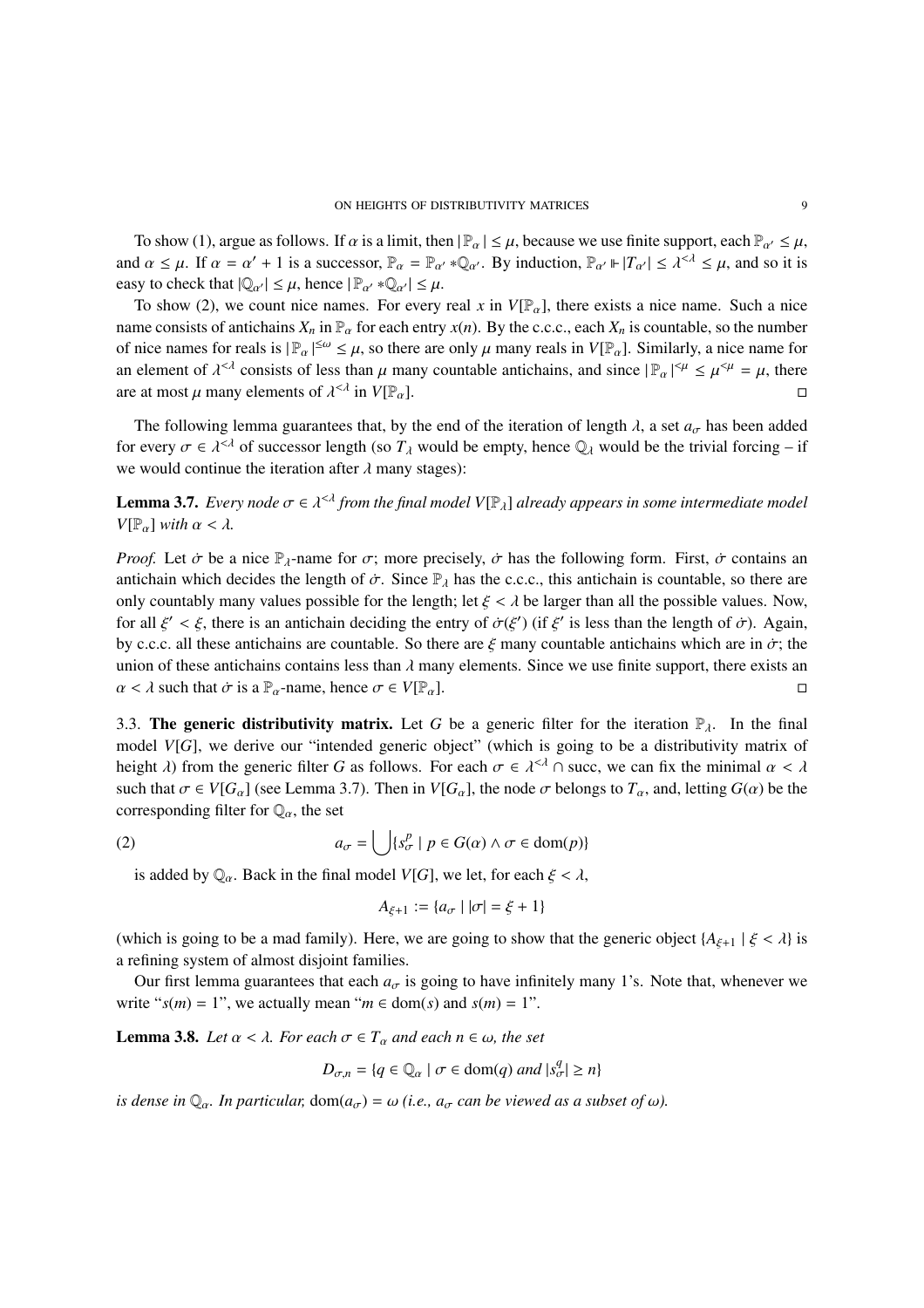*Proof.* Let  $\sigma \in T_\alpha$ ,  $n \in \omega$  and  $p \in \mathbb{Q}_\alpha$ . If  $\sigma \notin \text{dom}(p)$ , extend p to  $p \cup \{(\sigma, (\langle \rangle, \emptyset, \emptyset))\}$ . From now on, we assume that  $\sigma \in \text{dom}(p)$ .

First note that (2),(5), and (8) in Definition 3.1 give restrictions on how  $s^p_\tau$ 's can be extended; however, it is always possible to extend an  $s^p_\tau$  by 0's (provided that all  $s^p_{\tau'}$  with  $\tau' \lhd \tau$  are at least as long, as demanded by (2)): no matter what the  $s_r^p$  with  $\tau' \leq \tau$  are, extending  $s_\tau^p$  by 0 never makes (5) false (due to (2),  $s_\tau^p$  for  $\tau \leq \bar{\tau}$  are shorter and therefore do not matter at all); similarly, no matter what the  $s_\pi^p$  are with  $\pi$  having the same predecessor as  $\tau$ , extending  $s^p_\tau$  by 0 never makes (8) false.

Now, for every  $\tau \in \text{dom}(p)$  with  $\tau \leq \sigma$ , if  $|s_\tau^p| < n$ , extend  $s_\tau^p$  with 0's to length *n*. In particular, the resulting condition *q* satisfies  $|s^q_{\sigma}| \ge n$ , as desired.

The next lemma shows that we can always assume that the domain of  $f_{\sigma}^p$  and the domain of  $h_{\sigma}^p$  is as large as possible. Parts of the lemma will be essential also later, for the notion of "full condition" (see Definition 3.13).

**Lemma 3.9.** Let  $p \in \mathbb{Q}_\alpha$  and  $\sigma \in \text{dom}(p)$ . Then there exists a  $q \leq p$  such that  $\text{dom}(q) = \text{dom}(p)$ , and the *following holds:*

 $(a)$   $\tau \in \text{dom}(f_{\sigma}^q)$  *for each*  $\tau \in \text{dom}(q)$  *with*  $\tau \lhd \sigma$ *, and* 

*(b)*  $(\text{letting } \sigma = \rho \cap i) \rho \cap j \in \text{dom}(h_{\sigma}^q) \text{ for each } j < i \text{ with } \rho \cap j \in \text{dom}(q).$ 

*In particular, the set*

 $D := \{q \in \mathbb{Q}_\alpha \mid (a) \text{ and } (b) \text{ holds for each } \sigma \in \text{dom}(q)\}\$ 

*is dense in*  $\mathbb{Q}_\alpha$ *.* 

*Moreover, if*  $\alpha > 0$ , then the following holds: whenever  $\tau' \lhd \sigma$  with  $\tau' \in T'_\alpha$  (i.e.,  $a_{\tau'}$  has already been *added before), there exists*  $q \leq p$  *such that*  $dom(q) = dom(p)$ ,  $q \in D$ , and  $\tau' \in dom(f_{\sigma}^q)$ .

*Proof.* For every  $\tau \in \text{dom}(p) \setminus \text{dom}(f_{\sigma}^p)$  with  $\tau \lhd \sigma$ , let  $f_{\sigma}^q(\tau) := |s_{\sigma}^p|$ . For every  $\rho \lceil j \in \text{dom}(p) \setminus \text{dom}(h_{\sigma}^p)$ with  $j < i$ , let  $h^q_\sigma(\rho \circ j) := |s^p_\sigma|$ . For the moreover part, let  $f^q_\sigma(\tau') := |s^p_\sigma|$ . If we (repeatedly) extend *p* in this way to  $q$ , it is clear that  $q$  is a condition with the properties we wanted.

The next lemma will be used to show that, for  $\tau \triangleleft \sigma$ , the set of conditions which force  $a_{\sigma} \subseteq^* a_{\tau}$  is dense, as well as to show that, for  $\rho \hat{i}$  and  $\rho \hat{j}$  with  $i \neq j$ , the set of conditions which force  $a_{\rho \hat{i}} \cap a_{\rho \hat{j}} = \hat{i} \emptyset$ is dense.

**Lemma 3.10.** *Let*  $p \in \mathbb{Q}_\alpha$  *and*  $\sigma \in \text{dom}(p)$ *.* 

- *(1) If*  $\tau \in \text{dom}(f_{\sigma}^p)$ , then  $p \Vdash a_{\sigma} \setminus f_{\sigma}^p(\tau) \subseteq a_{\tau}$  *(in particular,*  $p \Vdash a_{\sigma} \subseteq^* a_{\tau}$ *).*
- *(2) If*  $\tau \in \text{dom}(h_{\sigma}^p)$ , then  $p \Vdash a_{\tau} \cap a_{\sigma} \subseteq h_{\sigma}^p(\tau)$  *(in particular,*  $p \Vdash a_{\tau} \cap a_{\sigma} = \emptyset$ *).*

*Proof.* For (1), we use Definition 3.1(5). There are two cases: if  $\tau \in T_\alpha$  (i.e.,  $\tau$  is a new node), it follows that  $\tau \in \text{dom}(p)$ , and that  $s^p_\tau(n) = 1$  whenever  $n \ge f^p_\sigma(\tau)$  and  $s^p_\sigma(n) = 1$ ; if  $\tau \in T'_\alpha$  (i.e.,  $a_\tau$  has already been added by  $\mathbb{Q}_\beta$  for some  $\beta < \alpha$ ), it follows that  $a_\tau(n) = 1$  whenever  $n \ge f_\sigma^p(\tau)$  and  $s_\sigma^p(n) = 1$ . In both cases, using (2), we get  $p \Vdash a_{\sigma} \setminus f_{\sigma}^{p}(\tau) \subseteq a_{\tau}$ .

The proof of (2) is similar, using Definition 3.1(8).  $\Box$ 

Finally, we can show that in the final model  $V[\mathbb{P}_{\lambda}]$ , the sets along branches of  $\lambda^{<\lambda}$  are  $\subseteq^*$ -decreasing, and the sets on any level of  $\lambda^{\leq \lambda} \cap$  succ are pairwise almost disjoint.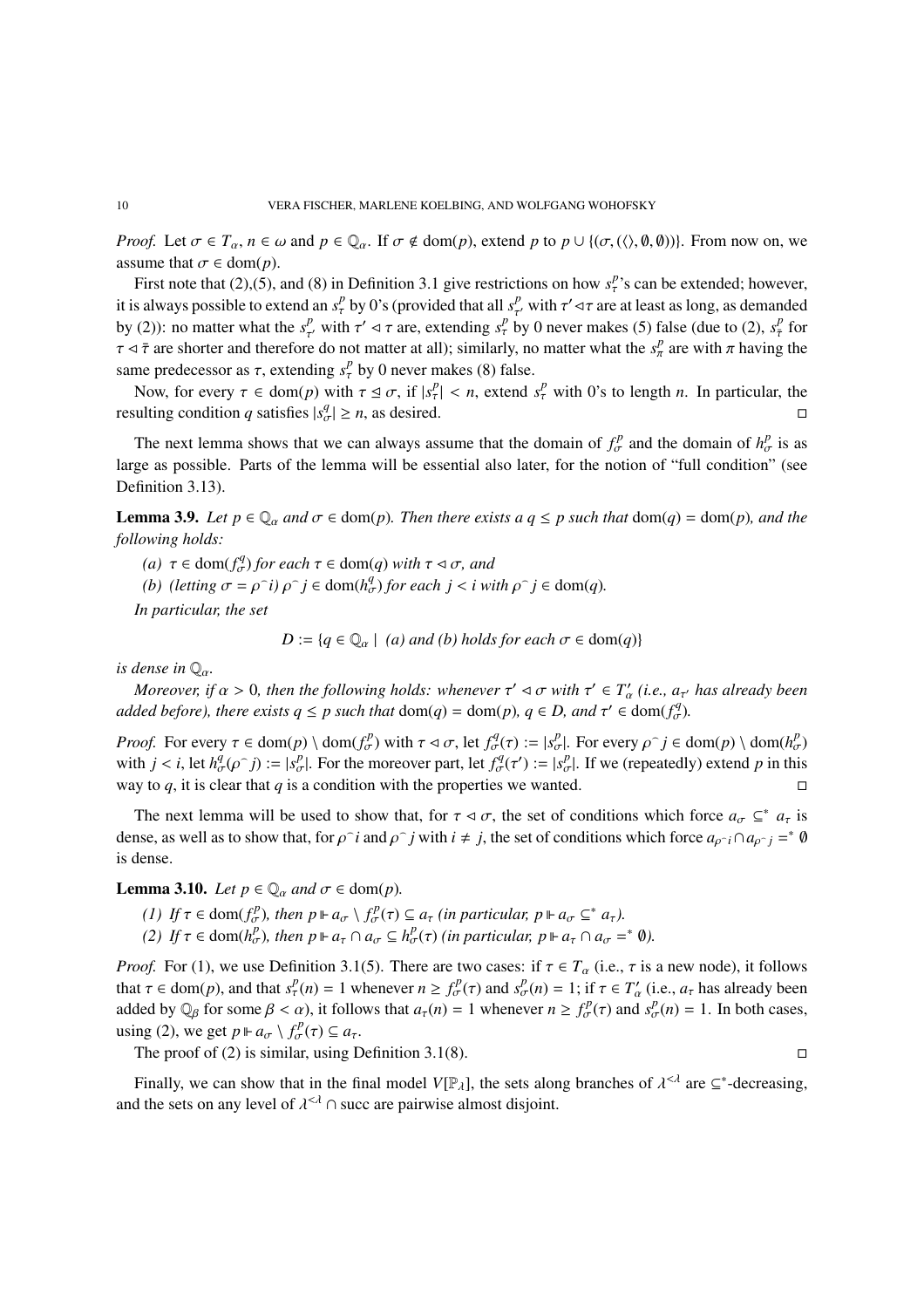### **Corollary 3.11.** *In V*[ $\mathbb{P}_{\lambda}$ ]*, the following hold:*

- *(1) If*  $\tau, \sigma \in \lambda^{\leq \lambda} \cap$  *succ such that*  $\tau \leq \sigma$ *, then*  $a_{\sigma} \subseteq^* a_{\tau}$ *.*
- *(2) If*  $\rho \in \lambda^{< \lambda}$ , and  $j < i < \lambda$ , then  $a_{\rho \cap i} \cap a_{\rho \cap i} = \emptyset$ . Indeed, the following holds. For each  $\sigma, \sigma' \in \lambda^{< \lambda} \cap \text{succ satisfying } |\sigma| = |\sigma'| \text{ and } \sigma \neq \sigma', \text{ we have } a_{\sigma} \cap a_{\sigma'} = \text{`` } \emptyset; \text{ in other words, for }$ *each*  $\xi < \lambda$ ,

$$
A_{\xi+1} = \{a_{\sigma} \mid \sigma \in \lambda^{\xi+1}\}
$$

*is an almost disjoint family.*

*Proof.* To show (1), let  $\eta < \lambda$  be minimal such that  $\sigma \in (\lambda^{<\lambda})^{V[\mathbb{P}_{\eta}]}$ . Lemma 3.8, Lemma 3.9, and Lemma 3.10(1) in particular imply that the set

$$
\{q \in \mathbb{Q}_\eta \mid q \Vdash a_\sigma \subseteq^* a_\tau\}
$$

is dense. Hence  $V[\mathbb{P}_{n+1}] \models a_{\sigma} \subseteq^* a_{\tau}$ , and this remains true in the final model.

To show (2), let  $\eta < \lambda$  be minimal such that  $\rho \in (\lambda^{<\lambda})^{V[\mathbb{P}_\eta]}$ . Lemma 3.8, Lemma 3.9, and Lemma 3.10(2) in particular imply that the set

$$
\{q \in \mathbb{Q}_\eta \mid q \Vdash a_{\rho^\frown j} \cap a_{\rho^\frown i} =^* \emptyset\}
$$

is dense; this proves the first assertion of (2). To prove the second assertion of (2), find  $\rho \in \lambda^{<\lambda}$  with  $\rho \triangleleft \sigma$ ,  $\sigma'$  and *i*,  $j < \lambda$  with  $j \neq i$  such that  $\rho \hat{i} \leq \sigma$  and  $\rho \hat{i} \leq \sigma'$ , and apply the first assertion of (2) as well as (1).  $\Box$ 

Finally, we show that each  $a_{\sigma}$  is an infinite subset of  $\omega$ :

**Lemma 3.12.** Let  $\alpha < \lambda$ . For each  $\sigma \in T_\alpha$  and each  $n \in \omega$ , the set

$$
D_{\sigma,n} := \{ q \in \mathbb{Q}_\alpha \mid \sigma \in \text{dom}(q) \text{ and } \exists m \ge n (s^q_\sigma(m) = 1) \}
$$

*is dense in*  $\mathbb{Q}_\alpha$ *. In particular,*  $a_\sigma \in [\omega]^\omega$  *(when viewed as a subset of*  $\omega$ *).* 

*Proof.* The proof proceeds by induction on  $\alpha < \lambda$ .

Let  $\sigma \in T_\alpha$ ,  $n \in \omega$  and  $p \in \mathbb{Q}_\alpha$ . By Lemma 3.8, we can assume that  $\sigma \in \text{dom}(p)$ . Let  $N_0 \in \omega$  be bigger than the maximal length of all the  $s^p_\tau$  with  $\tau \in \text{dom}(p)$  and  $\tau \leq \sigma$ , and bigger than *n*. Let

$$
A := \bigcup \{ \text{dom}(f_{\tau}^p) \cap T'_{\alpha} \mid \tau \in \text{dom}(p) \land \tau \leq \sigma \}.
$$

If *A* is empty (which in particular holds in case  $\alpha = 0$ , due to  $T'_0 = \emptyset$ ), let  $m \in \omega$  be arbitrary with *m* ≥ *N*<sub>0</sub>. Otherwise, let *N*<sub>1</sub> ≥ *N*<sub>0</sub> be large enough such that  $a_{\psi} \setminus N_1 \subseteq a_{\psi}$  for all  $\psi, \psi' \in A$  with  $\psi \leq \psi'$ (see Corollary 3.11). Moreover, let  $\psi^*$  be the longest element of the finite set *A*, and let  $m \ge N_1$  such that  $a_{\psi^*}(m) = 1$  (this is possible, since  $a_{\psi^*}$  is infinite by induction, due to the fact that  $\psi^* \in T'_\alpha$ , and hence  $\psi^* \in T_\beta$  for some  $\beta < \alpha$ ). Therefore  $a_\psi(m) = 1$  for each  $\psi \in A$ .

Now, for every  $\tau \in \text{dom}(p)$  with  $\tau \leq \sigma$ , extend  $s^p_\tau$  with 0's to length *m*. Finally, we extend  $s^p_\tau$  to  $s^{p}_{\tau}$  1 for every  $\tau \in \text{dom}(p)$  with  $\tau \leq \sigma$  (in particular, for  $\tau = \sigma$ ). It is easy to check that the resulting  $q \leq p$  is indeed a condition, and  $s^q_{\sigma}(m) = 1$ , as desired.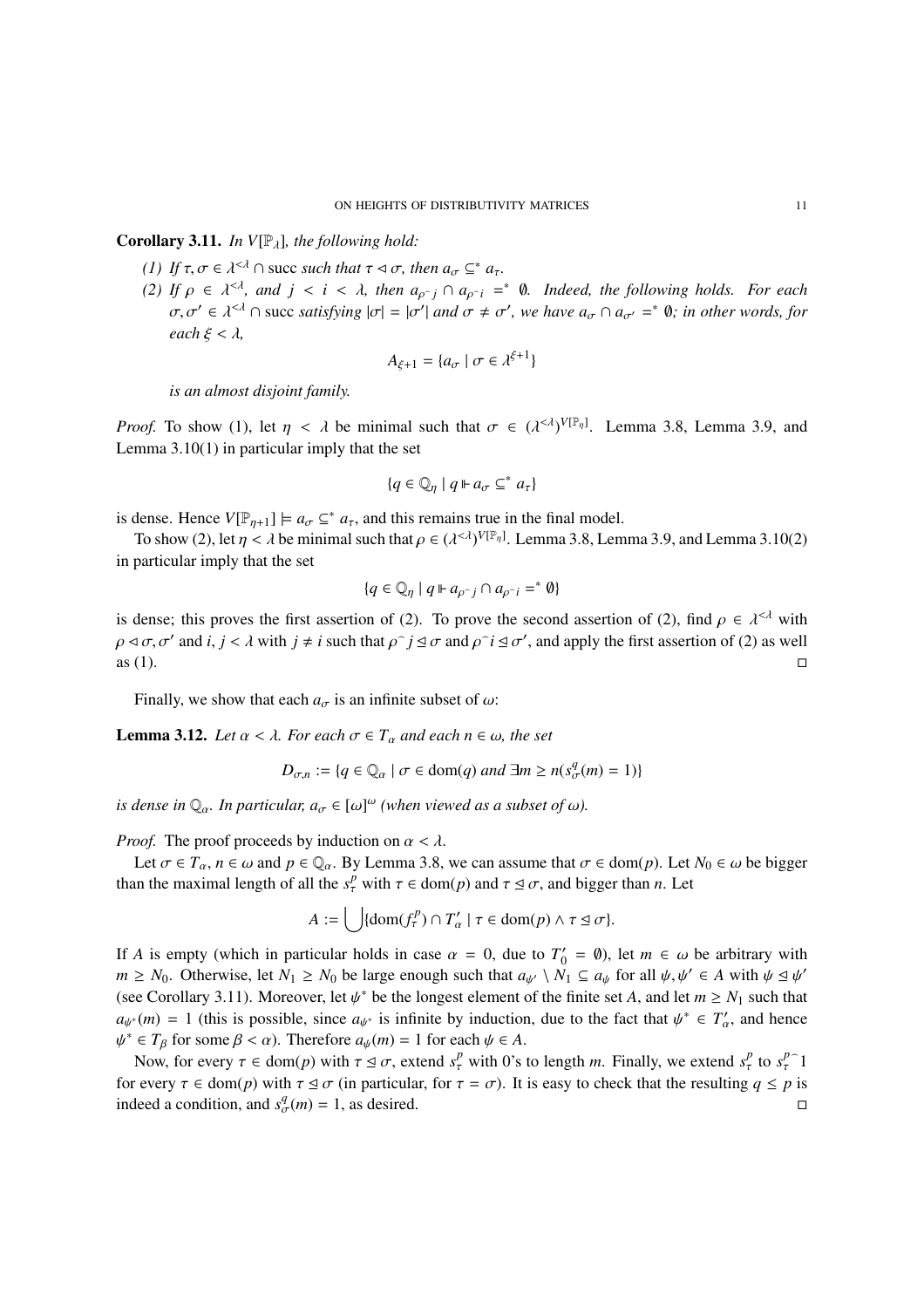Altogether, we have proved that  $\{A_{\xi+1} \mid \xi < \lambda\}$  is a refining system of ad families, i.e., for each  $\xi < \lambda$ ,  $A_{\xi+1}$  is an almost disjoint family, and for all  $\xi < \xi' < \lambda$ ,  $A_{\xi'+1}$  refines  $A_{\xi+1}$ .

To show that  ${A_{\xi+1} | \xi < \lambda}$  is actually a distributivity matrix requires much more work. The proof will be completed in Section 4. After a lot of preparatory work, it will be shown in Section 4.4 that the sets  $A_{\xi+1}$  are indeed maximal, and in Section 4.3 that the sets along branches are indeed towers, which implies that there is no set intersecting the whole family  ${A_{\xi+1} | \xi < \lambda}$  (and hence there is no common refinement).

3.4. Eligible sets and complete subforcings. The goal of this section is to show that our forcing  $\mathbb{Q}_\alpha$  has complete subforcings which use only part of  $T_\alpha$  (see Lemma 3.17). In Section 4.2, this will be extended to the whole iteration (see Lemma 4.12), which will be an important ingredient of the proof that the generic object is a distributivity matrix (see Section 4.3 and Section 4.4). Moreover, we will show in Section 6 that each  $\mathbb{Q}_\alpha$  (and hence our whole iteration) can be seen as an iteration of Mathias forcings with respect to certain filters; to show that these filters are B-Canjar, we will again use Lemma 3.17. Let us start with a concept which is going to be very useful:

**Definition 3.13.** A condition  $p \in \mathbb{Q}_\alpha$  is called *full* if there exists an  $N \in \omega$  such that for all  $\sigma \in \text{dom}(p)$ 

(1)  $|s_{\sigma}^p| = N$ ,

(2)  $N > \max(\text{rng}(f_{\sigma}^p))$  and  $N > \max(\text{rng}(h_{\sigma}^p)),$ 

(3)  $\tau \in \text{dom}(f_{\sigma}^p)$  for each  $\tau \in \text{dom}(p)$  with  $\tau \lhd \sigma$ , and

(4) (letting  $\sigma = \rho \hat{i}$ )  $\rho \hat{j} \in \text{dom}(h_{\sigma}^p)$  for each  $j < i$  with  $\rho \hat{j} \in \text{dom}(p)$ .

Moreover,  $p \in \mathbb{P}_{\lambda}$  is full if  $p(0)$  is full.

Later, we will consider quotients  $\mathbb{P}_{\lambda}/\mathbb{P}_{\eta}$  and therefore use a modification, where 0 is replaced by  $\eta$ , i.e.,  $p(\eta)$  is full; see Remark 4.10.

The set of full conditions is dense:

**Lemma 3.14.** *For every condition*  $p \in \mathbb{Q}_a$  *there exists a full condition q with*  $q \leq p$  *and*  $dom(q) = dom(p)$ *. Hence the set of full conditions in*  $\mathbb{P}_{\lambda}$  *is dense in*  $\mathbb{P}_{\lambda}$ *.* 

*Proof.* We can assume that *p* belongs to the dense set *D* from Lemma 3.9, i.e., *p* fulfills (3) and (4) for each  $\sigma \in \text{dom}(p)$ . Now let

$$
N > \max(\text{rng}(f^p_{\sigma})), \max(\text{rng}(h^p_{\sigma})), |s^p_{\sigma}|
$$

for every  $\sigma \in \text{dom}(p)$ . Finally, for every  $\sigma \in \text{dom}(p)$ , extend  $s^p_{\sigma}$  with 0's to length *N*. It is easy to see that this results in a condition *q* which is full.  $\Box$ 

We now introduce a notation for the collection of conditions in  $\mathbb{Q}_\alpha$  whose domain is contained in a prescribed set of nodes:

**Definition 3.15.** Let  $C \subseteq \lambda^{\leq \lambda}$ . Define

$$
\mathbb{Q}_{\alpha}^C := \{ p \in \mathbb{Q}_{\alpha} \mid \text{dom}(p) \subseteq C \}.
$$

In our completeness lemma below we are going to show that  $\mathbb{Q}_{\alpha}^C$  is a complete subforcing of  $\mathbb{Q}_{\alpha}$ provided that *C* has a certain form.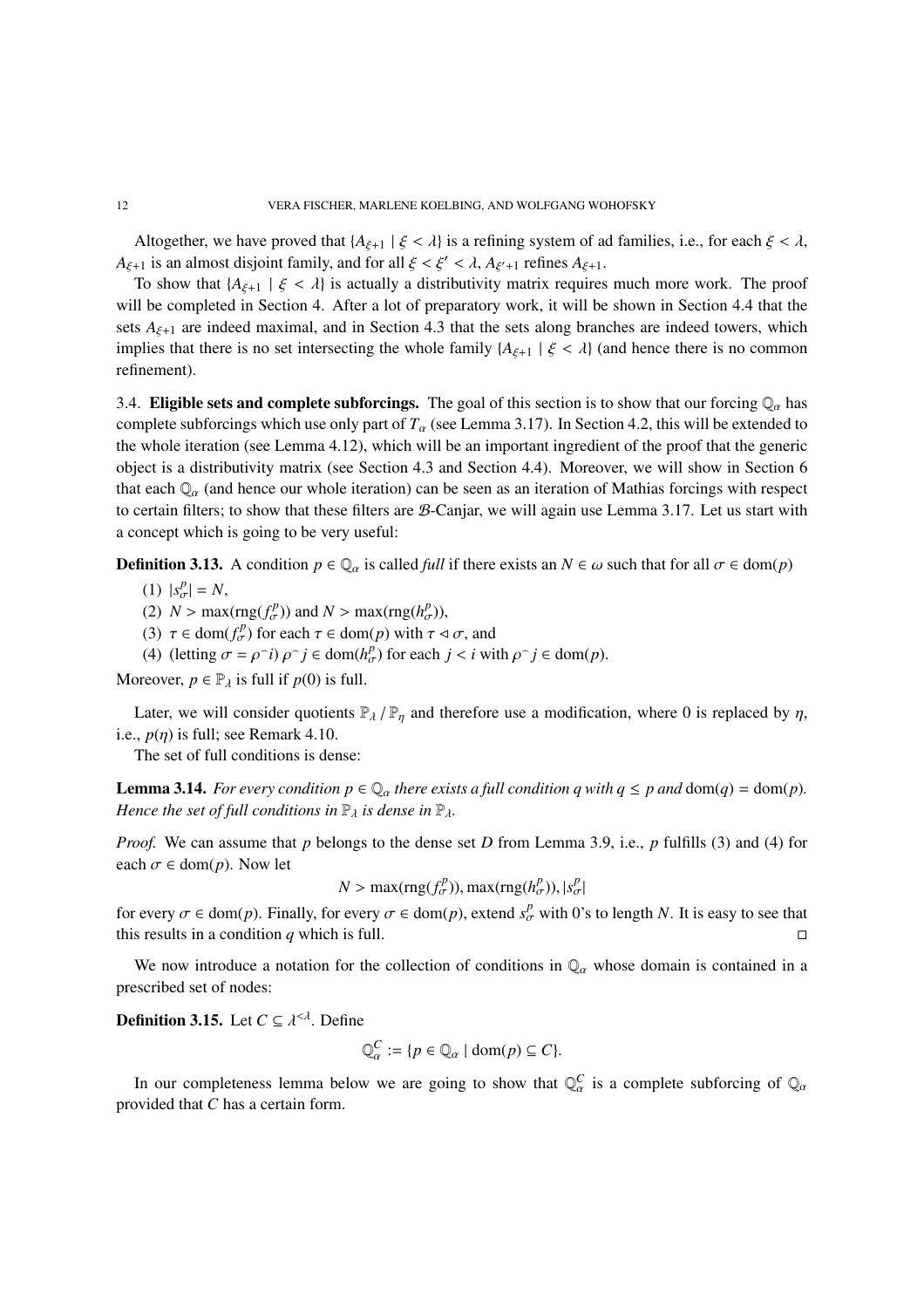**Definition 3.16.** Let  $E \subseteq \lambda^{\leq \lambda}$ . We call  $E \alpha$ -left-up-closed if

- for each  $\sigma \in E$  and each  $\tau \lhd \sigma$  with  $\tau \in T_\alpha$ , we have  $\tau \in E$ ,
- for each  $\rho$  and *i* with  $\rho \hat{i} \in E$  and each  $j \leq i$ , we have  $\rho \hat{j} \in E$ .

We say that *C* is  $\alpha$ -eligible if  $C = E \cup \overline{C}$ , where  $E \subseteq \lambda^{\leq \lambda}$  is  $\alpha$ -left-up-closed, and either  $\overline{C}$  is empty, or the following holds:  $E \subseteq \lambda^{\leq \gamma}$  for some  $\gamma < \lambda$  and  $\overline{C} \subseteq \lambda^{\gamma'}$  for some  $\gamma' \geq \gamma$  (with  $\gamma'$  successor), and, for  $\sigma,\sigma'\in\bar{C}$ ,

- (1) either there exist  $\rho$ , *i* and *j* such that  $\rho \hat{i} = \sigma$  and  $\rho \hat{j} = \sigma'$  (i.e.,  $\sigma$  and  $\sigma'$  are in the same "block"),
- (2) or there exist two incomparable nodes  $\tau, \tau' \in E$  with  $\tau \leq \sigma$  and  $\tau' \leq \sigma'$  (i.e.,  $\sigma$  and  $\sigma'$  split within *E*).

So an  $\alpha$ -eligible set consists of an  $\alpha$ -left-up-closed part together with nodes from one single later level. Clearly, each  $\alpha$ -left-up-closed set is  $\alpha$ -eligible.

The purpose of items (1) and (2) in the definition above is to ensure that after forcing with  $\mathbb{Q}_{\alpha}^C$ , the two sets  $a_{\sigma}$  and  $a_{\sigma'}$  are almost disjoint (which is necessary for  $\mathbb{Q}^C_\alpha$  being a complete subforcing); this is guaranteed by either item: the two sets are forced to be almost disjoint either because it happens in the same block, or because they are almost contained in almost disjoint sets which are already added by  $\mathbb{Q}_a^E$ .

For  $p \in \mathbb{Q}_\alpha$ , let  $p \upharpoonright C$  be the condition  $p'$  with  $\text{dom}(p') = \text{dom}(p) \cap C$ , and  $s_\sigma^{p'} = s_\sigma^p, f_\sigma^{p'} = f_\sigma^p \upharpoonright (C \cup T_\alpha')$ and  $h_{\sigma}^{p'} = h_{\sigma}^{p} \upharpoonright C$  for each  $\sigma \in \text{dom}(p')$ . Clearly,  $p'$  is a condition in  $\mathbb{Q}_{\alpha}^C$ . Note that if *C* is  $\alpha$ -left-up-closed, then  $p \upharpoonright C = p \upharpoonright C$ , because for every  $\sigma \in \text{dom}(p) \cap C$  clearly  $f_{\sigma}^p \upharpoonright (C \cup T_{\alpha}') = f_{\sigma}^p$  and  $h_{\sigma}^p \upharpoonright C = h_{\sigma}^p$ .

The following crucial completeness lemma is given in a quite general form. This way, it can be used in Section 4.2 as well as in Section 6.2. For Section 4.2, a somewhat easier version would be enough (see the proof of Lemma 4.12).

**Lemma 3.17.** Let C be  $\alpha$ -eligible. Then  $\mathbb{Q}^C_\alpha$  is a complete subforcing of  $\mathbb{Q}_\alpha$ . Moreover, if  $p \in \mathbb{Q}_\alpha$  is a full *condition, then p*  $\uparrow$  *C is a reduction of p to*  $\mathbb{Q}_a^C$ *.* 

Note that the sets  $\lambda^1 = {\sigma \in \lambda^{\leq \lambda} \mid |\sigma| = 1}$  and  $1^{\leq \lambda} = {\sigma \in \lambda^{\leq \lambda} \mid \sigma(\xi) = 0}$  for every  $\xi$  are 0-left-upclosed, hence the forcings  $\mathbb{Q}_0^{(\lambda^1)}$  and  $\mathbb{Q}_0^{(1<\lambda)}$  are complete subforcings of  $\mathbb{Q}_0$  by the lemma. These forcings are isomorphic to the forcings introduced by Hechler [22] to add a mad family and a tower, respectively (compare with the respective definitions in [14]).

*Proof of Lemma 3.17.* We give the proof only for the case  $\alpha = 0$ , and leave the (only slightly different) general case to the reader.

We first show that  $\mathbb{Q}_0^C \subseteq_{ic} \mathbb{Q}_0$ . Let  $p_0, p_1 \in \mathbb{Q}_0^C$  and  $q \in \mathbb{Q}_0$  with  $q \leq p_0, p_1$ . We have to show that there exists a condition  $q' \in \mathbb{Q}_0^C$  with  $q' \leq p_0, p_1$ . Let  $q' := q \upharpoonright C$ . It is very easy to check that  $q'$  is as we wanted.

Let  $p \in \mathbb{Q}_0$ . To find a reduction, let  $p' \leq p$  be a full condition with dom( $p'$ ) = dom( $p$ ) (see Lemma 3.14). We will show that  $p' \in C$  is a reduction of  $p$  to  $\mathbb{Q}_0^C$ . Let  $q \leq p' \in C$  with  $q \in \mathbb{Q}_0^C$ . We have to show that  $q$  is compatible with  $p$ . To show this, we define a witness  $r$  as follows. Let  $dom(r) := dom(p') \cup dom(q)$ . For  $\sigma \in dom(q)$ , let  $s^r_{\sigma} := s^q_{\sigma}$ , and for  $\sigma \in dom(q) \setminus dom(p')$ , let  $f^r_{\sigma} := f^q_{\sigma}$ and  $h^r_{\sigma} := h^q_{\sigma}$ .

For  $\sigma \in \text{dom}(q) \cap \text{dom}(p')$ , let  $\text{dom}(f_{\sigma}^p) := \text{dom}(f_{\sigma}^q) \cup \text{dom}(f_{\sigma}^{p'})$  and let  $f_{\sigma}^r(\sigma') := \min(f_{\sigma}^q(\sigma'), f_{\sigma}^{p'}(\sigma'))$ for every  $\sigma' \in \text{dom}(f_{\sigma}^q) \cap \text{dom}(f_{\sigma}^{p'})$  and  $f_{\sigma}^r(\sigma') := f_{\sigma}^{p'}(\sigma')$  for  $\sigma' \in \text{dom}(f_{\sigma}^{p'}) \setminus \text{dom}(f_{\sigma}^q)$ . Similarly, let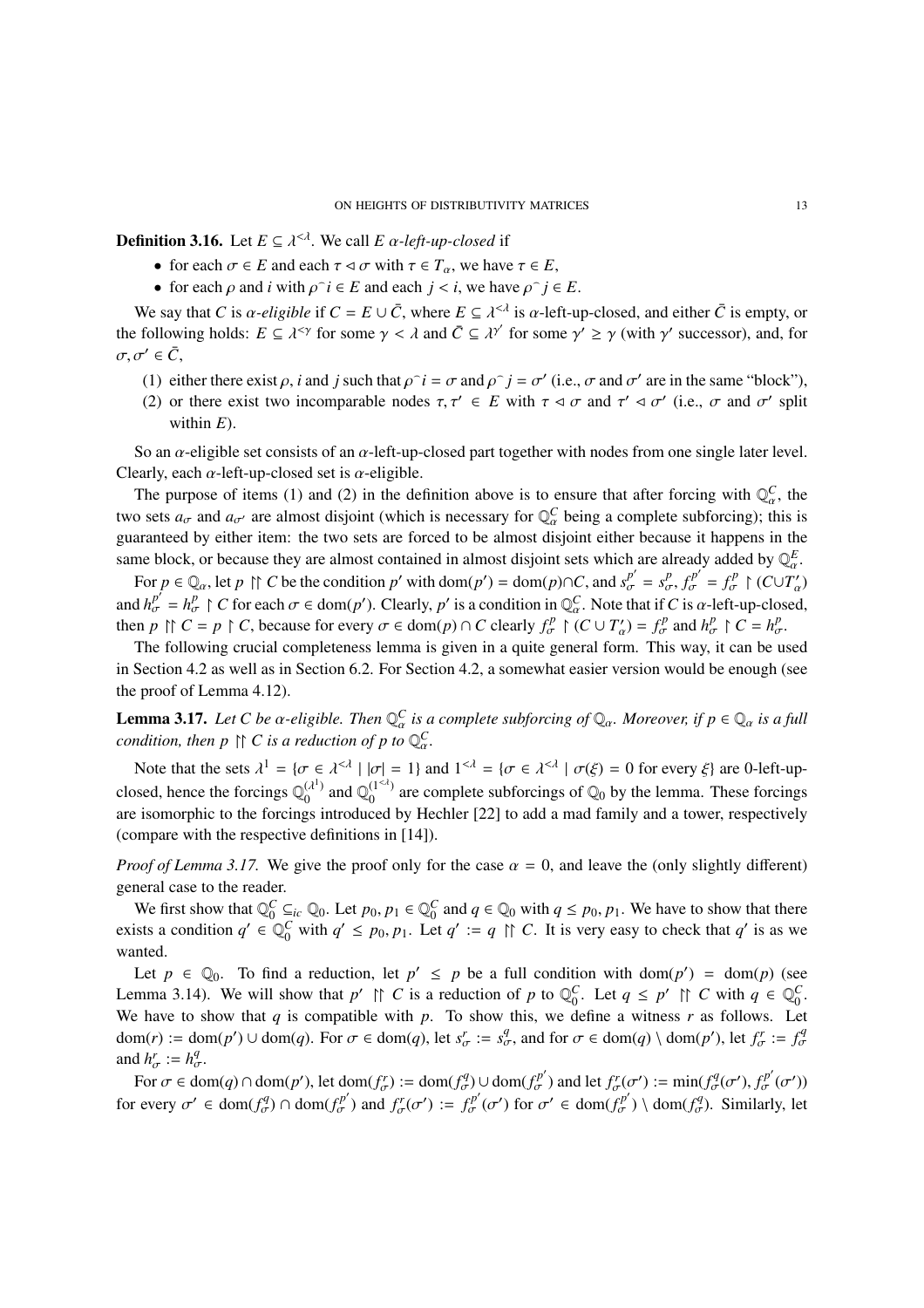$dom(h^P_{\sigma}) := dom(h^q_{\sigma}) \cup dom(h^{p'}_{\sigma})$  and let  $h^P_{\sigma}(\sigma') := min(h^q_{\sigma}(\sigma'), h^{p'}_{\sigma}(\sigma'))$  for every  $\sigma' \in dom(h^q_{\sigma}) \cap dom(h^{p'}_{\sigma})$ and  $h''_{\sigma}(\sigma') := h''_{\sigma}(\sigma')$  for  $\sigma' \in \text{dom}(h^{p'}_{\sigma}) \setminus \text{dom}(h^{q}_{\sigma}).$ 

For  $\sigma \in \text{dom}(p') \setminus \text{dom}(q)$ , make the following definition. Let  $f_{\sigma}^r := f_{\sigma}^{p'}$  and  $h_{\sigma}^r := h_{\sigma}^{p'}$ . If there is no  $\tau \in \text{dom}(q)$  with  $\sigma \leq \tau$ , let  $s^P_{\sigma} := s^{P'}_{\sigma}$ . If there exists  $\tau \in \text{dom}(q)$  with  $\sigma \leq \tau$ , extend  $s^{P'}_{\sigma}$  to the maximal length of the  $s_\tau^q$  for  $\tau \in \text{dom}(q)$  with  $\sigma \leq \tau$  in the following way: if  $n \geq |s_\sigma^{p'}|$  and there exists  $\tau \in \text{dom}(p')$ which extends  $\sigma$  with  $s^q_\tau(n) = 1$ , let  $s^r_\sigma(n) = 1$ , and let  $s^r_\sigma(n) = 0$  otherwise. This makes sure that  $s^r_\sigma(n) = 1$ whenever  $s^r_\tau(n) = 1$  for  $\sigma \le \tau$  and  $\sigma \in \text{dom}(f^{p'}_\tau)$ .

### Claim. *r is a condition.*

*Proof.* It is very easy to check that  $s^r_\sigma$ ,  $f^r_\sigma$  and  $h^r_\sigma$  are well-defined with the right domains and ranges for all  $\sigma \in \text{dom}(r)$ .

If  $\sigma \leq \tau$ , then  $|s^r_{\sigma}| \geq |s^r_{\tau}|$ : if  $\sigma$  and  $\tau$  are both in dom(*q*), so  $s^r_{\sigma} = s^q_{\sigma}$  and  $s^r_{\tau} = s^q_{\tau}$ , so the length is ok, because they are both from *q*; if  $\sigma \notin \text{dom}(q)$ , we lengthened  $s^r_{\sigma}$  to make it as long as all the *s*'s of  $\tau$ 's which extend it.

Let  $\sigma, \tau \in \text{dom}(r)$  with  $\tau \in \text{dom}(f_{\sigma}^r)$  and  $m \ge f_{\sigma}^r(\tau)$  and  $s_{\sigma}^r(m) = 1$ ; we have to show that  $s_{\tau}^r(m) = 1$  (note that, in the general case, i.e., for  $\mathbb{Q}_\alpha$  with  $\alpha > 0$ , one also has to deal with the case where  $\tau \in \text{dom}(f_{\sigma}^r)$ , but  $\tau \notin \text{dom}(r)$ , which is analogous, but concerned with  $a_r^r(m)$  in place of  $s_r^r(m)$ ). *Case 1:*  $\sigma$  and  $\tau$  are both in dom(q). It follows that  $\tau \in C \cap \text{dom}(f_{\sigma}^r) = \text{dom}(f_{\sigma}^q)$ ,  $f_{\sigma}^r(\tau) = f_{\sigma}^q(\tau)$  and  $s_{\sigma}^r = s_{\sigma}^q$  and  $s_{\tau}^r = s_{\tau}^q$ , so they fit together, because *q* is a condition. *Case 2:*  $\sigma \in \text{dom}(q)$ ,  $\tau \notin \text{dom}(q)$ . Since  $\tau \notin \text{dom}(q)$  and  $\tau \in \text{dom}(f_{\sigma}^r)$ , it follows that  $\tau \in \text{dom}(f_{\sigma}^{p'})$ . In particular  $f_{\sigma}^{p'}$  is defined, so  $\sigma \in \text{dom}(p')$ . If  $m < |s_{\tau}^{p'}|$ , it follows that  $s^r_\tau(m) = s^{p'}_\tau(m)$  and  $s^r_\sigma(m) = s^{p'}_\sigma(m)$ , and  $f^r_\sigma(\tau) = f^{p'}_\sigma(\tau)$ . So  $s^r_\tau(m) = 1$ , because p' is a condition. If  $m \ge |s_\tau^{p'}| = |s_\sigma^{p'}|$ , then  $s_\sigma^r(m) = 1$  implies that  $s_\rho^q(m) = 1$  for some  $\rho \ge \sigma$ , but then  $\rho \ge \tau$ , and therefore also  $s^r_\tau(m) = 1$ . *Case 3:*  $\sigma \notin \text{dom}(q)$ . So  $f^r_\sigma = f^{p'}_\sigma$ , and it follows that  $\tau \in \text{dom}(f^{p'}_{\sigma}) \subseteq \text{dom}(p')$ . If  $m < |s_{\sigma}^{p'}|$ , it follows that  $s_{\tau}^{p'}(m) = s_{\tau}^{r}(m) = 1$ , because p' is a condition and  $\tau \in \text{dom}(f_{\sigma}^{p'})$ . If  $m \geq |s_{\sigma}^{p'}|$ , then our definition implies that there exists a  $\rho$  with  $\rho \triangleright \sigma$ ,  $\rho \in \text{dom}(p')$  and  $s_\rho^q(m) = 1$ . So both  $\rho$  and  $\tau$ are in dom(*p'*),  $\tau \in \text{dom}(f_p^{p'})$  and  $m \ge f_p^{p'}(\tau)$ , hence  $s_p^r(m) = 1$  implies that  $s_\tau^r(m) = 1$  by definition of  $s_\tau^r$ . This finishes the proof that  $s^r_\sigma$  and  $s^r_\tau$  fit together (with respect to  $f^r_\sigma$ ).

Assume  $\rho, \rho' \in \text{dom}(r)$  and  $\rho' \in \text{dom}(h_{\rho}^r), m \ge h_{\rho}^r(\rho')$  and  $s_{\rho}^r(m) = 1$ ; we have to show that  $s_{\rho'}^r(m) = 0$ , if it is defined. *Case 1:*  $\rho, \rho' \in \text{dom}(q)$ . The requirement follows, because q is a condition. *Case 2:*  $\rho, \rho' \in \text{dom}(p') \setminus \text{dom}(q)$ . In this case the requirement holds, because p' is a condition. *Case 3:* One of them is in dom(*q*), the other one not. Since  $\rho' \in \text{dom}(h_{\rho}^r)$ , both are in dom(*p'*) and  $h_{\rho}^r(\rho') = h_{\rho}^{p'}(\rho')$ (because *q* cannot provide an *h*-value for a pair of two nodes if not both of them are in dom(*q*)). So for  $m < |s_p^{p'}|$ , the requirement holds, because it depends only on *p'*. The form of *C* implies that for at most one of the two nodes  $\rho$  and  $\rho'$  there exists a node in *C* extending it. Therefore, for  $m \ge |s_{\rho}^{p'}|$ , only one of  $s_p^r(m)$  and  $s_{p'}^r(m)$  is defined, and we have nothing to show. This finishes the proof that  $s_p^r$  and  $s_{p'}^r$  fit together (with respect to  $h'_\rho$ ).  $\Box$ 

It is straightforward to check that *r* extends both *q* and  $p'$  (and therefore *p*).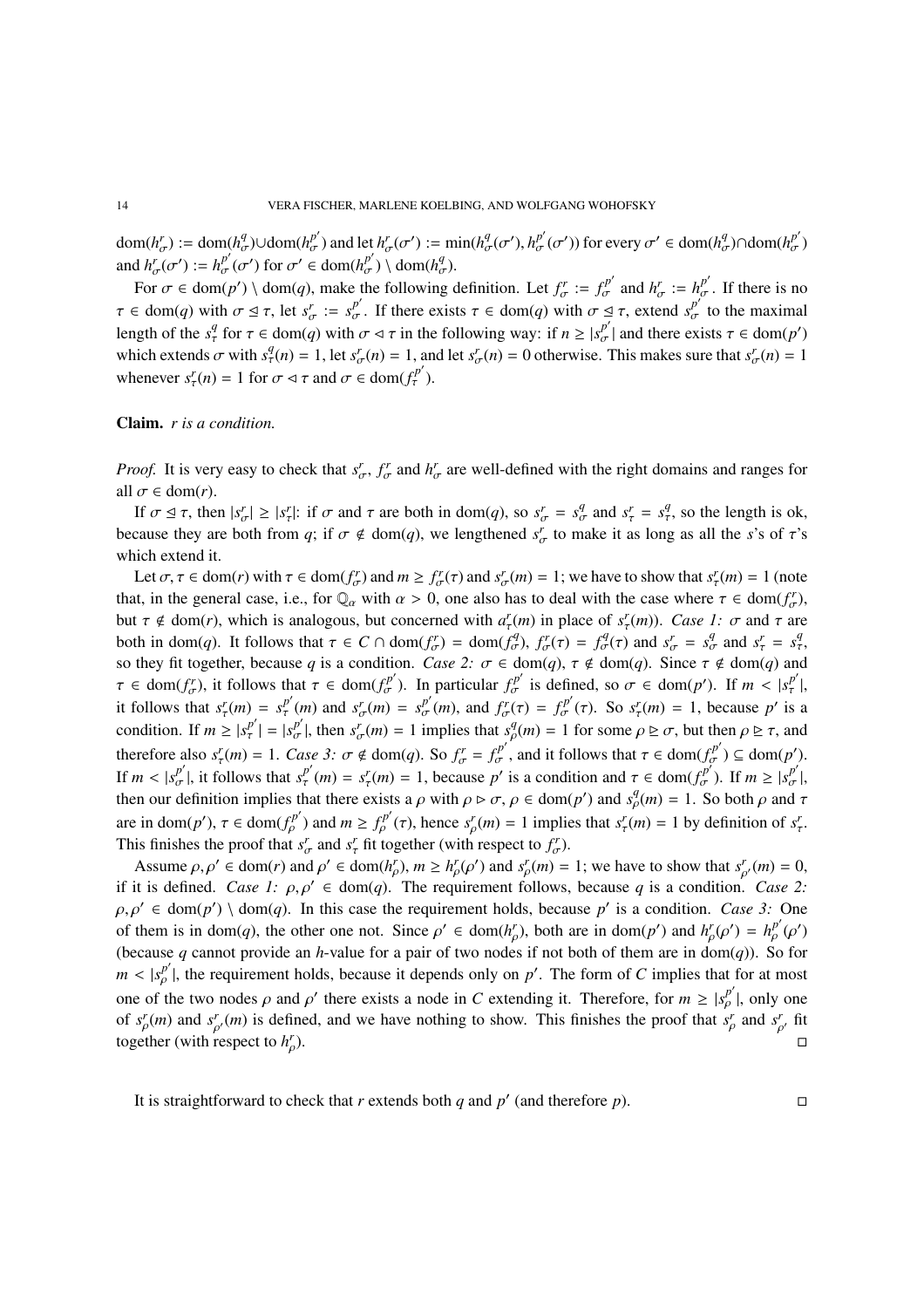#### 4. No refinement, and madness of levels

This section is dedicated to the central part of the proof that the generic object added by our forcing iteration is a distributivity matrix of height  $\lambda$ : we will show that the levels are mad families and that there is no further refinement. This will be done in Section 4.4 and Section 4.3, respectively. Before that, we provide several preliminary lemmas and concepts.

4.1. On forcing iterations and correct systems. In this section, we give some lemmas about forcing iterations (and completeness) in general, i.e., they are not specific for our forcing from Definition 3.1. We will need them for our proofs. For a good source about forcing iteration, see [18]. Here P, Q, etc. are arbitrary forcing notions.

For two forcing notions  $\mathbb P$  and  $\mathbb P'$ , let  $\mathbb P' \leq \mathbb P$  denote that  $\mathbb P'$  is a complete subforcing of  $\mathbb P$ . Recall that  $\mathbb{P}' \leq \mathbb{P}$  if and only if

- (1)  $\mathbb{P}' \subseteq_{ic} \mathbb{P}$ , i.e., for each  $q, q' \in \mathbb{P}'$ , we have  $q \perp_{\mathbb{P}'} q' \implies q \perp_{\mathbb{P}} q'$ , and
- (2) for each condition  $p \in \mathbb{P}$ , there is  $q \in \mathbb{P}'$  such that *q* is a *reduction of*  $p$  *to*  $\mathbb{P}'$ , i.e., for each  $r \in \mathbb{P}'$ with  $r \leq q$ , we have  $r \nperp_{\mathbb{P}} p$ .

Let us first recall two easy facts:

**Lemma 4.1.** *Suppose that*  $\mathbb{P}_0 \le \mathbb{P}$  *and*<sup>9</sup>  $\mathbb{P}_1 \le \mathbb{P}$  *satisfying*  $\mathbb{P}_0 \subseteq \mathbb{P}_1$ *. Then*  $\mathbb{P}_0 \le \mathbb{P}_1$ *. Moreover, if*  $q \in \mathbb{P}_0$  *is a reduction of*  $p \in \mathbb{P}_1$  *from*  $\mathbb{P}$  *to*  $\mathbb{P}_0$ *, then q is also a reduction of p from*  $\mathbb{P}_1$  *to*  $\mathbb{P}_0$ *.* 

**Lemma 4.2.** *Suppose that*  $\mathbb{P}' \le \mathbb{P}$ *. Let*  $\varphi$  *be some formula, let*  $\dot{x}$ *,*  $\dot{y}$ *, etc. be*  $\mathbb{P}'$ *-names, and let*  $p \in \mathbb{P}$  *such that*  $p \Vdash_{\mathbb{P}} \varphi(\dot{x}, \dot{y}, \ldots)$ *. Then for each*  $p' \in \mathbb{P}'$  *which is a reduction of p, we have*  $p' \Vdash_{\mathbb{P}} \varphi(\dot{x}, \dot{y}, \ldots)$ *.* 

Let us now recall the following well-known fact (see, e.g., [9]): If  $\{\mathbb{P}_{\alpha}, \dot{\mathbb{Q}}_{\alpha} \mid \alpha < \delta\}$  and  $\{\mathbb{P}'_{\alpha}, \dot{\mathbb{Q}}'_{\alpha} \mid \alpha < \delta\}$ are finite support iterations such that  $\mathbb{P}_{\alpha} \dot{\mathbb{Q}}'_{\alpha} \leq \dot{\mathbb{Q}}_{\alpha}$  for each  $\alpha < \delta$ , then  $\mathbb{P}'_{\delta}$  is complete in  $\mathbb{P}_{\delta}$ . We will need the following technical strengthening of this fact.

**Lemma 4.3.** Let  $\{\mathbb{P}_{\alpha}, \dot{\mathbb{Q}}_{\alpha} \mid \alpha < \delta\}$  and  $\{\mathbb{P}'_{\alpha}, \dot{\mathbb{Q}}'_{\alpha} \mid \alpha < \delta\}$  be<sup>10</sup> finite support iterations such that for each  $\alpha < \delta$ .

$$
\Vdash_{\mathbb{P}_\alpha} \dot{\mathbb{Q}}'_\alpha \lessdot \dot{\mathbb{Q}}_\alpha.
$$

*Then*  $\mathbb{P}'_{\delta}$  *is a complete subforcing of*  $\mathbb{P}_{\delta}$ *.* 

*Moreover, if*  $\mathsf{RED}$ :  $\mathbb{Q}_0 \to \mathbb{Q}'_0$  *is a map such that*  $\mathsf{RED}(q)$  *is a reduction of q for each*  $q \in \mathbb{Q}_0$ *, then for each*  $p \in \mathbb{P}_{\delta}$ , there is a  $p' \in \mathbb{P}'_{\delta}$  such that  $p'$  is a reduction of p, and  $p'(0) = \text{RED}(p(0))$ , and, if  $\alpha \ge 1$  and  $p(\alpha)$  is  $a \mathbb{P}'_{\alpha}$ -name with  $p \restriction \alpha \Vdash p(\alpha) \in \dot{\mathbb{Q}}'_{\alpha}$ , then  $p'(\alpha) = p(\alpha)$ *.* 

In fact, the iterands in the above lemma need not be separative, which is essential, because we are going to apply it to our forcings  $\mathbb{Q}_\alpha$  from Definition 3.1, which are not separative (see Remark 3.2).

The following concept has been introduced by Brendle (see, e.g., [7] and [8]):

<sup>&</sup>lt;sup>9</sup>In fact,  $\mathbb{P}_1 \subseteq_{ic} \mathbb{P}$  is sufficient for the proof to go through.

 $10$ We do not seem to need here that our finite support iterations are c.c.c.; however, finite support iterations of non-c.c.c. iterands collapse cardinals. We will use the lemma for our forcings from Definition 3.1, so, in our application, everything will have the c.c.c. anyway.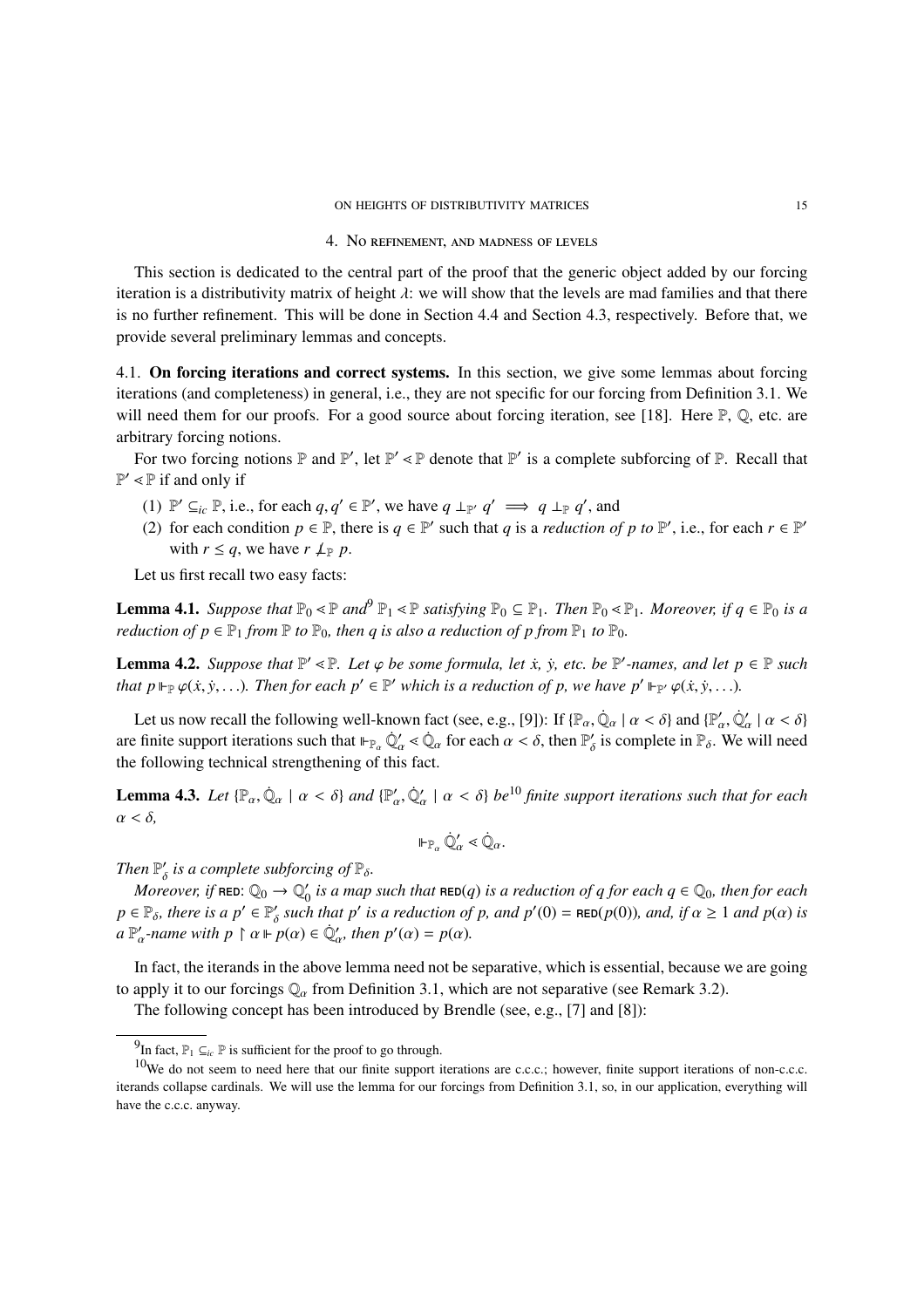**Definition 4.4.** A system of forcings  $\mathbb{R}_0$ ,  $\mathbb{R}_1 \ll \mathbb{R}$  with  $\mathbb{R}_0 \cap \mathbb{R}_1 \ll \mathbb{R}_0$ ,  $\mathbb{R}_1$  is *correct* if any two conditions  $p_0 \in \mathbb{R}_0$  and  $p_1 \in \mathbb{R}_1$  which have a common reduction in  $\mathbb{R}_0 \cap \mathbb{R}_1$  are compatible in  $\mathbb{R}$ .

In the following lemma, we are considering a system where  $\mathbb{R} = \mathbb{P} * \dot{\mathbb{Q}}$ ,  $\mathbb{R}_0 = \mathbb{P}$ , and  $\mathbb{R}_1 = \mathbb{P}' * \dot{\mathbb{Q}}'$ . It is easy to check that, under the assumptions of the lemma, this is a correct system. We do not know, however, whether the conclusion of the lemma holds for every correct system.

**Lemma 4.5.** *Let*  $\mathbb{P} * \dot{\mathbb{Q}}$  *and*  $\mathbb{P}' * \dot{\mathbb{Q}}'$  *be two-step iterations satisfying*  $\mathbb{P}' \le \mathbb{P}$  *and*  $\mathbb{F}_{\mathbb{P}} \dot{\mathbb{Q}}' \le \dot{\mathbb{Q}}$ *. Then* 

$$
V[\mathbb{P}' * \dot{\mathbb{Q}}'] \cap V[\mathbb{P}] = V[\mathbb{P}'].
$$

*Proof.* We will only show the special case which we will need later (it is straightforward to extend the proof to the general case): for any  $\delta, \varepsilon \in \text{Ord}$ ,

$$
\delta^{\varepsilon} \cap V[\mathbb{P}' * \dot{\mathbb{Q}}'] \cap V[\mathbb{P}] \subseteq V[\mathbb{P}'].
$$

Let *G* be a generic filter for  $\mathbb{P}'$ , and let  $\dot{f}_0$  be a  $\mathbb{P}$ -name, and let  $\dot{f}_1$  be a  $\mathbb{P}' * \dot{\mathbb{Q}}'$ -name. Work in *V*[*G*]. Assume towards contradiction that there is a condition  $(p, \dot{q}) \in \mathbb{P} * \dot{\mathbb{Q}}$  with  $p \in \mathbb{P}/G$  such that

(3) 
$$
(p, \dot{q}) \Vdash \dot{f}_0 = \dot{f}_1 \in \text{Ord}^{<\text{Ord}} \land \dot{f}_0 \notin V[G].
$$

Let  $p' \in G$  be a reduction of  $p$  to  $\mathbb{P}'$ . By standard arguments, we can fix a  $\mathbb{P}'$ -name  $\dot{q}'$  such that  $p \Vdash ``\dot{q}'$ is a reduction of  $\dot{q}$ " and  $(p', \dot{q}') \in \mathbb{P}' * \dot{\mathbb{Q}}'.$ 

Since *p* is reduction of  $(p, \dot{q})$  to P, it follows from (3) and Lemma 4.2 that  $p \Vdash \dot{f}_0 \notin V[G]$ . Therefore, we can fix  $\gamma \in \varepsilon$  such that *p* does not decide  $\dot{f}_0(\gamma)$  in  $\mathbb{P}/G$ . Let  $(p_1, \dot{q}_1) \leq (p', \dot{q}')$  and  $\xi_1 \in \delta$  such that  $p_1 \in G$  and  $(p_1, \dot{q}_1) \Vdash \dot{f}_1(\gamma) = \xi_1$ . Since *p* does not decide  $\dot{f}_0$  at  $\gamma$ , we can fix  $p_0 \in \mathbb{P}/G$  with  $p_0 \leq p$  and  $\xi_0 \in \delta$  with  $\xi_0 \neq \xi_1$  such that  $p_0 \Vdash \dot{f}_0(\gamma) = \xi_0$ . Now we want to find a condition  $(p^*, \dot{q}^*)$  which is stronger than  $(p, \dot{q})$ ,  $(p_1, \dot{q}_1)$  and  $(p_0, 1)$ .

First note that  $p_0$  and  $p_1$  are compatible, because  $p_0 \in P/G$  and  $p_1 \in G$ , and fix  $p^* \leq p_0, p_1$ . Since  $p^* \leq p, p_1$  it follows that  $p^* \Vdash "q'$  is a reduction of  $\dot{q}$  and  $\dot{q}_1 \leq \dot{q}''$  hence  $p^* \Vdash \dot{q}_1 \not\perp \dot{q}$ . Let  $\dot{q}^*$  be a P-name such that *p*⇤ *q*˙⇤ *q*˙1, *q*˙. It is easy to check that (*p*⇤, *q*˙⇤) (*p*, *q*˙), (*p*1, *q*˙1), (*p*0, ). Now  $(p^*, \dot{q}^*)$   $\Vdash \dot{f}_0 = \dot{f}_1 \wedge \dot{f}_0(\gamma) = \xi_0 \wedge \dot{f}_1(\gamma) = \xi_1$ , but  $\xi_0 \neq \xi_1$ , a contradiction.

We conclude with an easy observation we will need later on:

**Lemma 4.6.** Suppose that  $\mathbb{P}' \leq \mathbb{P}$ , and  $\dot{b}$  is a  $\mathbb{P}'$ -name, and  $p \in \mathbb{P}$  is such that  $p \Vdash \dot{b} \in [\omega]^{\omega}$ . Then for each  $N \in \omega$  *there exists*  $r \in \mathbb{P}^{\prime}$  *and*  $m > N$  *such that*  $r \Vdash m \in \dot{b}$  *and*  $r$  *is compatible with*  $p$ .

4.2. Complete subforcings: hereditarily below  $\gamma$ . In this section, we give some technical definitions and lemmas as a preparation for the main proofs in Section 4.3 and Section 4.4. More precisely, we define, for each  $\gamma < \lambda$ , the subforcings of "hereditarily below  $\gamma$ " conditions of our iteration and show that they form complete subforcings (see Lemma 4.12). Furthermore, we show that each condition is hereditarily below  $\gamma$  for some  $\gamma < \lambda$  (see Lemma 4.14).

Let us now provide the following recursive definition (we give the definition for the entire iteration but we will actually need it for tails of the iteration; see Remark 4.10):

**Definition 4.7.** Let  $\gamma < \lambda$ . By recursion on  $\alpha \leq \lambda$  we define when a condition  $p \in \mathbb{P}_\alpha$  is *hereditarily below*  $\gamma$  (and introduce the notation  $\langle \Psi_{\alpha} \rangle$ ):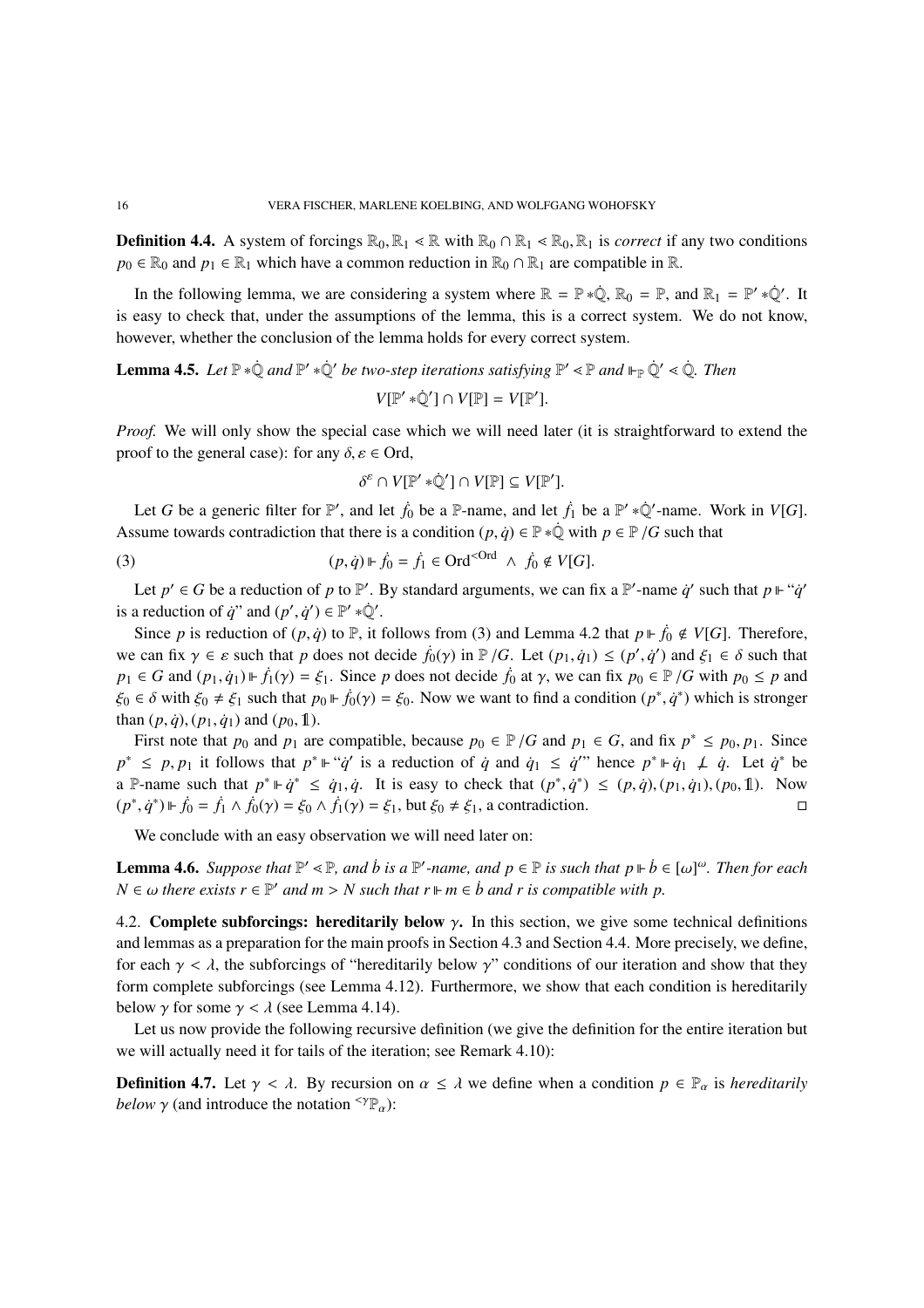- (1)  $p \in \mathbb{Q}_0$  is hereditarily below  $\gamma$ , if dom( $p$ )  $\subseteq \gamma^{\leq \gamma}$ .
- (2) Let <sup> $\langle \gamma} \mathbb{P}_{\alpha} := \{ p \in \mathbb{P}_{\alpha} \mid p \text{ hereditary below } \gamma \}.$ </sup>
- (3)  $p \in \mathbb{P}_{\alpha+1}$  is hereditarily below  $\gamma$ , if  $p \restriction \alpha$  is hereditarily below  $\gamma$  and  $p(\alpha)$  is a <sup>< $\gamma \mathbb{P}_{\alpha}$ -name, and</sup>  $p \restriction \alpha \Vdash \text{dom}(p(\alpha)) \subseteq \gamma^{\leq \gamma}.$
- (4) For  $\alpha$  limit,  $p \in \mathbb{P}_\alpha$  is hereditarily below  $\gamma$ , if  $p \upharpoonright \beta$  is hereditarily below  $\gamma$ , for every  $\beta < \alpha$ .

For  $\alpha \le \lambda$  a  $\mathbb{P}_{\alpha}$ -name *b* is *hereditarily below*  $\gamma$ , if for all  $(\dot{x}, p) \in \dot{b}$ ,  $p \in \text{supp}_{\alpha}$  and  $\dot{x}$  is hereditarily below  $\gamma$ (this is by recursion).

Clearly, if  $p \in \mathbb{P}_\alpha$  is hereditarily below  $\gamma$  and  $\gamma' > \gamma$ , then p is also hereditarily below  $\gamma'$ . The same holds for a  $\mathbb{P}_{\alpha}$ -name *b*.

**Remark 4.8.** In the more general situation described in Remark 3.3, i.e., if we work with the tree  $\theta^{\leq \lambda}$  in place of  $\lambda^{< \lambda}$ , we would rather need a pair of ordinals  $(\varepsilon, \delta)$  in place of  $\gamma$ , where  $\varepsilon < \theta$  and  $\delta < \lambda$ , and  $\gamma^{< \gamma}$  in the definition above (as well as in Definition 4.9 below) would be replaced by  $\varepsilon^{<\delta}$  (see also Remark 4.16).

**Definition 4.9.** Let  $\gamma < \lambda$  and  $\tau \in \lambda^{\leq \lambda}$ . By recursion on  $\alpha \leq \lambda$  we define when a condition  $p \in \mathbb{P}_{\alpha}$  is *almost hereditarily below*  $\gamma$  *except for*  $\tau$  (and introduce the notation  $\zeta^{\gamma+\tau} \mathbb{P}_{\alpha}$ ):

- (1)  $p \in \mathbb{Q}_0$  is almost hereditarily below  $\gamma$  except for  $\tau$ , if dom( $p$ )  $\subseteq \gamma^{\leq \gamma} \cup {\tau}$ .
- (2) Let  $\forall^{+} \mathbb{T}_{\alpha} := \{p \in \mathbb{P}_{\alpha} \mid p \text{ almost hereditary below } \gamma \text{ except for } \tau\}.$
- (3)  $p \in \mathbb{P}_{\alpha+1}$  is almost hereditarily below  $\gamma$  except for  $\tau$ , if  $p \restriction \alpha$  is almost hereditarily below  $\gamma$  except for  $\tau$  and  $p(\alpha)$  is a<sup>11 < $\gamma \mathbb{P}_{\alpha}$ -name, and  $p \restriction \alpha \models \text{dom}(p(\alpha)) \subseteq \gamma^{\leq \gamma}$ .</sup>
- (4) For  $\alpha$  limit,  $p \in \mathbb{P}_\alpha$  is almost hereditarily below  $\gamma$  except for  $\tau$ , if  $p \restriction \beta$  is almost hereditarily below  $\gamma$  except for  $\tau$ , for every  $\beta < \alpha$ .

For  $\alpha \le \lambda$  a  $\mathbb{P}_{\alpha}$ -name *b* is *almost hereditarily below*  $\gamma$  *except for*  $\tau$ , if for all  $(\dot{x}, p) \in \dot{b}$ , both *p* and  $\dot{x}$  are almost hereditarily below  $\gamma$  except for  $\tau$ . We will write *almost hereditarily below*  $\gamma$  and omit the  $\tau$  if it is clear from the context which  $\tau$  is meant.

Clearly, if  $p \in \mathbb{P}_\alpha$  is almost hereditarily below  $\gamma$  and  $\gamma' > \gamma$ , then p is also almost hereditarily below  $\gamma'$ and if  $p \in \mathbb{P}_\alpha$  is hereditarily below  $\gamma$ , then it is almost hereditarily below  $\gamma$  except for  $\tau$  for every  $\tau$ . The same holds for a  $\mathbb{P}_{\alpha}$ -name *b*.

Remark 4.10. As mentioned above, we will need several of our concepts for tails of the iteration instead of the whole iteration. We will later have the following situation:  $\eta < \lambda$  will be fixed, and we will work in *V*[ $G_n$ ] for a fixed generic filter  $G_n \subseteq \mathbb{P}_n$ . We will use variants of the above definitions and the subsequent lemmas for the tail iteration { $\mathbb{P}_{\alpha}/G_n$ ,  $\mathbb{Q}_{\alpha} \mid \eta \leq \alpha < \lambda$ }. In the definitions and lemmas,  $\mathbb{Q}_{\eta}$  plays the role of  $\mathbb{Q}_0$  (see for example Lemma 4.18(3)). So, e.g., in the definition of almost hereditarily below  $\gamma$  except for  $\tau$  (with  $\tau \in (\lambda^{<\lambda})^{V[G_\eta]}$ ), we want dom $(p(\eta)) \subseteq (\gamma^{<\gamma})^{V[G_\eta]} \cup {\tau}.$ 

Before proving completeness, let us recall that  $\gamma^{\leq \gamma}$  is  $\alpha$ -left-up-closed; actually, we will need a bit more:

**Lemma 4.11.** Assume  $\mathbb{P}'_\alpha$  is a complete subforcing of  $\mathbb{P}_\alpha$ , and G is generic for  $\mathbb{P}_\alpha$ . Then in V[G], the set  $(\gamma^{<\gamma})^{V[G\cap \mathbb{P}'_a]}$  *is*  $\alpha$ *-left-up-closed.* 

<sup>&</sup>lt;sup>11</sup>This is not a typo: we really require  $p(\alpha)$  to be a <sup>< $\gamma \mathbb{P}_{\alpha}$ -name, not just a <sup>< $\gamma+\tau \mathbb{P}_{\alpha}$ -name.</sup></sup>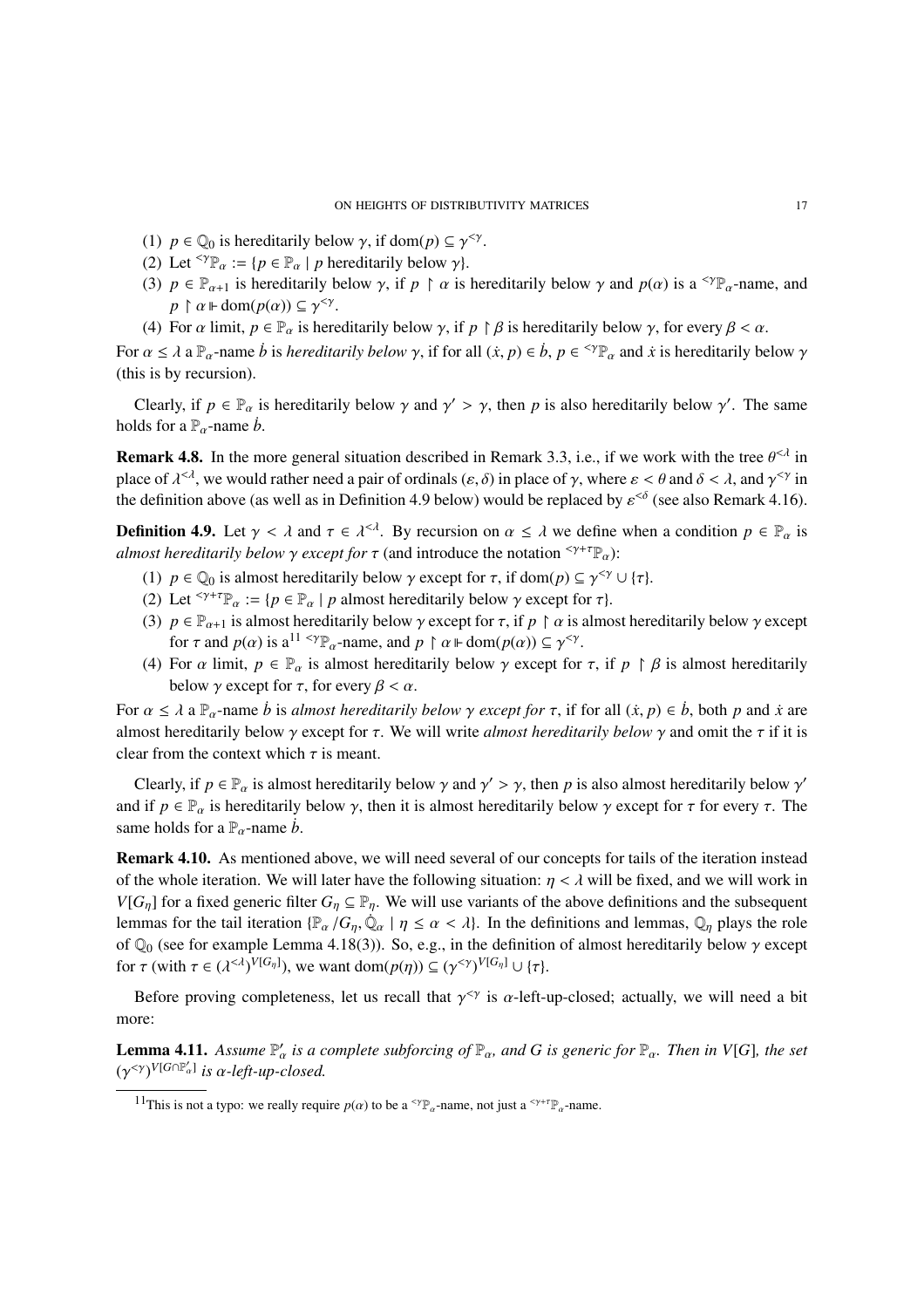*Proof.* Suppose  $\sigma$  and  $\rho^i$  belong to  $(\gamma^{\leq \gamma})^{V[G \cap \mathbb{P}'_a]}$ . Note that the following holds in  $V[G]$ :  $\sigma \upharpoonright (\xi + 1) \in$  $V[G \cap \mathbb{P}'_{\alpha}]$  for each  $\xi < |\sigma|$ , and  $\rho \hat{i} \in V[G \cap \mathbb{P}'_{\alpha}]$  for each  $j < i$ . Therefore  $(\gamma^{<\gamma})^{V[G \cap \mathbb{P}'_{\alpha}]}$  is  $\alpha$ -left-up- $\Box$ closed.  $\Box$ 

We can now show that the subforcing of conditions which are (almost) hereditarily below  $\gamma$  is a complete subforcing:

**Lemma 4.12.** Let  $\gamma < \lambda$ . Then <sup> $\gamma_{\mathbb{P}_{\lambda}}$  is a complete subforcing of  $\mathbb{P}_{\lambda}$ .</sup> *Also, if*  $\tau \in \lambda^{\leq \lambda}$  *is such that either* 

*(1)*  $|\tau| \geq \gamma$ *, or* 

*(2)*  $\tau$  *is such that*  $\gamma^{<\gamma} \cup {\tau}$  *is 0-left-up-closed.* 

*then*  $\langle \gamma + \tau \mathbb{P}_{\lambda} \rangle$  *is a complete subforcing of*  $\mathbb{P}_{\lambda}$ *.* 

*Moreover, if p is full and almost hereditarily below*  $\gamma$  *except for*  $\tau$ *, then* 

$$
(p(0) \upharpoonright \gamma^{\leq \gamma}, p(1), p(2), \dots)
$$

*is a reduction of p to*  $\langle \Psi \rangle$ .

*Proof.* We show by induction on  $\alpha$  that <sup>< $\gamma \mathbb{P}_{\alpha}$  (as well as <sup>< $\gamma+\tau \mathbb{P}_{\alpha}$ ) is a complete subforcing of  $\mathbb{P}_{\alpha}$ , for</sup></sup>  $1 \le \alpha \le \lambda$ . In fact, we will define  $\sup_{\alpha} \mathcal{Q}'_{\alpha}$  such that  $\sup_{\delta} (\text{or } \sup_{\delta} \text{, respectively})$  is the finite support iteration of the  $\dot{\mathbb{Q}}'_\alpha$ 's; the only difference of the two iterations will be the first iterand  $\mathbb{Q}'_0$ .

(Initial step  $\alpha = 1$ ) Note that <sup> $\langle \gamma \mathbb{P}_1 = \mathbb{Q}_0^{\gamma \langle \gamma \rangle}$  is a complete subforcing of  $\mathbb{P}_1 = \mathbb{Q}_0$ : this is an easy instance</sup> of Lemma 3.17, because  $\gamma^{<\gamma}$  is 0-left-up-closed. Similarly,  $\gamma^{+} \mathbb{P}_1 = \mathbb{Q}_0^{\gamma^{<\gamma} \cup \{\tau\}}$  is a complete subforcing of Q<sub>0</sub>: in case (2) holds,  $\gamma^{<\gamma} \cup {\tau}$  is 0-left-up-closed by assumption; in case (1) holds,  $\gamma^{<\gamma} \cup {\tau}$  is easily seen to be 0-eligible. Take  $\mathbb{Q}'_0 = \mathbb{Q}_0^{\gamma^{<\gamma}}$  in the iteration representing  $\gamma_{\mathbb{P}_\lambda}$ , and take  $\mathbb{Q}'_0 = \mathbb{Q}_0^{\gamma^{<\gamma} \cup \{\tau\}}$  in the iteration representing  $\zeta^{\gamma+\tau} \mathbb{P}_{\lambda}$ .

(Successor step  $\alpha + 1$ ) Assume that  $^{<\gamma} \mathbb{P}_{\alpha}$  and  $^{<\gamma + \tau} \mathbb{P}_{\alpha}$  are complete subforcings of  $\mathbb{P}_{\alpha}$ . We show that  $^{<\gamma} \mathbb{P}_{\alpha+1}$  and  $^{<\gamma+\tau} \mathbb{P}_{\alpha+1}$  are complete subforcings of  $\mathbb{P}_{\alpha+1}$ . In *V*[*G*], for *G* generic for  $\mathbb{P}_{\alpha}$ , let<sup>12</sup> *E* :=  $(\gamma^{<\gamma})^{V[G\cap^{<\gamma} \mathbb{P}_\alpha]}$ ; by Lemma 4.11, *E* is  $\alpha$ -left-up-closed, so Lemma 3.17 implies that in *V*[*G*],  $\mathbb{Q}_\alpha^E$  is a complete subforcing of  $\mathbb{Q}_\alpha$ . We use the following, which we will prove after finishing the proof of the lemma:

**Claim 4.13.**  $\mathbb{Q}_{\alpha}^{E}$  *is an element of V*[ $G \cap \sqrt{\alpha} \mathbb{P}_{\alpha}$ ].

Using the claim, we can fix a <sup>< $\gamma \mathbb{P}_{\alpha}$ -name  $\dot{\mathbb{Q}}'_{\alpha}$  for  $\mathbb{Q}^E_{\alpha}$ . Since  $\gamma \mathbb{P}_{\alpha} \subseteq \dot{\gamma} + \tau \mathbb{P}_{\alpha}$  and both are complete</sup> subforcings of  $\mathbb{P}_{\alpha}$ , Lemma 4.1 implies that  $\leq \mathbb{P}_{\alpha}$  is a complete subforcing of  $\leq \gamma + \tau \mathbb{P}_{\alpha}$ , so the  $\leq \gamma \mathbb{P}_{\alpha}$ -name  $\dot{\mathbb{Q}}'_{\alpha}$ is also a <sup> $\lt^{\gamma+\tau} \mathbb{P}_{\alpha}$ -name. So we can apply Lemma 4.3 to obtain that  $\lt^{\gamma} \mathbb{P}_{\alpha} * \mathbb{Q}'_{\alpha}$  and  $\lt^{\gamma+\tau} \mathbb{P}_{\alpha} * \mathbb{Q}'_{\alpha}$  are complete</sup> subforcings of  $\mathbb{P}_{\alpha+1}$ . By definition,  $^{<\gamma}\mathbb{P}_{\alpha} * \dot{\mathbb{Q}}'_{\alpha}$  is equivalent to  $^{<\gamma}\mathbb{P}_{\alpha+1}$ , and  $^{<\gamma+\tau}\mathbb{P}_{\alpha} * \dot{\mathbb{Q}}'_{\alpha}$  is equivalent to  $^{<\gamma+\tau}\mathbb{P}_{\alpha+1}$ , so the successor step is finished.

(Limit step  $\alpha$ ) It follows by Lemma 4.3 that the limit of the finite support iteration of the  $\dot{\mathbb{Q}}'_{\alpha'}$ , with  $\alpha' < \alpha$  is a complete subforcing of  $\mathbb{P}_{\alpha}$ , and by definition,  $\langle \gamma \mathbb{P}_{\alpha} \rangle$  (or  $\langle \gamma + \gamma \mathbb{P}_{\alpha} \rangle$  in the other case) is equivalent to the limit of this finite support iteration.

<sup>&</sup>lt;sup>12</sup>Note that *E* is really defined this way for both cases (see also footnote 11).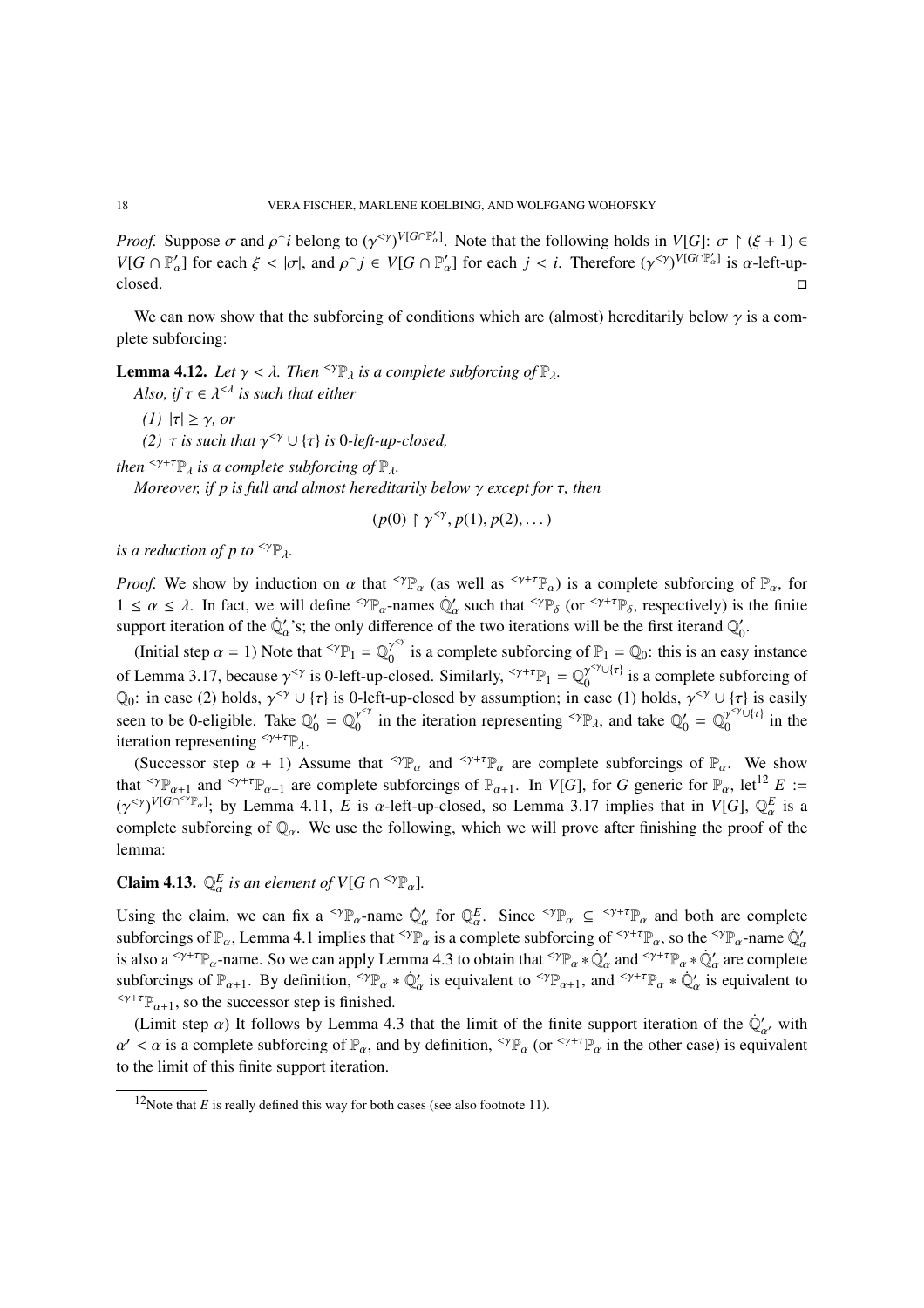Now let us show the moreover part. By the moreover part of Lemma 3.17,  $p(0) \upharpoonright \gamma^{<\gamma}$  is a reduction of  $p(0)$  to <sup> $ltp \gamma \mathbb{P}_1$  (which is  $\mathbb{Q}'_0$  in the iteration representing  $\langle \gamma \mathbb{P}_\lambda \rangle$ . Since  $p \in \langle \gamma + \tau \mathbb{P}_\lambda$ , which is the iteration of</sup> the  $\dot{\mathbb{Q}}'_\alpha$  (for  $\alpha \ge 1$  the iterands of the two iterations coincide), so  $p \restriction \alpha \Vdash p(\alpha) \in \mathbb{Q}'_\alpha$  for  $\alpha \ge 1$ , therefore Lemma 4.3 completes the proof.

*Proof of Claim 4.13.* We work in *V*[*G*]. Let  $G_\beta := G \cap \mathbb{P}_\beta$ . Let  $T'_\alpha = \bigcup_{\beta < \alpha} (\lambda^{<\lambda} \cap \text{succ})^{V[G_\beta]}$  and  $T_\alpha =$  $(\lambda^{<\lambda} \cap \text{succ})^{V[G]} \setminus T'_\alpha$ , as in the definition of  $\mathbb{Q}_\alpha$ .

It is straightforward to check that  $\mathbb{Q}_{\alpha}^E$  can be defined in  $V[G \cap \{^\forall \mathbb{P}_{\alpha}\}]$  provided that  $E \cap T'_\alpha$  (and hence also  $E \cap T_\alpha$ ) belongs to  $V[G \cap {}^{<\gamma} \mathbb{P}_\alpha]$ . First note that

$$
E=(\gamma^{<\gamma})^{V[G\cap^{<\gamma}\mathbb{P}_\alpha]}=\gamma^{<\gamma}\cap V[G\cap^{<\gamma}\mathbb{P}_\alpha]
$$

and

$$
T'_{\alpha} = \bigcup_{\beta < \alpha} (\lambda < \lambda \cap \text{succ})^{V[G_{\beta}]} = \bigcup_{\beta < \alpha} (\lambda < \lambda \cap \text{succ} \cap V[G_{\beta}]).
$$

So

$$
E \cap T'_{\alpha} = \bigcup_{\beta < \alpha} (\gamma^{<\gamma} \cap \text{succ} \cap V[G \cap {}^{<\gamma} \mathbb{P}_{\alpha}] \cap V[G_{\beta}]).
$$

Apply Lemma 4.5 to  $\mathbb{P}_{\beta} * \dot{\mathbb{Q}}$ , where  $\dot{\mathbb{Q}}$  is the quotient  $\mathbb{P}_{\alpha} / \mathbb{P}_{\beta}$ , and  $\langle \mathbb{P}_{\beta} * \dot{\mathbb{Q}}'$ , where  $\dot{\mathbb{Q}}'$  is the quotient  $\langle \Psi_{\mathbb{P}_{\alpha}} \rangle$   $\langle \Psi_{\beta} \rangle$  (which is possible since  $\langle \Psi_{\beta} \rangle \langle \Psi_{\beta} \rangle$  by induction hypothesis, and  $\mathbb{F}_{\mathbb{P}_{\beta}} \mathbb{Q}' \langle \Psi_{\beta} \rangle$  Lemma 4.3 for the tail iterations) to obtain

$$
\gamma^{\leq \gamma} \cap V[G \cap {}^{<\gamma} \mathbb{P}_{\alpha}] \cap V[G_{\beta}] = \gamma^{\leq \gamma} \cap V[G_{\beta} \cap {}^{<\gamma} \mathbb{P}_{\alpha}].
$$

Therefore,

$$
E \cap T'_{\alpha} = \bigcup_{\beta < \alpha} (\gamma^{<\gamma} \cap \text{succ})^{V[G_{\beta} \cap {}^{<\gamma} \mathbb{P}_{\alpha}]},
$$

which clearly belongs to  $V[G \cap {}^{<\gamma} \mathbb{P}_{\alpha}]$ , as desired.

The next lemma shows that every condition in  $\mathbb{P}_{\lambda}$  is (essentially) hereditarily below  $\gamma$  for some  $\gamma < \lambda$ .

**Lemma 4.14.** *For every*  $p \in \mathbb{P}_{\lambda}$ *, there exists a*  $\gamma < \lambda$  *and a condition*  $p' \in \{^{\text{op}}\}$  *which is forcing equivalent to p.*

*Proof.* We will actually show by induction on  $\alpha$  that for every  $p \in \mathbb{P}_{\alpha}$ , there exists a  $\gamma < \lambda$  and a condition *p'* (forcing) equivalent to *p* such that  $p' \in \mathcal{P}_{\mathbb{R}}$ .

(Initial step  $\alpha = 1$ ) Given  $p \in \mathbb{P}_1 = \mathbb{Q}_0$ , note that dom( $p \in \lambda^{\leq \lambda}$  is finite. So the maximum length of the nodes  $\sigma$  in the domain as well as the maximal entry of the nodes are bounded, i.e., there is  $\gamma < \lambda$  such that dom(*p*)  $\subseteq \gamma^{<\gamma}$ . So  $p \in {}^{\leq \gamma} \mathbb{P}_1$ .<br>(Limit step  $\alpha$ ) Let  $p \in \mathbb{P}_\alpha$ . By induction hypothesis, for each  $\beta < \alpha$  there exists  $\gamma_\beta$  such that  $p \upharpoonright \beta \in$ 

<sup> $lt;γβ$ </sup> $\mathbb{P}_β$ . Since we are using finite support, there exists  $β^* < α$  which is an upper bound of the support of *p*. Then  $p \in {}^{<\gamma_{\beta^*}}\mathbb{P}_{\alpha}$ .

(Successor step  $\alpha + 1$ ) Let  $(p, \dot{q}) \in \mathbb{P}_{\alpha} * \dot{\mathbb{Q}}_{\alpha}$ . First, by the induction hypothesis, we can assume without loss of generality that there exists  $\gamma_p < \lambda$  such that  $p \in {}^{<\gamma_p} \mathbb{P}_{\alpha}$ . We will describe a name  $\dot{q}$  which is equivalent to  $\dot{q}$  (more precisely,  $p \Vdash \dot{q} = \dot{q}'$ ) and analyze it, to find a  $\gamma < \lambda$  such that  $\dot{q}'$  is a <sup>< $\gamma \mathbb{P}_\alpha$ -name and</sup>  $p \Vdash \text{dom}(\dot{q}') \subseteq \gamma^{\leq \gamma}$ .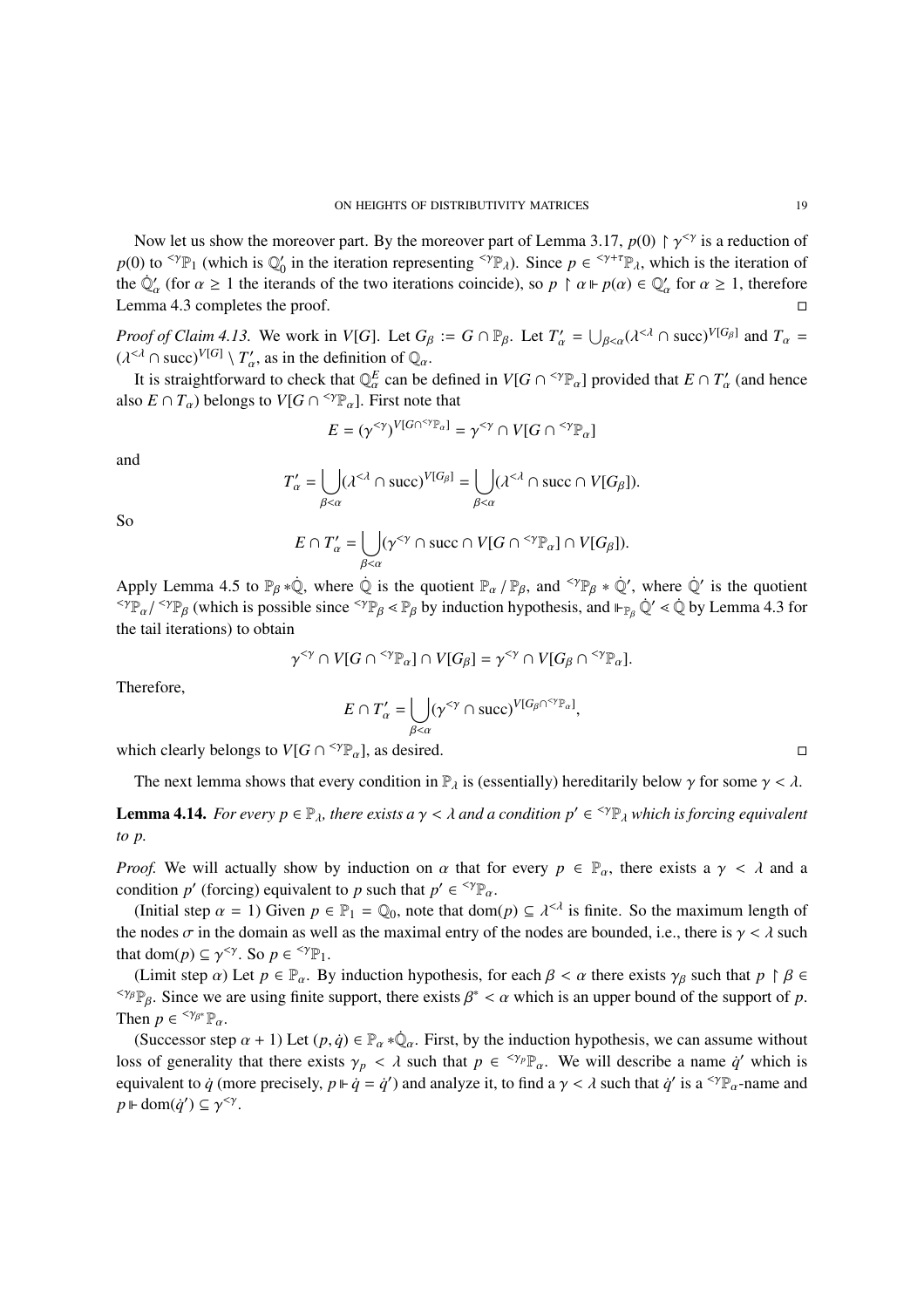**Claim 4.15.** Let  $\dot{\sigma}$  be a  $\mathbb{P}_{\alpha}$ -name of a sequence of ordinals of length less than  $\lambda$ ; then there exists a  $\gamma < \lambda$ *such that there exists a* <sup> $< \gamma$ </sup> $\mathbb{P}_\alpha$ -name which is equivalent to  $\dot{\sigma}$ . The same holds true if  $\dot{\sigma}$  is a name for a finite *sequence of such sequences.*

*Proof.* Clearly, by c.c.c., there exists a  $\delta < \lambda$  which is an upper bound for the length of  $\dot{\sigma}$ . Since  $\mathbb{P}_{\alpha}$  has the c.c.c., for each  $\xi < \delta$ ,  $\dot{\sigma}(\xi)$  is represented by a countable antichain. So only  $|\delta| \cdot \aleph_0$  many (hence less than  $\lambda$  many) conditions appear in  $\dot{\sigma}$ . By inductive hypothesis we can assume that each of these conditions belongs to  $^{<\gamma} \mathbb{P}_{\alpha}$  for some  $\gamma < \lambda$ , so we can fix a  $\gamma_{\sigma} < \lambda$  which is an upper bound of all the appearing  $\gamma$ . So  $\dot{\sigma}$  is actually a  $\langle \nu_{\sigma} \rangle_{\alpha}$ -name. The statement about names for finite sequences of sequences follows easily.  $\Box$ 

Now, let  $\dot{N}$  be a  $\mathbb{P}_{\alpha}$ -name such that  $p \Vdash |\text{dom}(\dot{q})| = \dot{N}$ ; by (a simple instance of) Claim 4.15, we can fix  $\gamma_{N}$  < *λ* and assume that  $\dot{N}$  is a <sup>< $\gamma_{N}$ </sup>  $\mathbb{P}_{\alpha}$ -name. To represent  $\dot{q}$ , we provide  $\omega$ -sequences  $\langle \dot{\sigma}_k | k \in \omega \rangle$  (of names for potential members of dom(*q*)) and  $\langle (s_k, \dot{f}_k, \dot{h}_k) | k \in \omega \rangle$  such that

$$
p \Vdash \text{dom}(\dot{q}) = \{ \dot{\sigma}_k \mid k \in \dot{N} \} \ \land \ \forall k \in \dot{N} \ (\dot{q}(\dot{\sigma}_k) = (\dot{s}_k, \dot{f}_k, \dot{h}_k)),
$$

where  $\dot{\sigma}_k$  is forced to be a sequence of ordinals of length less than  $\lambda$ , and  $\dot{f}_k$  and  $\dot{h}_k$  can be represented as finite sequences of such sequences, together with finite sequences of natural numbers, and  $\dot{s}_k$  is forced to be an element of  $2<sup>{<\omega}</sup>$ . Using Claim 4.15, we can find  $\gamma' < \lambda$ , larger than  $\gamma_N$ , such that there exist  $\mathbb{P}_{\alpha}$ -names  $\dot{\sigma}'_k$ ,  $\dot{s}'_k$ ,  $\dot{f}'_k$ , and  $\dot{h}'_k$  which are equivalent to  $\dot{\sigma}_k$ ,  $\dot{s}_k$ ,  $\dot{f}_k$ , and  $\dot{h}_k$ , respectively. By replacing all  $\dot{\sigma}_k$ ,  $\dot{s}_k$ ,  $\dot{f}_k$ , and  $\dot{h}_k$  in  $\dot{q}$  by their respective equivalent names, we get a <sup>< $\gamma' \mathbb{P}_{\alpha}$ -name  $\dot{q}'$  such that  $p \Vdash \dot{q} = \dot{q}'$ .</sup>

Again by the c.c.c., there exist  $\varepsilon, \delta < \lambda$  such that  $p \Vdash \dot{\sigma}_k \in \varepsilon^{<\delta}$  for every  $k < \omega$ . Let  $\gamma := \max(\gamma_p, \gamma', \varepsilon, \delta)$  $< \lambda$ . Then  $(p, \dot{q}') \in {}^{<\gamma} \mathbb{P}_{\alpha+1}$ , and it is equivalent to  $(p, \dot{q})$ , which finishes the proof.

**Remark 4.16.** In the more general situation described in Remark 3.3, i.e., if we work with the tree  $\theta^{\lt \lambda}$ in place of  $\lambda^{< \lambda}$  (see also Remark 4.8), we have to require that cf( $\theta$ )  $\geq \lambda$ . The reason is that  $|\sigma_k|$  can be arbitrarily large below  $\lambda$ : if cf( $\theta$ ) <  $\lambda$ , it could happen that there does not exist an  $\varepsilon < \theta$  which is needed in the end of the generalization of the above proof.

**Lemma 4.17.** Let G be  $\mathbb{P}_{\lambda}$ -generic and  $V[G] \models b \subseteq \omega$ . Then there exists a  $\gamma < \lambda$  and a  $\mathbb{P}_{\lambda}$ -name b for b *which is hereditarily below γ.* 

*Proof.* For every condition  $p \in \mathbb{P}_{\lambda}$ , let  $\gamma_p < \lambda$  be such that there exists a condition in  $\langle \gamma_p \mathbb{P}_{\lambda} \rangle$  which is forcing equivalent to  $p$  (which is possible by Lemma 4.14). Let  $\dot{b}$ <sup>'</sup> be a nice name for  $b$ , and let  $\dot{b}$  be a name where every condition *p* appearing in *b*<sup> $\prime$ </sup> is replaced by an equivalent condition in  $\langle \gamma_p \rangle$ . Since *b* is a countable set and  $\mathbb{P}_{\lambda}$  has the c.c.c., the set *B* of conditions which appeared in *b*<sup> $\prime$ </sup> is countable. Let  $\gamma := \sup\{\gamma_p \mid p \in B\} < \lambda$ ; then *b* is a <sup>< $\gamma p$ </sup><sub> $\lambda$ </sub>-name.

We conclude with a technical lemma which will be crucial later on:

**Lemma 4.18.** Suppose  $\tau \in \lambda^{\leq \lambda} \setminus \gamma^{\leq \gamma}$ . Let  $p, r \in \mathbb{P}_{\lambda}$  such that p is a full condition which is almost *hereditarily below*  $\gamma$  *except for*  $\tau$ *, and r is hereditarily below*  $\gamma$ *, and p and r are compatible (in*  $\mathbb{P}_{\lambda}$ )*. Then there exists a*  $p^* \in \mathbb{P}_\lambda$  *such that* 

- *(1)*  $p^*$  *is almost hereditarily below*  $\gamma$  *except for*  $\tau$ *,*
- *(2)*  $p^* \leq p, r, and$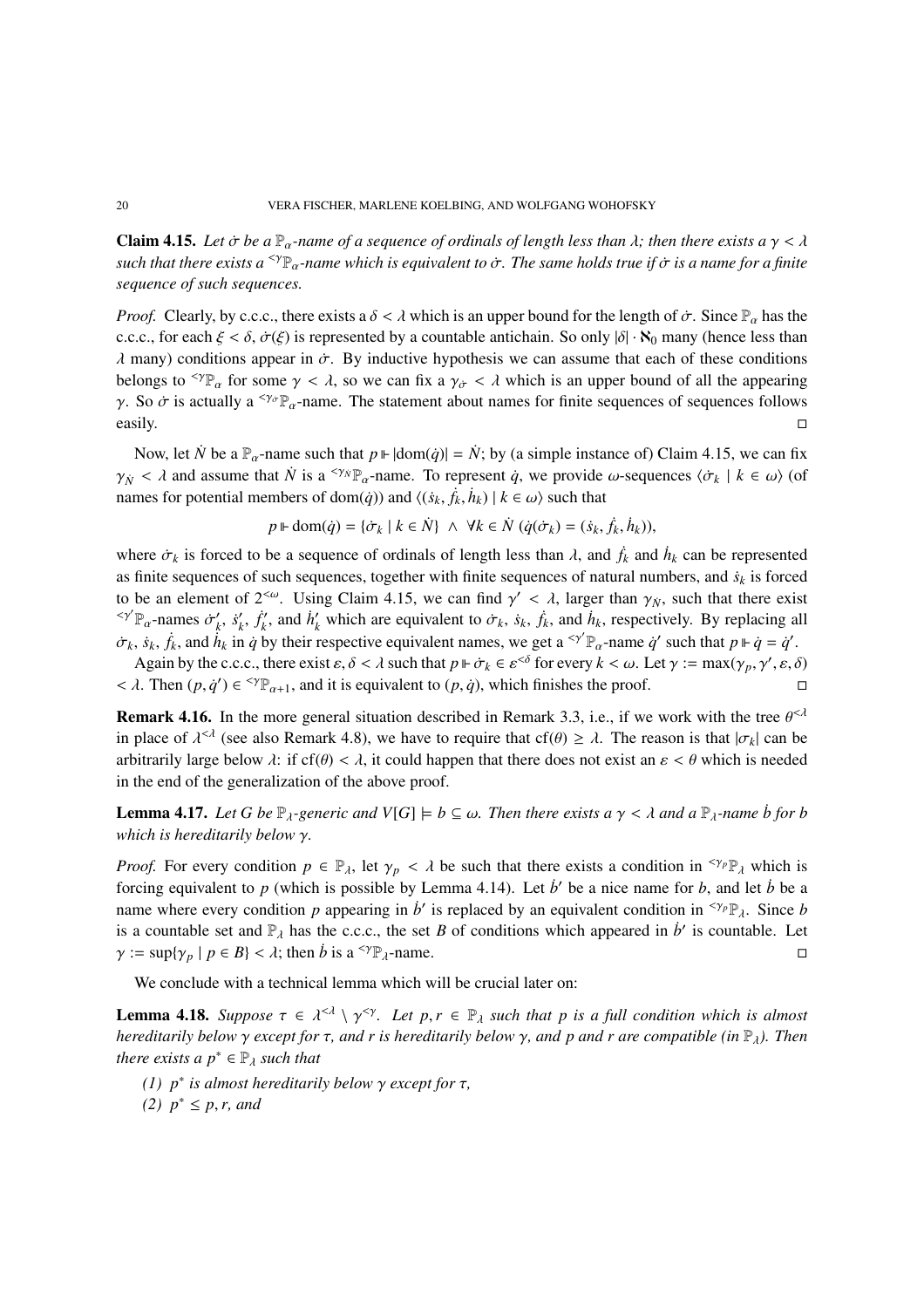(3) 
$$
p^*(0)(\tau) = p(0)(\tau)
$$
.

*Proof.* Without loss of generality we can assume that dom( $p(0)$ )  $\geq \{\tau\}$ . Since *p* is full and almost hereditarily below  $\gamma$ , by (the "moreover part" of) Lemma 4.12

$$
p^{\text{RED}} := (p(0) \upharpoonright \gamma^{<\gamma}, p(1), p(2), \dots)
$$

is a reduction of p to  $\langle P \rangle$ . We show that  $p^{\text{RED}} \not\perp_{\langle P \rangle} r$ . Assume not. Since  $\langle P \rangle$  is a complete subforcing of  $\mathbb{P}_{\lambda}$ , it follows that  $p^{\text{RED}} \perp_{\mathbb{P}_{\lambda}} r$ . But  $p \leq p^{\text{RED}}$ , so  $p \perp_{\mathbb{P}_{\lambda}} r$ , which is a contradiction to the assumption of the lemma.

Let  $q^* \in {}^{<\gamma} \mathbb{P}_{\lambda}$  be such that  $q^* \leq p^{\text{RED}}$ , *r*; without loss of generality, we can assume that  $q^*(0)$  is full. Since  $q^*(0) \le p^{\text{RED}}(0) = p(0) \upharpoonright \gamma^{<\gamma}$  and  $p(0) \upharpoonright \gamma^{<\gamma}$  is a reduction of  $p(0)$  by Lemma 3.17 (recall that *p*(0)  $\uparrow \uparrow \uparrow^{\leq \gamma} = p(0) \uparrow \uparrow^{\leq \gamma}$  because  $\uparrow^{\leq \gamma}$  is 0-left-up-closed), it follows that  $q^*(0)$  is compatible with *p*(0). Let  $\bar{q}(0)$  be a full witness for that. So  $\bar{q}(0) \leq p(0), r(0), q^*(0)$ .

Let  $p^*(0) := \bar{q}(0) \upharpoonright \gamma^{<\gamma} \cup \{(\tau, p(0)(\tau))\}$ , and for  $\alpha > 0$ , let  $p^*(\alpha) := q^*(\alpha)$ .

Claim.  $p^*(0)$  *is a condition.* 

*Proof.* For  $\sigma, \sigma' \in \text{dom}(\bar{q}(0) \upharpoonright \gamma^{<\gamma})$ , it is clear that the requirements for being a condition are fulfilled, because  $\bar{q}(0)$  is a condition.

Let  $\sigma \leq \tau$  and  $\sigma \in \text{dom}(p^*(0))$ . Let  $\sigma' \in \text{dom}(p(0)) \setminus {\tau}$ . Clearly,  $s_{\sigma}^{p^*(0)} = s_{\sigma}^{\bar{q}(0)}$  and  $s_{\tau}^{p^*(0)} = s_{\tau}^{p(0)}$ . Since  $\bar{q}(0)$  and p are full, it follows that  $|s_{\sigma}^{\bar{q}(0)}| = |s_{\sigma'}^{\bar{q}(0)}|$  and hence  $|s_{\sigma}^{p^*(0)}| = |s_{\sigma'}^{p^*(0)}| \ge |s_{\sigma'}^{p(0)}| = |s_{\tau}^{p(0)}| = |s_{\tau}^{p^*(0)}|$ .

Let  $\sigma \in \text{dom}(f^{p^*(0)}_\tau)$  and assume that  $s^{p^*(0)}_\tau(m) = 1$  for some  $m \geq f^{p^*(0)}_\tau(\sigma)$ . We have to show that  $s_{\sigma}^{p^*(0)}(m) = 1$ . Since  $\bar{q}(0)$  extends  $p(0)$ , we have  $s_{\tau}^{\bar{q}(0)}(m) = 1$  and  $\text{dom}(f_{\tau}^{p^*(0)}) \subseteq \text{dom}(f_{\tau}^{\bar{q}(0)})$ , and for  $\sigma \in \text{dom}(f^{p^*(0)}_{\tau})$  it holds that  $f^{p^*(0)}_{\tau}(\sigma) \geq f^{q(0)}_{\tau}(\sigma)$ , so  $\sigma \in \text{dom}(f^{q(0)}_{\tau})$  and  $m \geq f^{q(0)}_{\tau}(\sigma)$ . Since  $\bar{q}(0)$  is a condition, it follows that  $s_{\sigma}^{p^*(0)}(m) = s_{\sigma}^{\bar{q}(0)}(m) = 1$ .

Let  $\sigma \in \text{dom}(h_\tau^{p^*(0)})$  and assume that  $s_\tau^{p^*(0)}(m) = 1$  for some  $m \geq h_\tau^{p^*(0)}(\sigma)$ . We have to show that  $s_{\sigma}^{p^*(0)}(m) = 0$ . Since  $\bar{q}(0)$  extends  $p(0)$ , we have  $s_{\tau}^{q(0)}(m) = 1$  and  $\text{dom}(h_{\tau}^{p^*(0)}) \subseteq \text{dom}(h_{\tau}^{q(0)})$ , and for  $\sigma \in \text{dom}(h_{\tau}^{p^*(0)})$  it holds that  $h_{\tau}^{p^*(0)}(\sigma) \geq h_{\tau}^{\bar{q}(0)}(\sigma)$ , so  $\sigma \in \text{dom}(h_{\tau}^{\bar{q}(0)})$  and  $m \geq h_{\tau}^{\bar{q}(0)}(\sigma)$ . Since  $\bar{q}(0)$  is a condition, it follows that  $s_{\sigma}^{p^*(0)}(m) = s_{\sigma}^{\bar{q}(0)}(m) = 0$ .

Moreover,  $p^*(0) \le q^*(0)$ , because  $\bar{q}(0) \le q^*(0)$  and  $q^*$  hereditarily below  $\gamma$  except for  $\tau$ . So  $p^*$  is a condition. Clearly *p*<sup> $*$ </sup> is almost hereditarily below  $\gamma$  and  $p^*(0)(\tau) = p(0)(\tau)$ .

Since  $r(0)$  is hereditarily below  $\gamma$  and  $p(0)$  is almost hereditarily below  $\gamma$ , and  $\bar{q}(0) \leq r(0)$ ,  $p(0)$ , it is clear that  $p^*(0)$  extends  $r(0)$  and  $p(0)$ . So clearly  $p^* \le r$ , *p*.

4.3. No refinement: branches are towers. Now we are ready to prove that the generic matrix has no refinement. More precisely, we show that the sets along any branch in our tree have no pseudo-intersection, i.e., they form a tower.

**Lemma 4.19.** *In V*[ $\mathbb{P}_{\lambda}$ ]*, the sequence*  $\langle a_{\sigma} \rangle \xi \rangle \xi \langle \lambda \rangle$  *is a tower for each*  $\sigma \in \lambda^{\lambda}$ *.* 

*Proof.* Let  $G_{\lambda}$  be generic for  $\mathbb{P}_{\lambda}$  and work in  $V[G_{\lambda}]$ . Fix  $\sigma \in \lambda^{\lambda}$ . By Corollary 3.11(1),  $\langle a_{\sigma} \rangle \in \langle \xi \times \lambda \rangle$ is  $\subseteq^*$ -decreasing. Let us show that  $\langle a_{\sigma \upharpoonright \xi} | \xi < \lambda \rangle$  is actually a tower. Let  $b \subseteq \omega$  be infinite, and assume towards a contradiction that  $b \subseteq^* a_{\sigma \upharpoonright \xi}$  for every  $\xi < \lambda$ .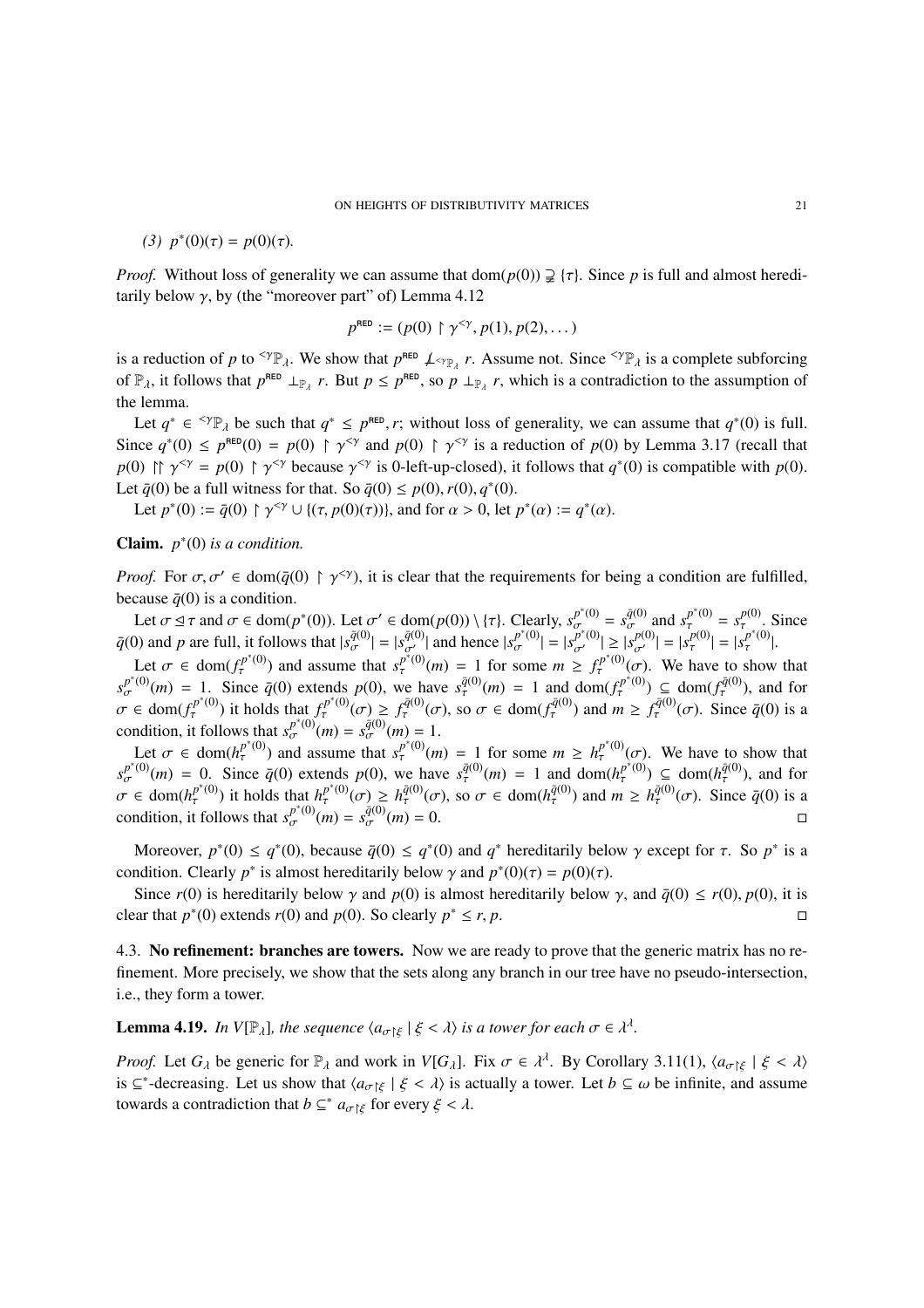Apply Lemma 4.17 to get  $\gamma < \lambda$  and a  $\mathbb{P}_{\lambda}$ -name *b* for *b* which is hereditarily below  $\gamma$ . Without loss of generality we can assume that  $\gamma$  is a successor ordinal. Fix  $\eta < \lambda$  minimal such that  $\sigma \upharpoonright \gamma \in V[G_n]$  (such an  $\eta$  exists by Lemma 3.7). From now on, we work in  $V[G_n]$ , and we consider<sup>13</sup> the tail forcing  $\mathbb{P}_\lambda/G_n$ . The  $\mathbb{P}_{\lambda}$ -name *b*<sup>i</sup> can be understood as a  $\mathbb{P}_{\lambda}/G_{\eta}$ -name for *b* which is hereditarily below  $\gamma$ .

Since  $b \subseteq^* a_{\sigma \upharpoonright \gamma}$  holds in  $V[G_\lambda]$ , we can pick  $n \in \omega$  and  $p \in \mathbb{P}_\lambda / G_\eta$  such that

$$
p \Vdash \dot{b} \setminus n \subseteq a_{\sigma \upharpoonright \gamma}.
$$

From now on, whenever we say "almost hereditarily below  $\gamma$ ", we shall mean "almost hereditarily below  $\gamma$  except for  $\sigma \upharpoonright \gamma$ ". Note that (the canonical name for)  $a_{\sigma\upharpoonright \gamma}$  is almost hereditarily below  $\gamma$ ; also *b* is almost hereditarily below  $\gamma$  (because *b* is hereditarily below  $\gamma$ ).

By Lemma 4.12 and Lemma 4.2, we can fix  $p'$  which is almost hereditarily below  $\gamma$  such that

$$
p' \Vdash \dot{b} \setminus n \subseteq a_{\sigma \upharpoonright \gamma}.
$$

Recall that  $\eta$  is minimal with  $\sigma \restriction \gamma \in V[G_\eta]$ , so  $\mathbb{Q}_\eta$  will assign a set  $a_{\sigma \restriction \gamma}$  to  $\sigma \restriction \gamma$ . Therefore we can assume without loss of generality that  $\sigma \restriction \gamma \in \text{dom}(p'(\eta))$ , and we can assume that  $p'$  is a full<sup>14</sup> condition.

By Lemma 4.6 there is  $r \in \mathbb{P}_\lambda/G_\eta$  hereditarily below  $\gamma$  and  $m > n$ ,  $|s_{\sigma\uparrow\gamma}^{p'(n)}|$  such that *r* is compatible with *p'*, and  $r \Vdash m \in \dot{b}$ . Apply Lemma 4.18 to obtain  $p'' \leq p'$ , *r* such that  $p''$  is almost hereditarily below  $\gamma$ , and moreover

$$
p''(\eta)(\sigma \upharpoonright \gamma) = p'(\eta)(\sigma \upharpoonright \gamma).
$$

It follows that  $p'' \vDash m \in \dot{b}$ . In particular  $m > |s^{p''(\eta)}_{\sigma \upharpoonright \gamma}|$ , thus we can strengthen  $p''$  to a condition *q* (only strengthening  $p''(\eta)$  by extending  $s_{\sigma \uparrow \gamma}^{p''(\eta)}$  to length > *m* with  $s_{\sigma \uparrow \gamma}^{q(\eta)}(m) = 0$ . Then  $q \Vdash m \in \dot{b} \land m \notin a_{\sigma \uparrow \gamma}$ , which is a contradiction to the fact that *p'* forces  $\dot{b} \setminus n \subseteq a_{\sigma\uparrow\gamma}$ .

4.4. Levels are mad families. Finally, we want to show that the levels of the generic matrix form mad families.

**Lemma 4.20.** *In V*[ $\mathbb{P}_{\lambda}$ ], *the family A*<sub> $\xi+1$ </sub> = { $a_{\sigma}$  |  $|\sigma|$  =  $\xi$  + 1} *is mad for each*  $\xi$  <  $\lambda$ .

*Proof.* Let  $G_\lambda$  be generic for  $\mathbb{P}_\lambda$  and work in  $V[G_\lambda]$ . The main work lies in the following claim, which guarantees "local madness" below branches. We will prove it after finishing the proof of the lemma.

**Claim 4.21.** Let  $\rho \in \lambda^{\leq \lambda}$ , and let  $b \subseteq \omega$  be infinite such that  $b \cap a_{\rho \upharpoonright \zeta}$  is infinite for every successor  $\zeta \leq |\rho|$ . *Then there exists an i* <  $\lambda$  *such that b*  $\cap$   $a_{\alpha\beta}$ *i is infinite.* 

Fix  $\xi < \lambda$ . By Corollary 3.11(2),  $A_{\xi+1}$  is an almost disjoint family. Using the claim, we will show that *A* $_{\xi+1}$  is actually mad. Let  $b \subseteq \omega$  be infinite. To find  $\sigma \in \lambda^{\xi+1}$  such that  $b \cap a_{\sigma}$  is infinite, we construct, by induction on  $\zeta$ , a branch  $\langle \rho_{\zeta} | \zeta \leq \xi + 1 \rangle$  with  $|\rho_{\zeta}| = \zeta$  for each  $\zeta$ , and  $\rho_{\zeta'} \leq \rho_{\zeta}$  for  $\zeta' \leq \zeta$ , such that  $b \cap a_{\rho_{\zeta}}$ is infinite for every successor  $\zeta \leq \xi + 1$ .

Let  $\rho_0 := \langle \rangle$ . Now assume we have constructed  $\langle \rho_{\zeta'} | \zeta' < \zeta \rangle$ . If  $\zeta$  is a limit, just let  $\rho_{\zeta} := \bigcup \{ \rho_{\zeta'} | \zeta' < \zeta \}$  $\zeta$ . If  $\zeta = \zeta' + 1$  is a successor,  $\rho_{\zeta'}$  fulfills the assumptions of the claim by induction. Let  $i < \lambda$  be given by the claim, and let  $\rho_{\zeta} := \rho_{\zeta'}\hat{i}$ . Then  $b \cap a_{\rho_{\zeta}}$  is infinite, as required. Finally,  $\sigma := \rho_{\zeta+1}$  is as desired.  $\Box$ 

<sup>&</sup>lt;sup>13</sup>Here we use our modifications discussed in Remark 4.10.

<sup>&</sup>lt;sup>14</sup>Here we use the modification of Definition 3.13, where 0 is replaced by  $\eta$ , i.e.,  $p'(\eta)$  is full.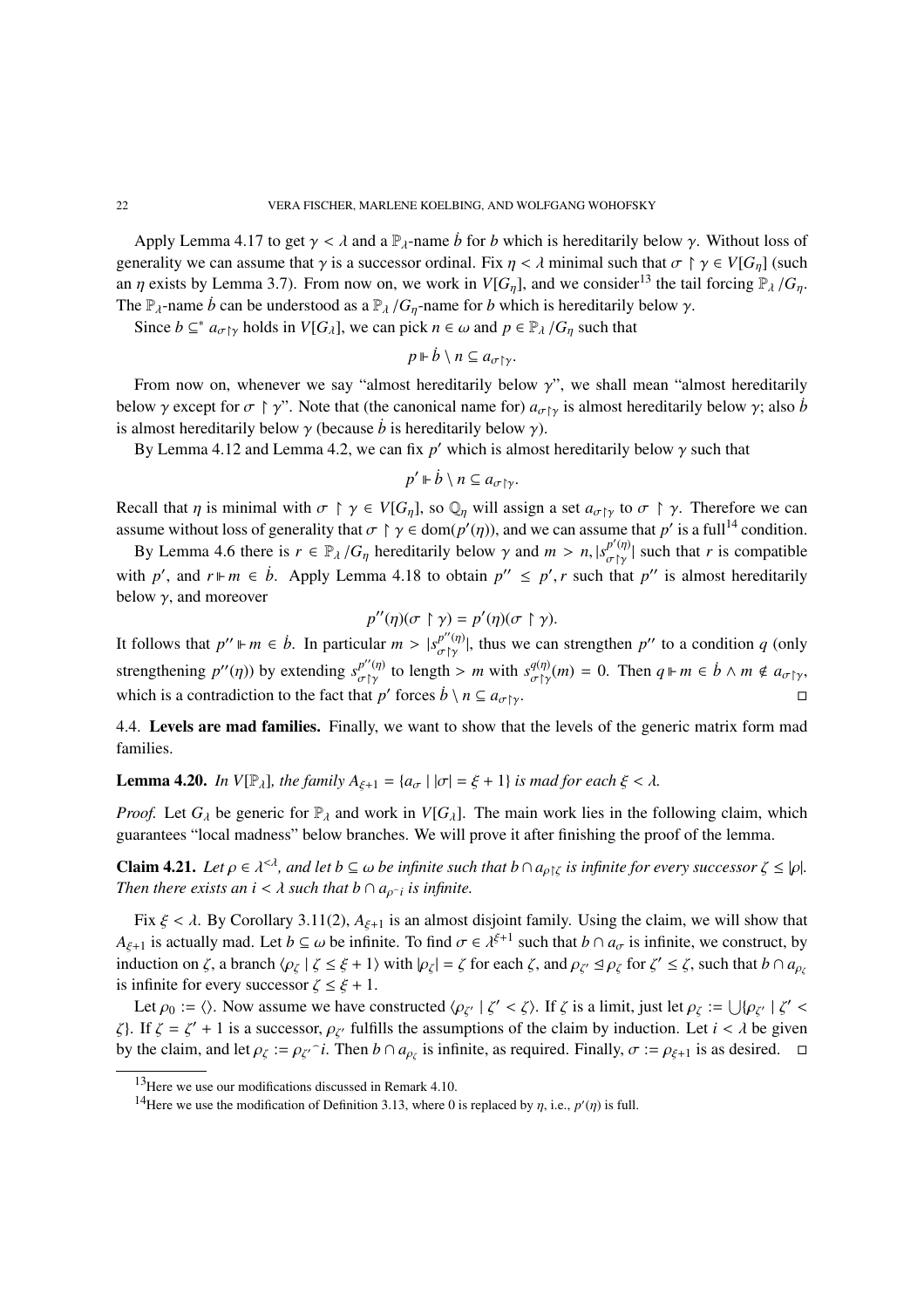*Proof of Claim 4.21.* Assume towards contradiction that  $b \cap a_{\rho\upharpoonright\zeta}$  is infinite for every successor  $\zeta \leq |\rho|$ , but  $b \cap a_{\alpha \cap i}$  is finite for every  $i < \lambda$ .

Let  $\eta$  be minimal with  $\rho \in V[G_n]$  (such an  $\eta$  exists by Lemma 3.7). Thus  $a_{\rho \gamma i}$  (for any *i*) is not defined in *V*[ $G_n$ ] but it will get defined in the next step of the forcing iteration. From now on, we work in *V*[ $G_n$ ], and we consider<sup>15</sup> the tail forcing  $\mathbb{P}_\lambda/G_\eta$ , and apply Lemma 4.17 to get a  $\mathbb{P}_\lambda/G_\eta$ -name *b* for *b* and  $\gamma' < \lambda$ such that *b* is hereditarily below  $\gamma'$ . Let  $\gamma < \lambda$  be any ordinal strictly above  $|\rho| + 1$ , sup(rng( $\rho$ )), and  $\gamma'$ .

Note that we can pick  $n \in \omega$  and  $p \in \mathbb{P}_{\lambda}/G_{\eta}$  such that

- (1)  $p \Vdash \dot{b} \cap a_{\rho \gamma} \subseteq n$ ,
- (2)  $p \Vdash \dot{b} \cap a_{\rho \cap i}$  is finite, for each  $i < \gamma$ , and
- (3)  $p \Vdash \dot{b} \cap a_{\rho \upharpoonright \zeta}$  is infinite, for each successor  $\zeta \leq |\rho|$ .

From now on, whenever we say "almost hereditarily below  $\gamma$ ", we shall mean "almost hereditarily below  $\gamma$  except for  $\rho \gamma$ ". Note that (the canonical name for)  $a_{\rho \gamma}$  is almost hereditarily below  $\gamma$ ; also *b* is almost hereditarily below  $\gamma$  (because *b* is hereditarily below  $\gamma$ ), and similarly  $a_{\rho\gamma}$  is almost hereditarily below  $\gamma$  for each  $i < \gamma$ , and  $a_{\rho\upharpoonright\zeta}$  is almost hereditarily below  $\gamma$  for each successor  $\zeta \leq |\rho|$ .

By Lemma 4.12 and Lemma 4.2, we can fix  $p'$  which is almost hereditarily below  $\gamma$  such that items (1), (2), and (3) above hold true for *p'* in place of *p*. Without loss of generality, we can assume that  $\rho \gamma \in$ dom( $p'(\eta)$ ), as well as that  $p'$  is a full<sup>16</sup> condition.

Define  $R := \text{dom}(p'(\eta)) \cap \{p \in i \mid i < \gamma\}$ , and  $R' := \text{dom}(f_{p \cap \gamma}^{p'(\eta)})$ . Let  $\dot{x}$  be a  $\mathbb{P}_{\lambda}/G_{\eta}$ -name such that

$$
\Vdash \dot{x} = \bigcap_{\tau \in R'} (\dot{b} \cap a_{\tau}) \setminus \bigcup_{\tau \in R} a_{\tau};
$$

since the conditions which are hereditarily below  $\gamma$  form a complete subforcing of  $\mathbb{P}_{\lambda}/G_{\eta}$  by Lemma 4.12, and all names which are used to define  $\dot{x}$  are hereditarily below  $\gamma$ , we can assume that  $\dot{x}$  has been chosen to be hereditarily below  $\gamma$  as well. Note that since *R* and *R'* are finite, *p'* forces  $\dot{x}$  to be infinite.

By Lemma 4.6 there is  $r \in \mathbb{P}_\lambda/G_\eta$  hereditarily below  $\gamma$  and  $m > n$ ,  $|s_{\rho \gamma}^{p'(\eta)}|$  such that *r* is compatible with *p'*, and  $r \Vdash m \in \dot{x}$ . Apply Lemma 4.18 to obtain  $p'' \leq p'$ , *r* such that  $p''$  is almost hereditarily below  $\gamma$ , and moreover

$$
p''(\eta)(\rho \hat{\ } \gamma) = p'(\eta)(\rho \hat{\ } \gamma).
$$

It follows that  $p'' \vDash m \in \dot{x}$ , as well as  $p'' \vDash m \in a_{\tau}$  for  $\tau \in R'$  and  $p'' \vDash m \notin a_{\tau}$  for  $\tau \in R$ .

Now extend *p''* to a condition *q* as follows. Let  $q(\alpha) = p''(\alpha)$  for  $\alpha > \eta$ . For  $\tau \in (R \cup R') \cap \text{dom}(p''(\eta))$ extend  $s_{\tau}^{q(\eta)}$  such that  $|s_{\tau}^{q(\eta)}| > m$ . It follows (for  $\tau \in R'$ ) that  $s_{\tau}^{q(\eta)}(m) = 1$  for  $\tau \in R' \cap \text{dom}(p''(\eta))$ , and  $a_{\tau}(m) = 1$  for  $\tau \in R' \setminus \text{dom}(p''(\eta))$  because  $p'' \Vdash m \in a_{\tau}$  for  $\tau \in R'$ ; moreover,  $s_{\tau}^{q(\eta)}(m) = 0$  for  $\tau \in R$ because  $p'' \Vdash m \notin a_{\tau}$  for  $\tau \in R$ . Additionally fill  $s_{\rho \gamma}^{q(\eta)}$  with 0 for entries smaller than *m* and with 1 at *m*. That is possible, because the  $s_\tau^{q(\eta)}(m)$  are accordingly for  $\tau \in R$  and  $\tau \in R' \cap \text{dom}(p''(\eta))$  respectively and  $a_{\tau}(m) = 1$  for  $\tau \in R' \setminus \text{dom}(p''(\eta)).$ 

It follows that  $q \Vdash m \in \dot{x} \cap a_{\rho \gamma}$ , which is a contradiction to the fact that  $p'$  forces  $\dot{x} \cap a_{\rho \gamma} \subseteq n$ .

<sup>15</sup>Here, again, we use our modifications discussed in Remark 4.10.

<sup>&</sup>lt;sup>16</sup>Here, again, we use the modification of Definition 3.13, where 0 is replaced by  $\eta$ , i.e.,  $p'(\eta)$  is full.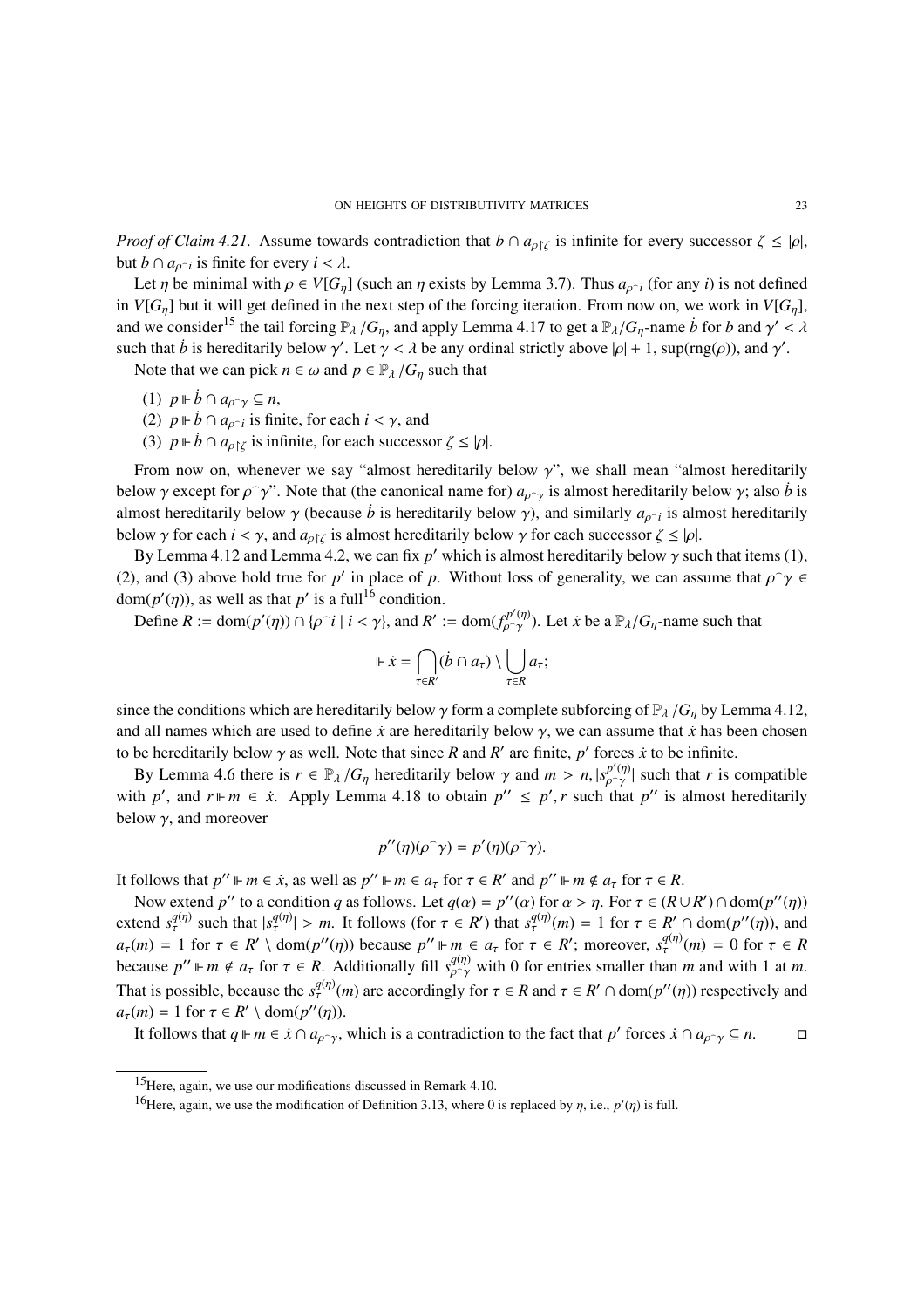This finishes the proof that the generic matrix is a distributivity matrix of height  $\lambda$ . To finish the proof of Main Theorem 1.2, it remains to prove that b (and hence h) is small in our final model; this is the subject of Sections 5 and 6.

# 5. B-Canjar filters

In this section, we will give the neccessary preliminaries about *B*-Canjar filters and the preservation of unboundedness, which are needed in Section 6.

For  $\mathfrak{F} \subseteq \mathcal{P}(\omega)$ , let  $\langle \mathfrak{F} \rangle$  denote the filter generated by  $\mathfrak{F}$  together with the Frechet filter.

**Definition 5.1.** Let  $\mathcal{F} \subseteq \mathcal{P}(\omega)$  be a filter containing the Frechet filter. *Mathias forcing with respect to*  $\mathcal{F}$ (denoted by  $\mathbb{M}(\mathcal{F})$ ) is the set of pairs  $(s, A)$  with  $s \in 2^{< \omega}$  and  $A \in \mathcal{F}$ , where the order is defined as follows:  $(t, B) \leq (s, A)$  if

- (1)  $t \geq s$ , i.e., *t* extends *s*
- $(2)$   $B \subseteq A$
- (3) for each  $n \ge |s|$ , if  $t(n) = 1$ , then  $n \in A$ .

Note that  $\mathbb{M}(\mathcal{F})$  is  $\sigma$ -centered: for  $s \in 2^{<\omega}$ , the set  $\{(s, A) \mid A \in \mathcal{F}\}\$ is clearly centered (i.e., finitely many conditions have a common lower bound). Also note that Mathias forcing with respect to the Frechet filter is forcing equivalent to Cohen forcing C.

A filter  $\mathcal F$  is Canjar if  $\mathbb M(\mathcal F)$  does not add a dominating real over the ground model (i.e., the ground model reals remain unbounded). We need the following generalization of Canjarness:

**Definition 5.2.** Let  $\mathcal{B} \subseteq \omega^{\omega}$  be an unbounded family. A filter  $\mathcal{F}$  on  $\omega$  is  $\mathcal{B}$ -Canjar if  $\mathbb{M}(\mathcal{F})$  preserves the unboundedness of  $\mathcal{B}$  (i.e.,  $\mathcal{B}$  is still unbounded in the extension by  $\mathbb{M}(\mathcal{F})$ ).

5.1. A combinatorial characterization of  $\beta$ -Canjarness. Later, we will prove that certain filters are  $\beta$ -Canjar; for that, we use the following combinatorial characterization of B-Canjarness by Guzmán-Hrušák-Martínez [21]. This characterization generalizes a characterization of Canjarness by Hrušák-Minami [23].

Let F be a filter on  $\omega$ ; recall that a set  $X \subseteq [\omega]^{<\omega}$  is in  $(\mathcal{F}^{<\omega})^+$  if and only if for each  $A \in \mathcal{F}$  there is an  $s \in X$  with  $s \subseteq A$ . Note that if  $\mathcal{G} \subseteq \mathcal{F}$  are filters and  $X \in (\mathcal{F}^{<\omega})^+$ , then  $X \in (\mathcal{G}^{<\omega})^+$ .

Given  $\bar{X} = \langle X_n | n \in \omega \rangle$  (with  $X_n \subseteq [\omega]^{<\omega}$  for each  $n \in \omega$ ), and  $f \in \omega^{\omega}$ , let

$$
\bar{X}_f = \bigcup_{n \in \omega} (X_n \cap \mathcal{P}(f(n))).
$$

**Theorem 5.3.** Let  $B \subseteq \omega^{\omega}$  be an unbounded family. A filter  $\mathcal F$  on  $\omega$  is  $B$ -Canjar if and only if the following *holds: for each sequence*  $\bar{X} = \langle X_n \mid n \in \omega \rangle \subseteq (\mathcal{F}^{<\omega})^+$ , there exists an  $f \in \mathcal{B}$  such that  $\bar{X}_f \in (\mathcal{F}^{<\omega})^+$ .

*Proof.* See [21, Proposition 1].  $\Box$ 

It is well-known that Cohen forcing  $\mathbb C$  preserves the unboundedness of every unbounded family (in fact,  $C$  is even almost bounding). As mentioned above, Mathias forcing with respect to the Frechet filter is forcing equivalent to  $\mathbb{C}$ , and hence the Frechet filter is  $\mathcal{B}$ -Canjar for every unbounded family  $\mathcal{B}$ . To illustrate the characterization of  $\beta$ -Canjarness from Theorem 5.3, we also want to provide the following easy combinatorial proof of this fact: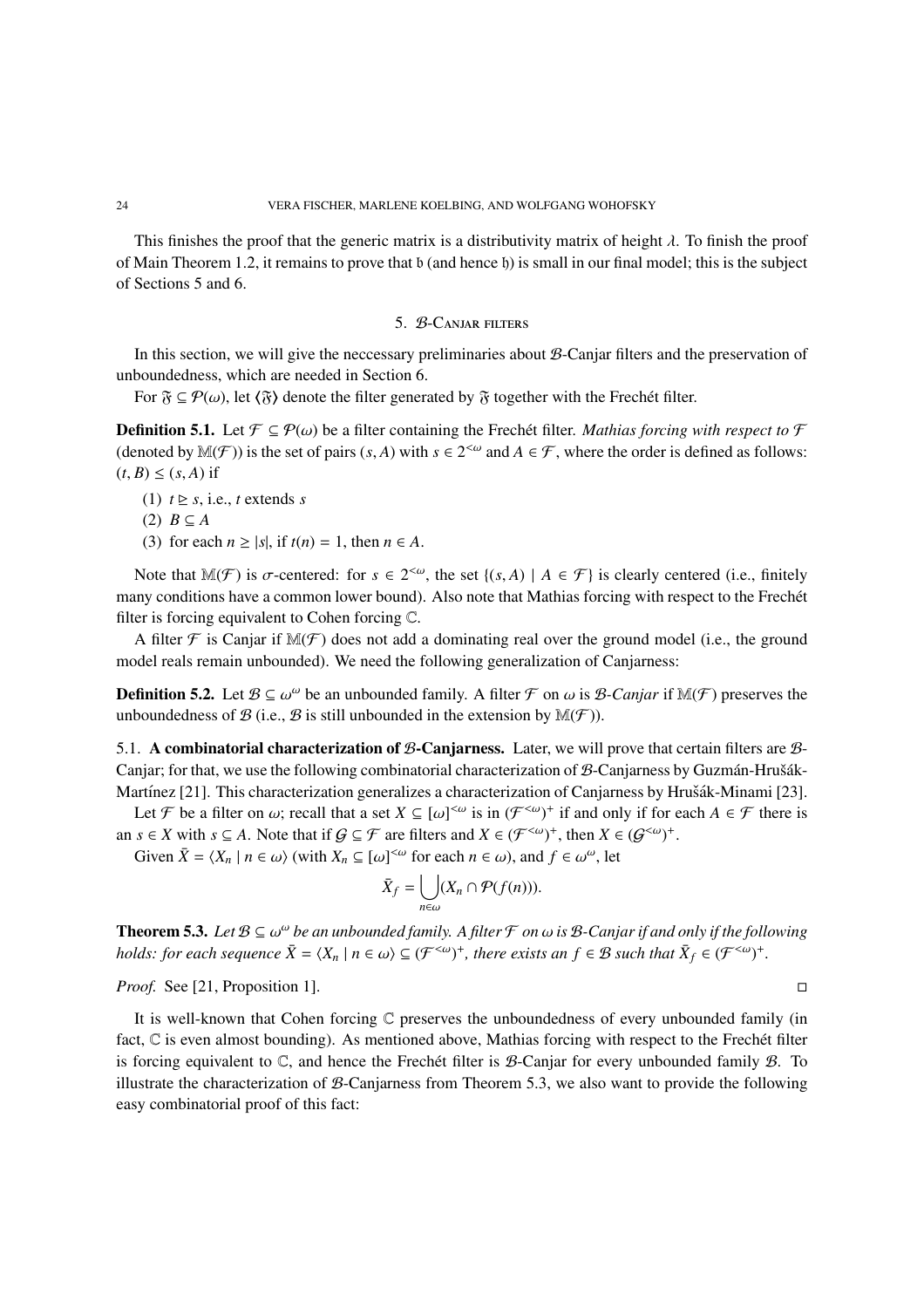### Lemma 5.4. *Let* B *be an unbounded family. Then the Frech´et filter is* B*-Canjar.*

*Proof.* Let  $\mathcal F$  be the Frechet filter. To show that  $\mathcal F$  is  $\mathcal B$ -Canjar, we use Theorem 5.3. So let  $\bar X = \langle X_n \mid n \in \mathbb Z$  $\omega \ge (\mathcal{F}^{<\omega})^+$ . Note that a set  $X \subseteq [\omega]^{<\omega}$  is in  $(\mathcal{F}^{<\omega})^+$  if and only if for each  $n \in \omega$  there is an  $s \in X$  with  $\min(s) \ge n$ . For each  $n \in \omega$ , pick  $s_n \in X_n$  such that  $\min(s_n) \ge n$ , and let  $g \in \omega^\omega$  such that  $g(n) > \max(s_n)$ for each  $n \in \omega$ . Since B is unbounded, we can pick  $f \in \mathcal{B}$  such that  $f(n) > g(n)$  for infinitely many *n*. It is easy to check that  $s_n \in \bar{X}_f$  for infinitely many *n*, and this implies that  $\bar{X}_f \in (\mathcal{F}^{<\omega})^+$ , as desired.  $\Box$ 

The following observation will be crucial later on:

**Lemma 5.5.** Let  $\mathcal{B} \subseteq \omega^{\omega}$  be an unbounded family,  $\mathcal{F}$  a  $\mathcal{B}$ -Canjar filter extending the Frechét filter and  ${a_n | n < \omega}$  *such that*  $\mathcal{F} \cup {a_n | n < \omega}$  *is a filter base. Then*  $\mathcal{F} \cup {a_n | n < \omega}$  *is B-Canjar.* 

*Proof.* Let  $\bar{X} = \langle X_n | n \in \omega \rangle \subseteq (\langle \mathcal{F} \cup \{a_n | n < \omega\} \rangle^{<\omega})^+$ . Let

$$
Y_n := \{ s \in X_n \mid s \subseteq \cap_{k < n} a_k \}
$$

and  $\bar{Y} := \langle Y_n \mid n \in \omega \rangle$ . It is easy to see that  $Y_n \in (\mathcal{F}^{<\omega})^+$  for each *n*. By the assumption and Theorem 5.3 there exists  $f \in \mathcal{B}$  such that  $\overline{Y}_f \in (\mathcal{F}^{<\omega})^+$ .

To show that  $\bar{Y}_f \in (\mathcal{F} \cup \{a_n \mid n < \omega\})^{\leq \omega}$ <sup>+</sup> let  $B \in \mathcal{F} \cup \{a_n \mid n < \omega\}$ , i.e., there exists  $A \in \mathcal{F}$  and  $n \in \omega$  with  $B \supseteq A \cap \bigcap_{k \leq n} a_k$ . Since F contains the Frechet filter and  $\overline{Y}_f \in (\mathcal{F}^{<\omega})^+$ , there exist infinitely many  $s \in \overline{Y}_f$  with  $s \subseteq A$ . So there exists  $m \ge n$  and  $s \in Y_m \cap \overline{Y}_f$  with  $s \subseteq A$ ; note that  $s \in Y_m$  implies  $s \subseteq \bigcap_{k \leq n} a_k$ , so  $s \subseteq B$ , as desired.

Clearly  $\bar{Y}_f \subseteq \bar{X}_f$ , so  $\bar{X}_f \in (\langle \mathcal{F} \cup \{a_n \mid n < \omega\} \rangle^{\leq \omega})$  $^+$ .  $\Box$ 

We also get the following:

Lemma 5.6. *Let* B *be an unbounded family. Then every countably generated filter is* B*-Canjar.*

*Proof.* This follows immediately from Lemma 5.4 and Lemma 5.5. □

5.2. Preservation of unboundedness at limits. We will use the following theorem by Judah-Shelah [25] about preservation of unboundedness in finite support iterations. In fact, [25, Theorem 2.2] is a much more general version than the theorem presented here.

**Theorem 5.7.** *Suppose*  $\{\mathbb{P}_{\alpha}, \dot{\mathbb{Q}}_{\alpha} \mid \alpha < \delta\}$  *is a finite support iteration of c.c.c. partial orders of limit length*  $\delta$ , *and*  $B \subseteq \omega^{\omega}$  *is unbounded; also suppose that*  $B$  *is countably directed, i.e., it satisfies* 

(4) 
$$
\forall \mathcal{A} \subseteq \mathcal{B} \ (\vert \mathcal{A} \vert = \aleph_0 \rightarrow \exists f \in \mathcal{B} \ \forall g \in \mathcal{A} \ g \leq^* f);
$$

*moreover, suppose that*

 $\forall \alpha < \delta \Vdash_{\mathbb{P}_{\alpha}} \mathscr{B}$  *is an unbounded family*".

*Then*  $\mathbb{F}_{\mathbb{P}_{\delta}}$  "*B is an unbounded family*".

*Proof.* See [16, Theorem 3.5.2].  $\Box$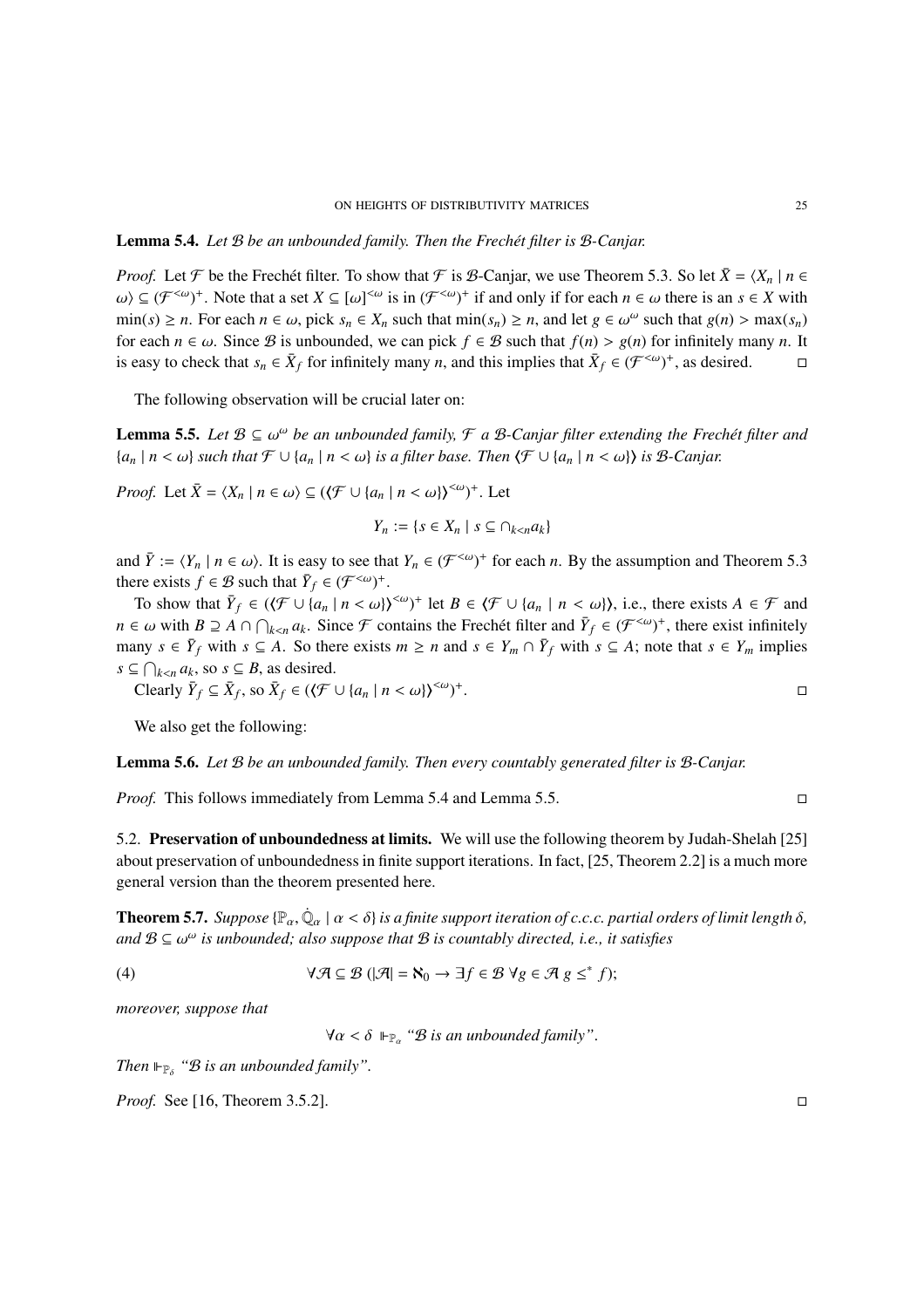5.3. Preservation of B-Canjarness and finite sums of filters. The notion of B-Canjarness of a filter is not absolute in general:

Example 5.8 (from [20]). *Let* B *be the ground model reals and* U *be a* B*-Canjar ultrafilter. Let* P *be Grigorieff forcing with respect to U, which forces that U cannot be extended to a P-point. It is wellknown that*  $\mathbb P$  *preserves the unboundedness of*  $\mathcal B$ *, and it can be shown that*  $\mathcal U$  *is not a*  $P^+$ *-filter in*  $V[\mathbb P]$ *; since any Canjar filter is a P*+*-filter, it follows that* <sup>U</sup> *is no longer* <sup>B</sup>*-Canjar.*

*Note that Grigorieff forcing is proper, but not c.c.c.; however, Grigorieff forcing can be decomposed into a -closed and a c.c.c. forcing (see [28]). Since a -closed forcing does not destroy the* B*-Canjarness of a filter, the above example also yields an example of a c.c.c. forcing destroying the* B*-Canjarness of a filter.*

We will now provide a method how to guarantee that the B-Canjarness of a filter is not destroyed by Mathias forcings with respect to certain other filters. As a tool, we introduce finite sums of filters and consider Mathias forcings with respect to these sums.

**Lemma 5.9.** *Let*  $\mathcal{F}$  *be a filter,*  $\mathcal{B} \subseteq \omega^\omega$ , and  $\mathbb{P}$  *be a forcing notion. Then the following are equivalent:* 

*(1)*  $\mathbb P$  *forces that*<sup>17</sup>  $\mathcal F$  *is*  $\mathcal B$ *-Canjar.* 

*(2)*  $\mathbb{M}(\mathcal{F}) \times \mathbb{P}$  *forces that*  $\mathcal{B}$  *is unbounded.* 

Even though we will apply the lemma only in case  $\mathcal B$  is unbounded and  $\mathcal F$  is  $\mathcal B$ -Canjar in the ground model, this is not necessary for the proof. If one of these assumptions fails, both (1) and (2) are false.

*Proof of Lemma 5.9.* Let  $\mathbb{Q} := \mathbb{M}(\mathcal{F})$ . Note that (1) holds if and only if  $\mathbb{P}$  forces

 $\mathbb{M}(\langle \check{\mathcal{F}} \rangle) \Vdash \text{``}\mathcal{B}$  unbounded".

Further note that  $\mathbb P$  forces that  $\check{\mathbb Q}$  is (dense in, and hence) forcing equivalent to  $\mathbb M(\langle \check{\mathcal{F}} \rangle)$ . So, (1) holds if and only if  $\mathbb{P} * \check{\mathbb{Q}}$  forces that  $\mathcal B$  is unbounded, which is the same as (2) (since  $\mathbb{P} * \check{\mathbb{Q}}$  is equivalent to  $\mathbb{P} \times \mathbb{Q} = \mathbb{Q} \times \mathbb{P}$ .

**Definition 5.10.** For two sets  $A, B \subseteq \omega$ , let  $A \oplus B := \{2n \mid n \in A\} \cup \{2m + 1 \mid m \in B\}$ . For two filters  $\mathcal{F}_0$  and  $\mathcal{F}_1$ , let  $\mathcal{F}_0 \oplus \mathcal{F}_1 := \{A \oplus B \mid A \in \mathcal{F}_0, B \in \mathcal{F}_1\}$ . More generally, inductively define  $\bigoplus_{k \le m+1} \mathcal{F}_k :=$ <br> $(\bigoplus_{k \le m+1} \mathcal{F}_k) \oplus \mathcal{F}_m$ .  $\mathcal{F}_k$   $\bigoplus$   $\mathcal{F}_m$ .

Note that  $\mathcal{F}_0 \oplus \mathcal{F}_1$  is a filter if  $\mathcal{F}_0$  and  $\mathcal{F}_1$  are filters, and hence also the finite sum of filters is a filter. The order of the sum is not important: more presicely, the filter  $\bigoplus_{k\leq m} \mathcal{F}_k$  is isomorphic (based on a bijection on  $\omega$ ) to all reorderings of this sum. For example  $(\mathcal{F}_0 \oplus \mathcal{F}_1) \oplus \mathcal{F}_2$  is isomorphic to  $(\mathcal{F}_2 \oplus \mathcal{F}_0) \oplus \mathcal{F}_1$ . This implies that the B-Canjarness of a finite sum of filters does not depend on the order of the sum.

**Lemma 5.11.** Let  $\mathcal{F}_0$  and  $\mathcal{F}_1$  be two filters. Then  $\mathbb{M}(\mathcal{F}_0) \times \mathbb{M}(\mathcal{F}_1)$  is forcing equivalent to  $\mathbb{M}(\mathcal{F}_0 \oplus \mathcal{F}_1)$ .

*Proof.* Let  $D_\times \subseteq \mathbb{M}(\mathcal{F}_0) \times \mathbb{M}(\mathcal{F}_1)$  be the set of all  $((s_0, A_0), (s_1, A_1)) \in \mathbb{M}(\mathcal{F}_0) \times \mathbb{M}(\mathcal{F}_1)$  with  $|s_0| = |s_1|$ , and let  $D_{\oplus} \subseteq M(\mathcal{F}_0 \oplus \mathcal{F}_1)$  be the set of all  $(s, A) \in M(\mathcal{F}_0 \oplus \mathcal{F}_1)$  with |s| being an even number. Note that  $D_{\times}$  is a dense subforcing of  $\mathbb{M}(\mathcal{F}_0) \times \mathbb{M}(\mathcal{F}_1)$ , and  $D_{\oplus}$  is a dense subforcing of  $\mathbb{M}(\mathcal{F}_0 \oplus \mathcal{F}_1)$ .

<sup>&</sup>lt;sup>17</sup>To be more precise, one should write  $\langle \tilde{\mathcal{F}} \rangle$  instead of  $\mathcal{F}$ .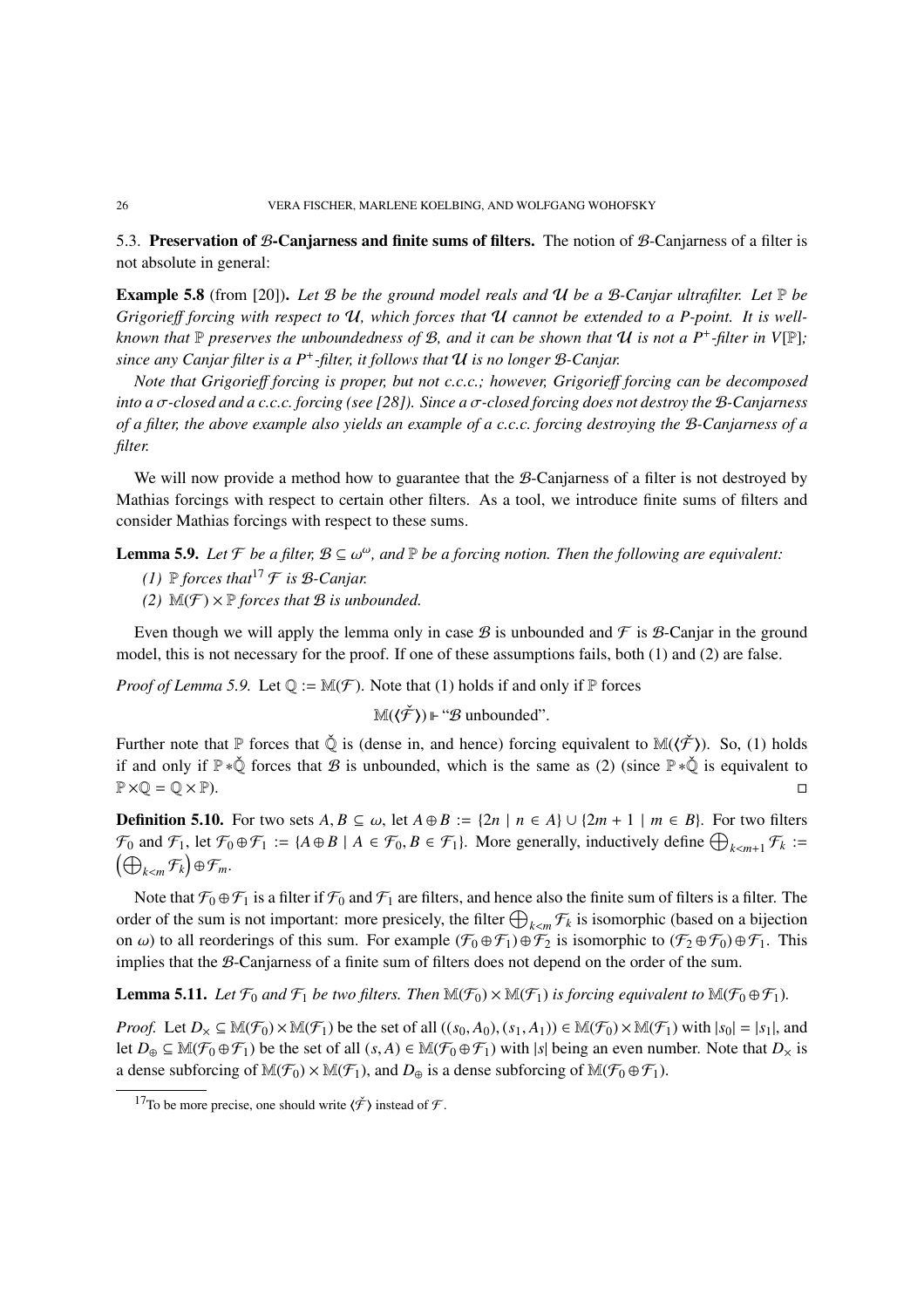For  $s_0, s_1 \in 2^{&\omega}$  with  $L := |s_0| = |s_1|$ , let  $s_0 \oplus s_1 \in 2^{&\omega}$  be such that  $|s_0 \oplus s_1| = 2L$  and satisfies  $(s_0 \oplus s_1)(2n) = s_0(n)$  and  $(s_0 \oplus s_1)(2n + 1) = s_1(n)$ .

Define  $\iota: D_{\times} \to D_{\oplus}$  as follows:

$$
((s_0, A_0), (s_1, A_1)) \mapsto (s_0 \oplus s_1, A_0 \oplus A_1).
$$

It is easy to see that  $\iota$  is an isomorphism between the forcings  $D_{\kappa}$  and  $D_{\oplus}$ . Consequently,  $\mathbb{M}(\mathcal{F}_0) \times \mathbb{M}(\mathcal{F}_1)$ and  $\mathbb{M}(\mathcal{F}_0 \oplus \mathcal{F}_1)$  are forcing equivalent.

The following lemma will be the main ingredient of the "successor step" of the induction (for old filters) in Lemma 6.4:

**Lemma 5.12.** *If*  $\mathcal{F}_0 \oplus \mathcal{F}_1$  *is*  $\mathcal{B}$ *-Canjar, then*  $\mathbb{M}(\mathcal{F}_1)$  *forces that*  $\mathcal{F}_0$  *is*  $\mathcal{B}$ *-Canjar.* 

*Proof.* By assumption and Lemma 5.11,  $\mathbb{M}(\mathcal{F}_0) \times \mathbb{M}(\mathcal{F}_1)$  forces that B is unbounded; apply Lemma 5.9 to finish the proof.  $\Box$ 

The following lemma will be the main ingredient of the "limit step" of the induction (for old filters) in Lemma 6.4:

**Lemma 5.13.** Let  $B$  be a countably directed family (see (4) of Theorem 5.7), let  $\alpha$  be a limit, and let  $\{\mathbb{P}_{\beta}, \mathbb{Q}_{\beta} \mid \beta < \alpha\}$  be a finite support iteration. Suppose that  $\mathbb{P}_{\beta}$  forces that  $\mathcal F$  is  $\mathcal B$ -Canjar for every  $\beta < \alpha$ . *Then*  $\mathbb{P}_{\alpha}$  *forces that*  $\mathcal F$  *is*  $\mathcal B$ *-Canjar.* 

*Proof.* By assumption and Lemma 5.9,  $\mathbb{M}(\mathcal{F}) \times \mathbb{P}_{\beta}$  forces that  $\mathcal{B}$  is unbounded for every  $\beta < \alpha$ . Observe that  $\mathbb{M}(\mathcal{F}) \times \mathbb{P}_{\alpha}$  is the direct limit of the sequence  $\langle \mathbb{M}(\mathcal{F}) \times \mathbb{P}_{\beta} | \beta < \alpha \rangle$  (and  $\mathbb{M}(\mathcal{F}) \times \mathbb{P}_{\beta}$  is complete in  $\mathbb{M}(\mathcal{F}) \times \mathbb{P}_{\alpha}$ , so it can be written as the limit of a finite support iteration, therefore, by Theorem 5.7, also  $\mathbb{M}(\mathcal{F}) \times \mathbb{P}_{\alpha}$  forces that B is unbounded. We obtain the conclusion by again applying Lemma 5.9.  $\Box$ 

**Lemma 5.14.** Let  $\mathcal{F}_0$  be B-Canjar and  $\mathcal{F}_1$  be countably generated. Then  $\mathcal{F}_0 \oplus \mathcal{F}_1$  is B-Canjar.

Using the fact that sums can be reordered (see the remark after Definition 5.10), we obtain the following stronger statement: Let  $\mathcal{F}_0, \ldots, \mathcal{F}_{m-1}$  be filters such that (some of them are countably generated and) the sum of the filters which are not countably generated is  $\mathcal{B}$ -Canjar; then  $\bigoplus_{k \le m} \mathcal{F}_k$  is  $\mathcal{B}$ -Canjar.

*Proof of Lemma 5.14.* We have to show that  $\mathbb{M}(\mathcal{F}_0 \oplus \mathcal{F}_1)$  forces that B is unbounded. By Lemma 5.11,  $\mathbb{M}(\mathcal{F}_0 \oplus \mathcal{F}_1)$  is forcing equivalent to  $\mathbb{M}(\mathcal{F}_0) \times \mathbb{M}(\mathcal{F}_1)$ .

Since  $\mathcal{F}_0$  is  $\mathcal{B}$ -Canjar by assumption,  $\mathcal{B}$  is unbounded in the extension by  $\mathbb{M}(\mathcal{F}_0)$ . Since  $\mathcal{F}_1$  is countably generated, the same holds in the extension by  $\mathbb{M}(\mathcal{F}_0)$ : more precisely, the filter generated by  $\mathcal{F}_1$  is countably generated. Therefore, in the extension by  $\mathbb{M}(\mathcal{F}_0)$ , (the filter generated by)  $\mathcal{F}_1$  is  $\mathcal{B}$ -Canjar by Lemma 5.6. So, by Lemma 5.9,  $\mathbb{M}(\mathcal{F}_0) \times \mathbb{M}(\mathcal{F}_1)$  forces that  $\mathcal B$  is unbounded, as desired.  $\Box$ 

6. PRESERVING UNBOUNDEDNESS:  $\mathfrak{h} = \mathfrak{b} = \omega_1$ 

In this section, we will finish the proof of Main Theorem 1.2 by showing that b is small (i.e.,  $b = \omega_1$ ) in the final model *W*. Recall the following well-known ZFC inequalities (see (1) in Section 2):

 $\omega_1 \leq \mathfrak{h} \leq \mathfrak{b}$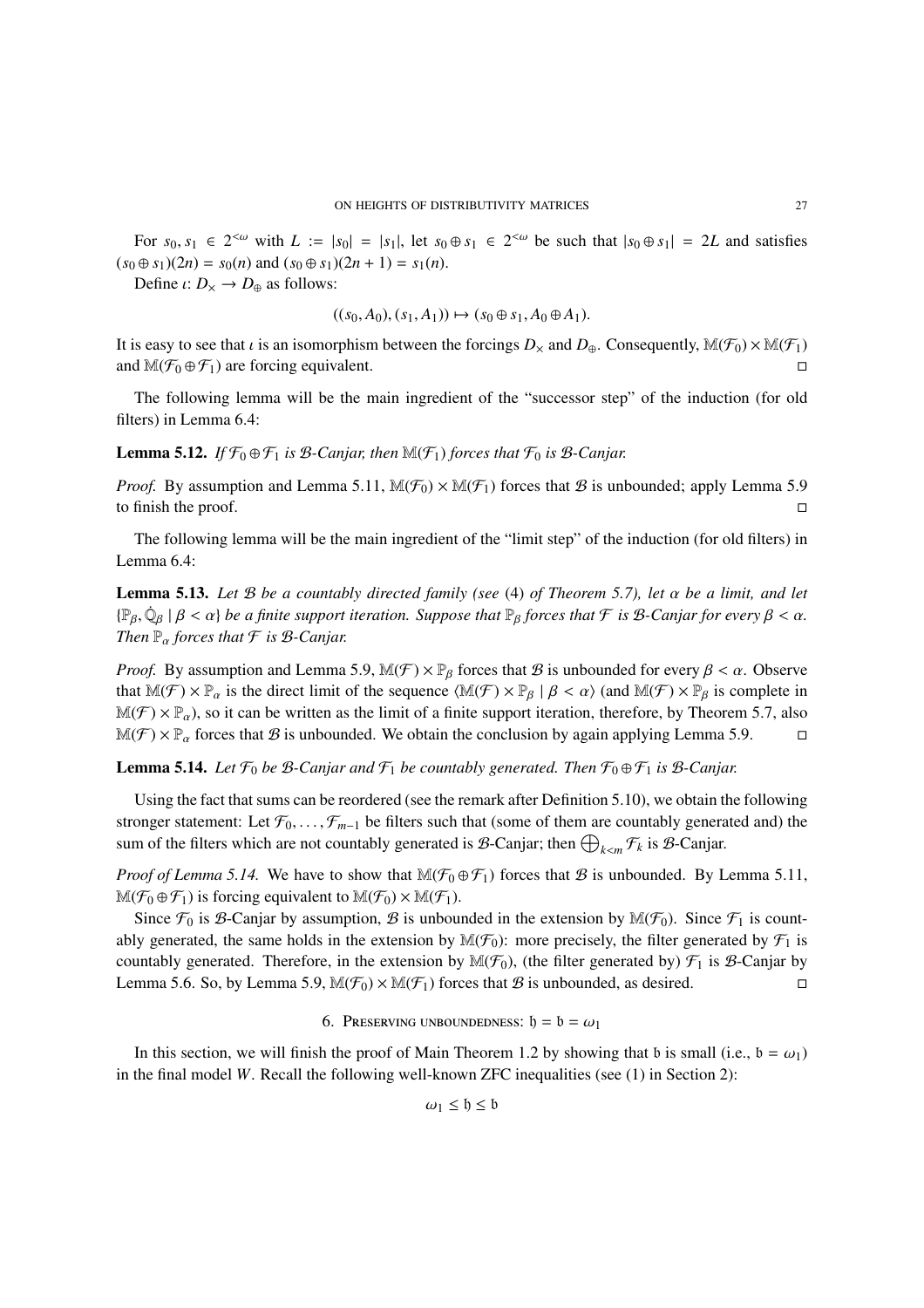So, if we have  $b = \omega_1$ , it follows that  $b = \omega_1$  (in particular, there exists a distributivity matrix of height  $\omega_1$ ). We have shown that there is a distributivity matrix of height  $\lambda > \omega_1$  in *W*; so there exists a distributivity matrix of regular height larger than h.

In Section 6.1, we will show that our iteration  $\mathbb{P}_{\lambda}$  can be represented as a finer iteration whose iterands are Mathias forcings with respect to filters. In Section 6.2, we show that the filters which are used are B-Canjar (i.e., the corresponding Mathias forcings preserve the unboundedness of  $\mathcal{B}$ ), where  $\mathcal{B}$  is the set of reals of *V*0. A similar (but less involved) argument shows that Hechler's original forcings [22] to add a tower or to add a mad family can be represented as an iteration of Mathias forcings with respect to B-Canjar filters as well (see [14]).

6.1. Finer iteration via filtered Mathias forcings. As described in Section 3.1, { $\mathbb{P}_{\alpha}$ ,  $\dot{\mathbb{Q}}_{\alpha}$  |  $\alpha < \lambda$ } is our main finite support iteration which we force with over *V*. Its limit  $\mathbb{P}_{\lambda}$  adds a distributivity matrix of height  $\lambda$ . We will now represent our iteration as a "finer" iteration: we write each iterand  $\mathbb{Q}_\alpha$  as a finite support iteration of Mathias forcings with respect to certain filters. Fix  $\alpha < \lambda$ .

As a preparation, we introduce a "nice" enumeration of  $T_\alpha$  (recall that  $\sigma \in T_\alpha$  if and only if  $a_\sigma$  is added by  $\mathbb{Q}_\alpha$ ). We go through the nodes in  $T_\alpha$  level by level, and "blockwise". A *block* is a set of nodes  ${\varphi \cap i \mid i < \lambda}$  for some  $\rho \in \lambda^{<\lambda}$ . More precisely, let  ${\sigma_\alpha^{\nu} \mid \nu < \Lambda_\alpha}$  be an enumeration of  $T_\alpha$  (note that  $|T_{\alpha}| = c$  and hence  $\Lambda_{\alpha}$  is an ordinal with  $c < \Lambda_{\alpha} < c^{+}$ ) such that

- (1) ("level by level")  $|\sigma_{\alpha}^{\bar{\nu}}| < |\sigma_{\alpha}^{\nu}| \rightarrow \bar{\nu} < \nu$ ,
- (2) ("blockwise") for each  $\rho \in \lambda^{< \lambda}$  with  $\{\rho \cap i \mid i < \lambda\} \subseteq T_\alpha$ , there is  $\nu < \Lambda_\alpha$  such that

$$
\rho^i = \sigma^{\nu + i}_{\alpha}
$$
 for each  $i < \lambda$ .

Recall that  $\mathbb{Q}_{\alpha}^C$  denotes  $\{p \in \mathbb{Q}_{\alpha} \mid \text{dom}(p) \subseteq C\}$  (for  $C \subseteq \lambda^{<\lambda}$ ). For any  $\beta \leq \Lambda_{\alpha}$ , let

$$
\mathbb{Q}_{\alpha}^{<\beta}:=\mathbb{Q}_{\alpha}^{\{\sigma_{\alpha}^{\nu}|\nu<\beta\}},
$$

and for  $\beta < \Lambda_{\alpha}$ ,

$$
\mathbb{Q}_{\alpha}^{\leq\beta}:=\mathbb{Q}_{\alpha}^{\{\sigma^\nu_\alpha|\nu\leq\beta\}}.
$$

Note that  $\mathbb{Q}_{\alpha}^{\langle \Lambda_{\alpha} \rangle} = \mathbb{Q}_{\alpha}$ , and that  $\{\sigma_{\alpha}^{\gamma} \mid \gamma \langle \beta \rangle\}$  is  $\alpha$ -left-up-closed for each  $\beta \leq \Lambda_{\alpha}$  (due to (1) and (2) above). Therefore, by Lemma 3.17,  $\mathbb{Q}_{\alpha}^{\ltimes \beta}$  is a complete subforcing of  $\mathbb{Q}_{\alpha}$ . By Lemma 4.1,  $\mathbb{Q}_{\alpha}^{\ltimes \beta}$  is a complete subforcing of  $\mathbb{Q}_{\alpha}^{\leq\beta}$ , so we can form the quotient  $\mathbb{Q}_{\alpha}^{\leq\beta}/\mathbb{Q}_{\alpha}^{<\beta}$ . Moreover, because conditions in  $\mathbb{Q}_{\alpha}$ have finite domain,

$$
\mathbb{Q}_{\alpha}^{\leq \beta} = \bigcup_{\delta < \beta} \mathbb{Q}_{\alpha}^{< \delta}
$$

for each limit ordinal  $\beta \leq \Lambda_{\alpha}$ ; in other words,  $\mathbb{Q}_{\alpha}^{\leq \beta}$  is the direct limit of the forcings  $\mathbb{Q}_{\alpha}^{\leq \delta}$  for  $\delta < \beta$ . So  $\mathbb{Q}_{\alpha}$ is forcing equivalent to the finite support iteration of the quotients  $\mathbb{Q}_{\alpha}^{\leq \beta}/\mathbb{Q}_{\alpha}^{\leq \beta}$  for  $\beta < \Lambda_{\alpha}$ .

Recall that  $\mathbb{M}(\mathcal{F})$  denotes Mathias forcing with respect to the filter  $\mathcal{F}$  (see Definition 5.1). We are now going to show that  $\mathbb{Q}_{\alpha}^{\leq\beta}/\mathbb{Q}_{\alpha}^{\leq\beta}$  is forcing equivalent to  $\mathbb{M}(\mathcal{F}_{\alpha}^{\beta})$  for a filter  $\mathcal{F}_{\alpha}^{\beta}$ . Work in an extension by  $\mathbb{P}_{\alpha} * \mathbb{Q}_{\alpha}^{\leq \beta}$ , and note that, for each  $\tau \in T_{\eta}$  with  $\eta < \alpha$ , a set  $a_{\tau}$  has been added by  $\mathbb{P}_{\alpha}$ , and for each  $\nu < \beta$ , a set  $a_{\sigma^{\gamma}_{\alpha}}$  has been added by  $\mathbb{P}_{\alpha} * \mathbb{Q}_{\alpha}^{\leq \beta}$ . These sets<sup>18</sup> are used to define  $\mathcal{F}_{\alpha}^{\beta}$  as follows. Let  $\rho \in \lambda^{\leq \lambda}$  and  $i < \lambda$ be such that  $\sigma_{\alpha}^{\beta} = \rho^{\gamma} i$ , and let

$$
\mathfrak{F}_{\alpha}^{\beta} := \{ a_{\rho \upharpoonright (\xi+1)} \mid \xi+1 \leq |\rho| \} \cup \{ \omega \setminus a_{\rho \cap j} \mid j < i \},
$$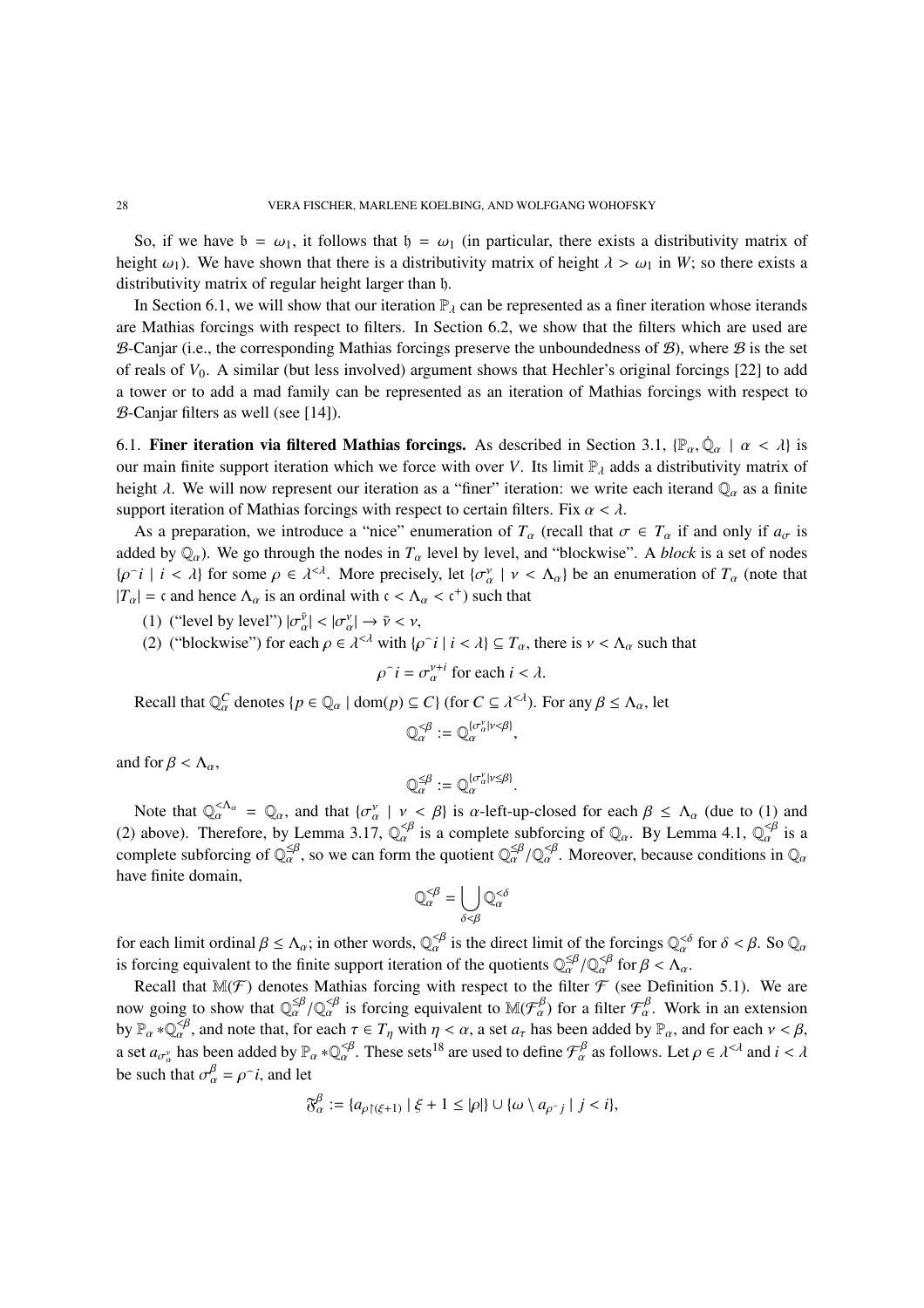i.e.,  $\delta^\beta_\alpha$  is the collection of all sets assigned to the nodes above  $\sigma^\beta_\alpha$  and the complements of the sets assigned to the nodes to the left of  $\sigma_\alpha^\beta$  within the same block. Note that  $\mathfrak{F}_\alpha^\beta$  is a filter base, i.e., any intersection of finitely many elements is infinite: indeed, for finite  $I \subseteq i$  and  $\xi + 1 \leq |\rho|$ , let  $j^* \in \lambda \setminus I$ ; then  $a_{\rho \cap j^*} \subseteq^* a_{\rho \upharpoonright (\xi+1)} \cap \bigcap_{j \in I} (\omega \setminus a_{\rho \cap j})$ . Then let

$$
\mathcal{F}_{\alpha}^{\beta}:=\langle \mathfrak{F}_{\alpha}^{\beta}\rangle,
$$

i.e.,  $\mathcal{F}_{\alpha}^{\beta}$  is the filter generated by taking finite intersections of sets from  $\mathfrak{F}_{\alpha}^{\beta}$  and the Frechét filter and taking the upwards closure.

The quotient  $\mathbb{Q}_{\alpha}^{\leq\beta}/\mathbb{Q}_{\alpha}^{<\beta}$  adds the set  $a_{\sigma}$  where  $\sigma = \sigma_{\alpha}^{\beta}$ . The following lemma will provide a dense embedding from  $\mathbb{Q}_{\alpha}^{\leq\beta}/\mathbb{Q}_{\alpha}^{\leq\beta}$  to  $\mathbb{M}(\mathcal{F}_{\alpha}^{\beta})$  which preserves (the finite appoximations of) the generic real  $a_{\sigma}$ . Therefore,  $a_{\sigma}$  is also the generic real for  $\mathbb{M}(\mathcal{F}_{\alpha}^{\beta})$ . Recall that the generic real for  $\mathbb{M}(\mathcal{F})$  is a pseudointersection of F, and the definition of  $\mathcal{F}_{\alpha}^{\beta}$  ensures that a pseudo-intersection of it is almost contained in  $a_{\rho}$ <sub>[ $(\xi+1)$ </sub> whenever  $\xi + 1 \leq |\rho|$  and almost disjoint from  $a_{\rho}$ <sup>-</sup> for each  $j < i$ , as it is the case for the real  $a_{\sigma}$ .

**Lemma 6.1.**  $\mathbb{Q}_{\alpha}^{\leq\beta}/\mathbb{Q}_{\alpha}^{<\beta}$  is densely embeddable into  $\mathbb{M}(\mathcal{F}_{\alpha}^{\beta})$ .

*Proof.* For simplicity of notation, let  $\sigma := \sigma_\alpha^\beta$  for the rest of this proof. Let *G* be a generic filter for  $\mathbb{Q}_\alpha^{\lt g}$ . We work in the extension by *G*, so

$$
\mathbb{Q}_{\alpha}^{\leq \beta} / \mathbb{Q}_{\alpha}^{< \beta} = \{ p \in \mathbb{Q}_{\alpha}^{\leq \beta} \mid \forall q \in G(p \text{ is compatible with } q) \}.
$$

Let us define an embedding  $\iota: \mathbb{Q}_{\alpha}^{\leq \beta}/\mathbb{Q}_{\alpha}^{\leq \beta} \to \mathbb{M}(\mathcal{F}_{\alpha}^{\beta})$  as follows: for  $p \in \mathbb{Q}_{\alpha}^{\leq \beta}/\mathbb{Q}_{\alpha}^{\leq \beta}$ , let  $p(\sigma) = (s_{\sigma}, f_{\sigma}, h_{\sigma})$ , and let  $\iota(p) = (s_{\sigma}, A)$ , where

$$
A = \bigcap_{\tau \in \text{dom}(f_{\sigma})} (a_{\tau} \cup f_{\sigma}(\tau)) \cap \bigcap_{\rho \in \text{dom}(h_{\sigma})} ((\omega \setminus a_{\rho}) \cup h_{\sigma}(\rho)) \setminus |s_{\sigma}|.
$$

To see that it is a dense embedding, we have to check the following conditions:

- (1) (Density) For every condition  $(s, A) \in \mathbb{M}(\mathcal{F}_{\alpha}^{\beta})$ , there exists a condition *p* such that  $\iota(p) \leq (s, A)$ .
- (2) (Incompatibility preserving) If *p* and *p'* are incompatible, then so are  $\iota(p)$  and  $\iota(p')$ .
- (3) (Order preserving) If  $p' \leq p$ , then  $\iota(p') \leq \iota(p)$ .

To show (1), let  $(s, A) \in \mathbb{M}(\mathcal{F}_{\alpha}^{\beta})$ . Since  $A \in \mathcal{F}_{\alpha}^{\beta}$ , there exist finite sets  $\{\rho_i \mid i < m\}$ ,  $\{\tau_j \mid j < l\}$  and  $N \in \omega$ such that  $\bigcap_{j < l} a_{\tau_j} \cap \bigcap_{i < m} (\omega \setminus a_{\rho_i}) \setminus N \subseteq A$ . Extend *s* with 0's to  $s_{\sigma}$  such that  $|s_{\sigma}| = \max(|s|, N)$ , and let  $dom(h_{\sigma}) := \{\rho_i \mid i < m\}$  and  $h_{\sigma}(\rho_i) := |s_{\sigma}|$  for every *i*, and  $dom(f_{\sigma}) := \{\tau_i \mid j < l\}$  and  $f_{\sigma}(\tau_i) := |s_{\sigma}|$  for every *j*. Let  $p := \{(\sigma, (s_\sigma, f_\sigma, h_\sigma))\} \cup \{(\tau, (\langle \rangle, \emptyset, \emptyset)) | \tau \in (\text{dom}(f_\sigma) \cap T_\alpha) \cup \text{dom}(h_\sigma)\}.$ 

To see that *p* is in the quotient, let  $q \in G$  be arbitrary; it is easy to check that  $q \cup \{ (\tau, (s_\tau, f_\tau, h_\tau)) \mid \tau \in G \}$  $dom(p) \setminus dom(q) \leq p, q.$ 

By definition,  $\iota(p) = (s_{\sigma}, A')$ , where

$$
A' = \bigcap_{\tau \in \text{dom}(f_{\sigma})} (a_{\tau} \cup f_{\sigma}(\tau)) \cap \bigcap_{\rho \in \text{dom}(h_{\sigma})} ((\omega \setminus a_{\rho}) \cup h_{\sigma}(\rho)) \setminus |s_{\sigma}|.
$$

<sup>&</sup>lt;sup>18</sup>It is possible (see the base step  $\beta^* = 0$  of the proof of Lemma 6.4(3)) that only sets  $a_{\tau}$  with  $\tau \in T_n$  for some  $\eta < \alpha$  are used. This is the case if  $\rho$  is pre- $T_\alpha$ -minimal and  $i = 0$ .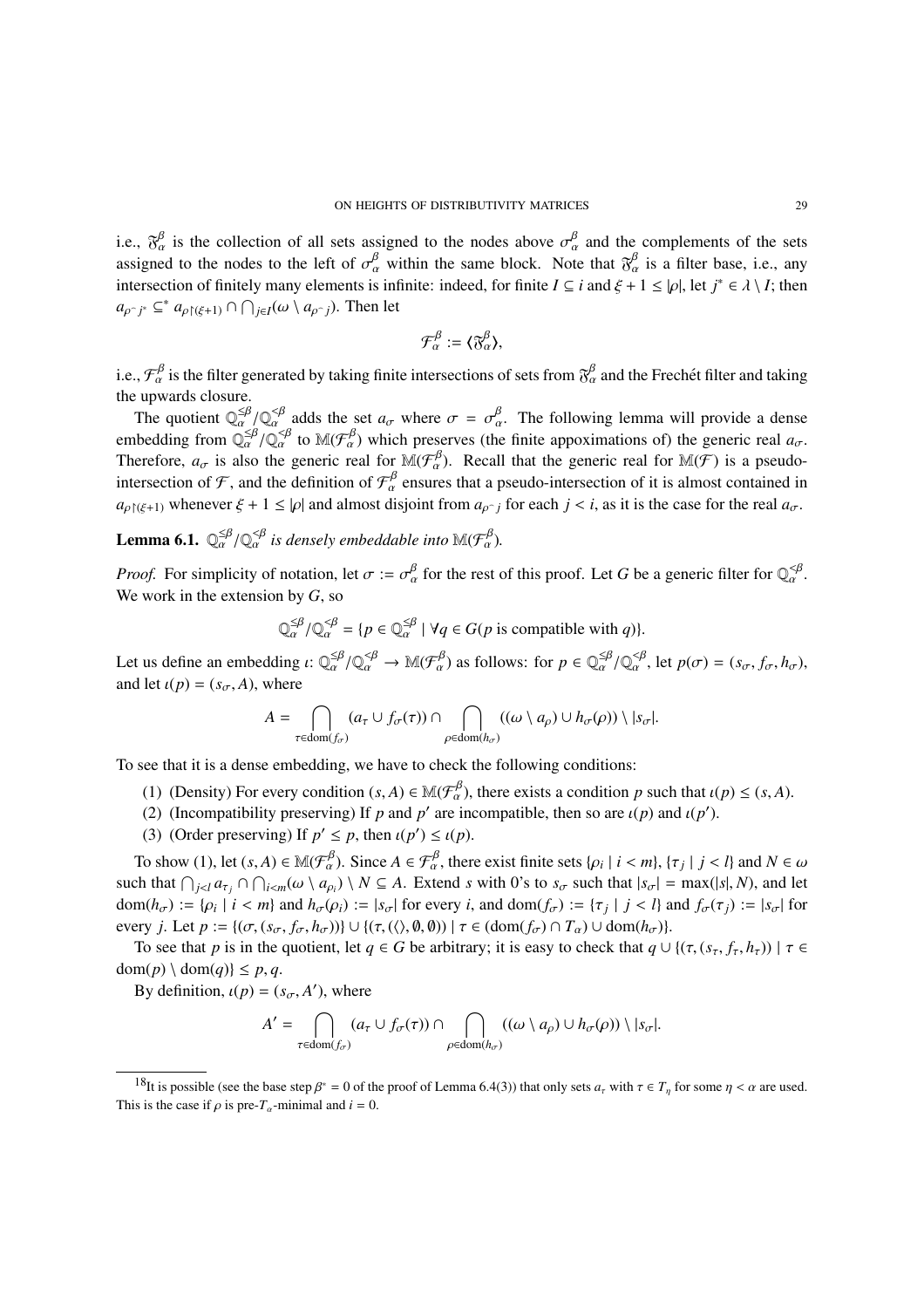It follows that

$$
A' \stackrel{(*)}{=} \bigcap_{\tau \in \text{dom}(f_{\sigma})} a_{\tau} \cap \bigcap_{\rho \in \text{dom}(h_{\sigma})} (\omega \setminus a_{\rho}) \setminus |s_{\sigma}| \subseteq \bigcap_{j < l} a_{\tau_j} \cap \bigcap_{i < m} (\omega \setminus a_{\rho_i}) \setminus N \subseteq A
$$

(where (\*) holds because  $|s_{\sigma}| \ge f_{\sigma}(\tau), h_{\sigma}(\rho)$  for every  $\tau, \rho$  in the respective domains). Therefore  $s_{\sigma} \ge s$ ,  $A' \subseteq A$ , and  $s_{\sigma}(n) = 0$  for all  $n \ge |s|$ . So  $\iota(p) = (s_{\sigma}, A') \le (s, A)$ .

We prove (2) by showing the contrapositive. Assume  $\iota(p)$  and  $\iota(p')$  are compatible. Define *q* as follows. Let dom(q) := dom(p) $\cup$ dom(p'). For every  $\tau \in \text{dom}(q)$ , let  $s_\tau^q := s_\tau^p \cup s_\tau^{p'}$ , dom( $f_\tau^q$ ) := dom( $f_\tau^p$ ) $\cup$ dom( $f_\tau^{p'}$ ) and for  $\rho \in \text{dom}(f_\tau^q)$  let  $f_\tau^q(\rho) = \min(f_\tau^p(\rho), f_{\tau_\tau}^{p'}(\rho))$ , and the same for h:  $\text{dom}(h_\tau^q) := \text{dom}(h_\tau^p) \cup \text{dom}(h_\tau^{p'})$ and for  $\rho \in \text{dom}(h_\tau^q)$  let  $h_\tau^q(\rho) = \min(h_\tau^p(\rho), h_\tau^{p'}(\rho))$ . It is easy to check that *q* is a condition in the quotient and  $q \leq p, p'$ .

To show (3), let  $p' \le p$ . So, by definition,  $s_\sigma^{p'} \ge s_\sigma^p$ , and dom( $h_\sigma^{p'}$ )  $\supseteq$  dom( $h_\sigma^{p}$ ) and dom( $f_\sigma^{p'}$ )  $\supseteq$  dom( $f_\sigma^{p}$ ), and  $f_{\sigma}^{p'}(\tau) \leq f_{\sigma}^{p}(\tau)$  for  $\tau \in \text{dom}(f_{\sigma}^{p})$  and  $h_{\sigma}^{p'}(\rho) \leq h_{\sigma}^{p}(\rho)$  for  $\rho \in \text{dom}(h_{\sigma}^{p})$ ; so

$$
A' := \bigcap_{\tau \in \text{dom}(f_{\sigma}^{p'})} (a_{\tau} \cup f_{\sigma}^{p'}(\tau)) \cap \bigcap_{\rho \in \text{dom}(h_{\sigma}^{p'})} ((\omega \setminus a_{\rho}) \cup h_{\sigma}^{p'}(\rho)) \setminus |s_{\sigma}^{p'}|
$$
  

$$
\subseteq \bigcap_{\tau \in \text{dom}(f_{\sigma}^{p})} (a_{\tau} \cup f_{\sigma}^{p}(\tau)) \cap \bigcap_{\rho \in \text{dom}(h_{\sigma}^{p})} ((\omega \setminus a_{\rho}) \cup h_{\sigma}^{p}(\rho)) \setminus |s_{\sigma}^{p}| =: A.
$$

By definition,  $\iota(p) = (s^p_{\sigma}, A)$  and  $\iota(p') = (s^{p'}_{\sigma}, A')$ . To show that  $(s^{p'}_{\sigma}, A') \leq (s^{p}_{\sigma}, A)$ , it remains to show that for  $n \ge |s^p_{\sigma}|$  with  $s^p_{\sigma}(n) = 1$ , we have  $n \in A$ . First fix  $\rho \in \text{dom}(h^p_{\sigma})$  and show that  $n \in (\omega \setminus a_{\rho}) \cup h^p_{\sigma}(\rho)$ . If  $n < h_{\sigma}^{p}(\rho)$ , this is clear. If  $n \ge h_{\sigma}^{p}(\rho)$ , we know that  $s_{\sigma}^{p'}$  respects  $h_{\sigma}^{p}$ , and so  $n \in \omega \setminus a_{\rho}$ . So in both cases,  $n \in (\omega \setminus a_{\rho}) \cup h_{\sigma}^{p}(\rho)$ . Now fix  $\tau \in \text{dom}(f_{\sigma}^{p})$  and show that  $n \in a_{\tau} \cup f_{\sigma}^{p}(\tau)$ . This is the same argument as for *h*. If  $n < f^p_\sigma(\tau)$ , this is clear. If  $n \ge f^p_\sigma(\tau)$ , we know that  $s^{p'}_\sigma$  respects  $f^p_\sigma$ , and so  $n \in a_\tau$ . So in both cases,  $n \in a_{\tau} \cup f_{\sigma}^{p}(\tau)$ , finishing the proof.  $\square$ 

The following fact will be needed in the proof of Claim 6.5:

## **Corollary 6.2.**  $\mathbb{P}_{\alpha}$  *is*  $\sigma$ -centered for each  $\alpha \leq \lambda$ .

More generally, the same holds for  $\mathbb{P}_{\alpha}/\mathbb{P}_{n}$  for  $\eta < \alpha$ .

*Proof of Corollary 6.2.* Since Mathias forcing with respect to a filter is always  $\sigma$ -centered (see the remark after Definition 5.1) and  $\mathbb{Q}_{\alpha}^{\leq\beta}/\mathbb{Q}_{\alpha}^{\leq\beta}$  is densely embeddable into such a forcing by the above lemma, also  $\mathbb{Q}_{\alpha}^{\leq\beta}/\mathbb{Q}_{\alpha}^{\leq\beta}$  is  $\sigma$ -centered.

Recall that  $\Lambda_{\eta} < \mathfrak{c}^+$  for every  $\eta < \alpha$ , and  $\alpha \leq \lambda \leq \mathfrak{c}$ , so  $\mathbb{P}_{\alpha}$  is a finite support iteration of  $\sigma$ -centered forcings of length strictly less than  $c^+$ . As a matter of fact, the finite support iteration of  $\sigma$ -centered forcings of length strictly less than  $c^+$  is  $\sigma$ -centered (the result was mentioned without proof in [33, proof of Lemma 2]; for a proof, see [5] or [19, Lemma 5.3.8]).  $\square$ 

Also the following lemma will be used in the proof of Claim 6.5. It is similar to a well-known fact about branches of certain trees; see, e.g., [26, Lemma 3.8] or [27]. For the convenience of the reader, we provide an explicit proof here.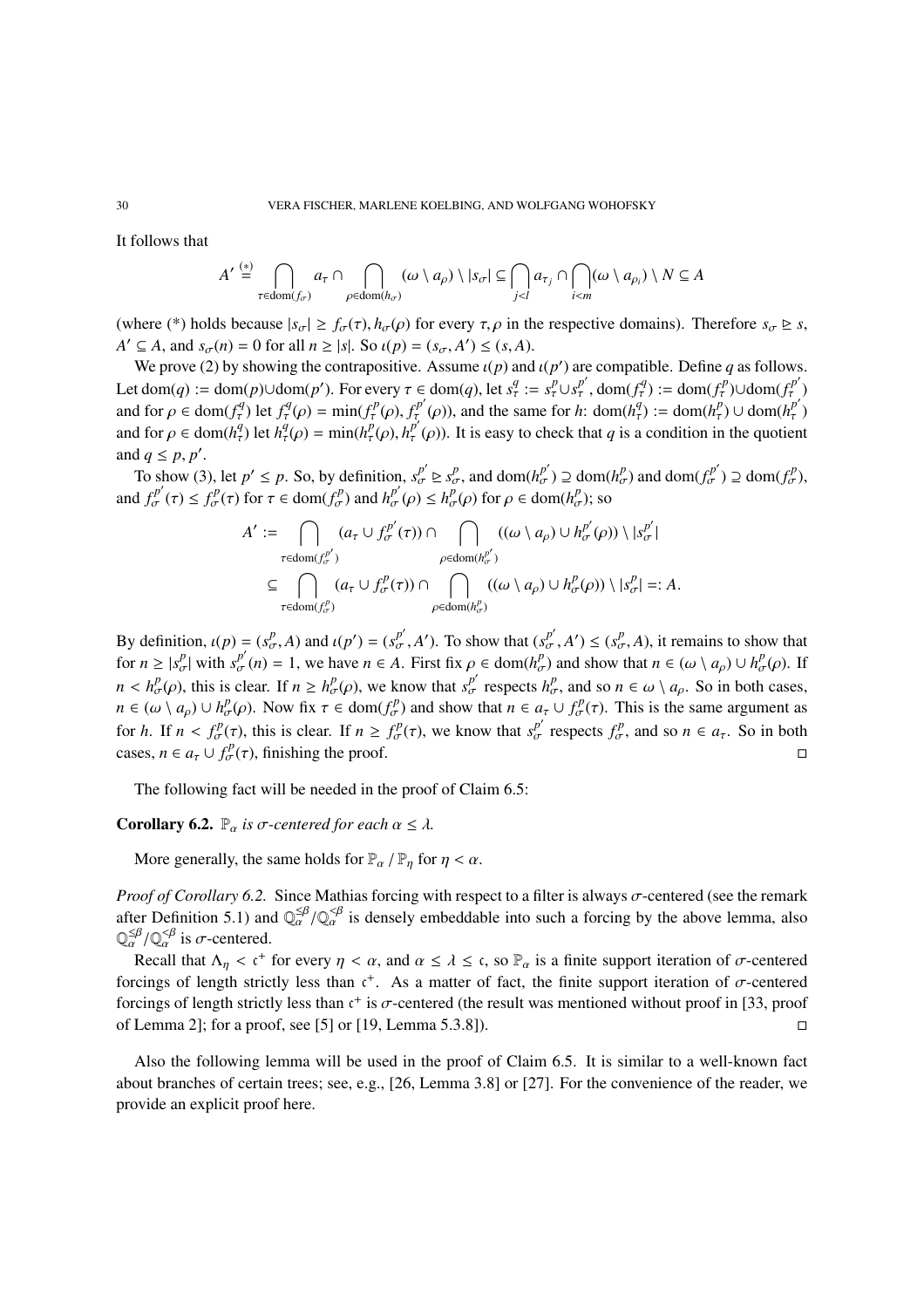**Lemma 6.3.** *If*  $\mathbb{P} \times \mathbb{P}$  *has the c.c.c. and*  $cf(\delta) > \omega$ *, then, in V*[P]*, every new function from*  $\delta$  *to the ordinals has an initial segment which is new.*

*Proof.* Assume towards a contradiction that there exists  $p \in \mathbb{P}$  and a  $\mathbb{P}$ -name  $\dot{f}$  such that  $p$  forces  $\dot{f}$ :  $\delta \to$ Ord is not in *V* and  $\dot{f} \restriction \gamma \in V$  for each  $\gamma < \delta$ . Therefore, we can, by induction on  $i < \omega_1$ , construct  $\alpha_i < \delta$ .  $p_i \leq p$ , and  $q_i \leq p$  such that  $p_i$  and  $q_i$  decide  $\hat{f}$  up to  $\alpha_i$ , and  $\alpha_i$  is the first point about which  $p_i$  and  $q_i$ disagree; more precisely, there is  $s_i$ :  $\alpha_i + 1 \rightarrow$  Ord and  $t_i$ :  $\alpha_i + 1 \rightarrow$  Ord such that

- (1)  $\alpha_i < \alpha_i$  for each  $j < i$ ,
- $(2)$   $p_i \Vdash \dot{f} \upharpoonright (\alpha_i + 1) = s_i,$
- $(3)$   $q_i \Vdash \dot{f} \upharpoonright (\alpha_i + 1) = t_i,$
- (4)  $s_i \neq t_i$ , and  $s_i \upharpoonright \alpha_i = t_i \upharpoonright \alpha_i$ .

Consider  $\langle (p_i, q_i) | i \langle \omega_1 \rangle$  and use that  $\mathbb{P} \times \mathbb{P}$  has the c.c.c. to obtain  $i_0 \langle i_1 \rangle$  such that  $(p_{i_0}, q_{i_0})$  and  $(p_{i_1}, q_{i_1})$ are compatible, and fix  $(\bar{p}, \bar{q})$  with  $(\bar{p}, \bar{q}) \leq (p_{i_0}, q_{i_0})$  and  $(\bar{p}, \bar{q}) \leq (p_{i_1}, q_{i_1})$ . It follows that both  $\bar{p}$  and  $\bar{q}$ force that  $\dot{f} \restriction \alpha_{i_1} = s_{i_1} \restriction \alpha_{i_1}$ . Moreover,  $\bar{p} \models \dot{f} \restriction (\alpha_{i_0} + 1) = s_{i_0}$  and  $\bar{q} \models \dot{f} \restriction (\alpha_{i_0} + 1) = t_{i_0}$ , but  $s_{i_0} \neq t_{i_0}$ , which easily yields (using  $\alpha_{i_0} < \alpha_{i_1}$ ) a contradiction.

6.2. The filters are B-Canjar. To finish the proof of Main Theorem 1.2, we have to show that  $b = \omega_1$ holds true in the final extension.

Recall that the setup is the following. Our very ground model  $V_0$  is a model of CH; therefore, its set of reals

$$
\mathcal{B}=\omega^\omega\cap V_0
$$

has size  $\omega_1$ . Clearly, B is an unbounded family in *V*<sub>0</sub>. We will show that B remains unbounded in the course of the iteration, thereby witnessing  $b = \omega_1$  in the final model.

First, observe that B is still unbounded in *V*, the extension of  $V_0$  by  $\mu$  many Cohen reals (due to the fact that  $\mathbb{C}_{\mu}$  does not add dominating reals).

In Section 6.1, we have defined filters  $\mathcal{F}_{\alpha}^{\beta}$  for  $\alpha < \lambda$  and  $\beta < \Lambda_{\alpha}$  (and their canonical filter bases  $\mathfrak{F}_{\alpha}^{\beta}$ ) and have shown that  $\mathbb{Q}_\alpha$  is equivalent to the finite support iteration of the Mathias forcings  $\mathbb{M}(\mathcal{F}_\alpha^\beta)$ . In particular,  $\mathbb{P}_{\alpha} * \mathbb{Q}_{\alpha}^{\lt} \beta * \mathbb{M}(\mathcal{F}_{\alpha}^{\beta}) = \mathbb{P}_{\alpha} * \mathbb{Q}_{\alpha}^{\lt} \beta$ , and  $\mathbb{P}_{\alpha} * \mathbb{Q}_{\alpha}^{\lt} \wedge \alpha = \mathbb{P}_{\alpha+1}$ . Note that  $\beta$  is countably directed (see (4) from Theorem 5.7); therefore it suffices to show that  $B$  remains unbounded at successor steps of our "fine" iteration: for each  $\alpha < \lambda$  and each  $\beta < \Lambda_{\alpha}$ , the unboundedness of  $\beta$  is preserved by  $\mathbb{M}(\mathcal{F}_{\alpha}^{\beta})$ . To achieve this, we will show that the filters  $\mathcal{F}_{\alpha}^{\beta}$  are  $\mathcal{B}$ -Canjar in  $V[\mathbb{P}_{\alpha} * \mathbb{Q}_{\alpha}^{\beta}]$  (see Lemma 6.4(2)). Actually, we show for every  $\beta^*$  that  $\mathcal{F}_{\alpha}^{\beta}$  is  $\mathcal{B}$ -Canjar in  $V[\mathbb{P}_{\alpha} * \mathbb{Q}_{\alpha}^{\lt}^{\beta^*}]$  whenever  $\mathfrak{F}_{\alpha}^{\beta} \in V[\mathbb{P}_{\alpha} * \mathbb{Q}_{\alpha}^{\lt}^{\beta^*}]$ , i.e., we show the  $\mathcal{B}$ -Canjarness of a filter  $\mathcal{F}_{\alpha}^{\beta}$  as soon as it exists.

In many cases, we use a genericity argument to show that the filters are  $B$ -Canjar at the stage where they appear, but we need the B-Canjarness in later stages of the iteration, for two reasons: first, we want to force with this filter in a later stage, and second, we want to use the B-Canjarness of an older filter to show the B-Canjarness of a filter which appears later. As mentioned earlier, the notion of B-Canjarness of a filter is not absolute, therefore we will use our method from Section 5.3 to guarantee that the B-Canjarness of the filter is not destroyed by the other Mathias forcings along the iteration. This method is based on finite sums of filters, therefore we show that all finite sums of filters which exist in  $V[\mathbb{P}_\alpha * \mathbb{Q}_\alpha^{\leq \beta^*}]$ are B-Canjar (see Lemma 6.4(3)).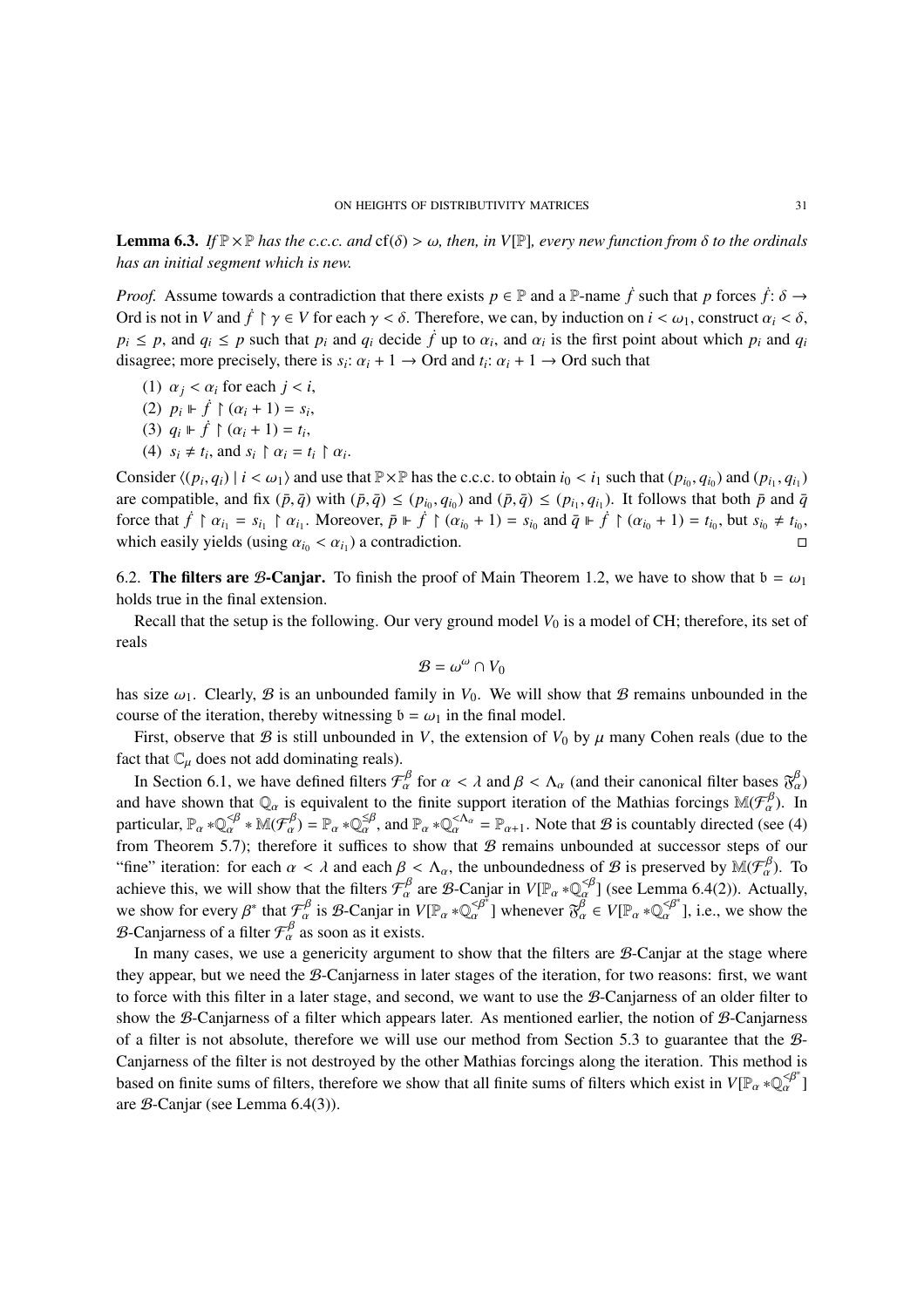**Lemma 6.4.** *For every*  $\alpha < \lambda$ , *for every*  $\beta^* < \Lambda_{\alpha}$ ,

- *(1)*  $\mathcal{B}$  *is unbounded in*  $V[\mathbb{P}_{\alpha} * \mathbb{Q}_{\alpha}^{\leq \beta^*}]$ (2)  $\mathcal{F}_{\alpha}^{\beta^*}$  is *B*-Canjar in  $V[\mathbb{P}_{\alpha} * \mathbb{Q}_{\alpha}^{\leq \beta^*}],$ *(3) if*  $m \in \omega$  and  $\beta_0, \ldots, \beta_{m-1} < \Lambda_\alpha$  with  $\mathfrak{F}_\alpha^{\beta_k} \in V[\mathbb{P}_\alpha * \mathbb{Q}_\alpha^{\leq \beta^*}]$  for every  $k < m$ , then  $\bigoplus_{k < m} \mathcal{F}_\alpha^{\beta_k}$  is
- *B*-Canjar in  $V[\mathbb{P}_{\alpha} * \mathbb{Q}_{\alpha}^{\leq \beta^*}].$

*Proof.* First note that, for each  $\alpha < \lambda$  and  $\beta^* < \Lambda_\alpha$ , (2) is a special instance of (3): in fact,  $\delta^{\beta^*}_{\alpha} \in$  $V[\mathbb{P}_{\alpha} * \mathbb{Q}_{\alpha}^{\leq \beta^*}]$ , so (3) for  $m = 1$  and  $\beta_0 = \beta^*$  is (2). However, we need (3) in order to carry out the induction (to preserve B-Canjarness of our filters).

We prove (1) and (3) (and hence (2)) by (simultaneous) induction on the pairs  $(\alpha, \beta^*)$  (with the lexicographical ordering). So suppose that (1) and (3) hold for each  $(\alpha', \beta') <_{lex} (\alpha, \beta^*)$ , i.e., for each pair with  $\alpha' < \alpha$  (and  $\beta'$  arbitrary) or  $\alpha' = \alpha$  and  $\beta' < \beta^*$ .

## Proof of  $(1)$ :

*For*  $\alpha = \beta^* = 0$ , just note that  $\beta$  is unbounded in  $V[\mathbb{P}_0 * \mathbb{Q}_0^{<0}] = V$ , since *V* is the extension by Cohen forcing  $\mathbb{C}_{\mu}$  (which does not add dominating reals) of our GCH ground model  $V_0$ .

*In case*  $\beta^* = \beta' + 1$  *is a successor ordinal*, we use the fact that (1) holds for  $\alpha = \alpha'$  and  $\beta'$  by induction, so B is unbounded in the extension by  $\mathbb{P}_{\alpha} * \mathbb{Q}_{\alpha}^{\prec \beta'}$ ; by Lemma 6.1,  $\mathbb{Q}_{\alpha}^{\leq \beta'} / \mathbb{Q}_{\alpha}^{< \beta'}$  is forcing equivalent to  $\mathbb{M}(\mathcal{F}_{\alpha}^{\beta'}),$ i.e.,  $\mathbb{Q}_{\alpha}^{\leq \beta^*} = \mathbb{Q}_{\alpha}^{\leq \beta^*} * \mathbb{M}(\mathcal{F}_{\alpha}^{\beta'})$ ; since (2) holds for  $\beta'$  by induction,  $\mathbb{M}(\mathcal{F}_{\alpha}^{\beta'})$  preserves the unboundedness of  $\mathcal{B}$ , hence the same is true for  $\mathbb{P}_{\alpha} * \mathbb{Q}_{\alpha}^{<\beta^*}$ , as desired.

*In case*  $(\alpha, \beta^*)$  *is a limit point of the lexicographical ordering (i.e.,*  $\beta^* = 0$  *or*  $\beta^*$  *is a limit ordinal)*, we use the fact that  $\mathbb{P}_{\alpha} * \mathbb{Q}_{\alpha}^{\leq \beta^*}$  is the limit of a finite support iteration of c.c.c. forcings, and that (1) holds for each  $(\alpha', \beta') <_{lex} (\alpha, \beta^*)$ ; so we can apply Theorem 5.7 to conclude (1) for  $(\alpha, \beta^*)$ .

# Proof of  $(3)$ :

Fix  $\alpha$ . By (1),  $\beta$  is unbounded in  $V[\mathbb{P}_{\alpha}]$ . We say that  $\rho \in \lambda^{\leq \lambda}$  is *pre-T<sub>α</sub>-minimal* if it is the predecessor of a minimal node of  $T_{\alpha}$ ; it is straightforward to check that this is the case if and only if

- $\rho \in V[\mathbb{P}_{\alpha}],$
- $\rho \notin V[\mathbb{P}_n]$  for any  $\eta < \alpha$ , and
- for every  $\gamma < |\rho|$ , there exists  $\eta < \alpha$  with  $\rho \restriction \gamma \in V[\mathbb{P}_n]$ .

Note that for  $\alpha = 0$ , the only pre- $T_{\alpha}$ -minimal node is the root  $\langle \rangle$ , and for  $\alpha > 0$ , all pre- $T_{\alpha}$ -minimal nodes have limit length.

We proceed by induction on  $\beta^*$ .

# **Base step**  $\beta^* = 0$ :

Let  $\beta_0, \ldots, \beta_{m-1}$  be such that  $\mathfrak{F}_{\alpha}^{\beta_k} \in V[\mathbb{P}_{\alpha} * \mathbb{Q}_{\alpha}^{<0}]$  for each  $k < m$ . Since  $\mathfrak{F}_{\alpha}^{\beta_k} \in V[\mathbb{P}_{\alpha} * \mathbb{Q}_{\alpha}^{<0}] = V[\mathbb{P}_{\alpha}],$ it follows that  $\sigma_{\alpha}^{\beta_k} = \rho_k^0$  for some pre- $T_{\alpha}$ -minimal node  $\rho_k$ : indeed, observe that  $\delta_{\alpha}^{\beta}$  contains elements which are only added by  $\mathbb{Q}_\alpha$  (and hence  $\mathfrak{F}_\alpha^\beta \notin V[\mathbb{P}_\alpha]$ ) whenever  $\sigma_\alpha^\beta = \rho^\gamma i$  with  $\rho$  not pre- $T_\alpha$ -minimal or *i* > 0 (because  $a_{\tau} \in \mathfrak{F}_{\alpha}^{\beta}$  or  $\omega \setminus a_{\tau} \in \mathfrak{F}_{\alpha}^{\beta}$  for some  $\tau \in T_{\alpha}$ ).

If  $cf(|\rho_k|)$  is countable for all  $k < m$ , the filter  $\bigoplus_{k < m} \mathcal{F}_{\alpha}^{\beta_k}$  is countably generated, hence it follows by Lemma 5.6 that it is B-Canjar.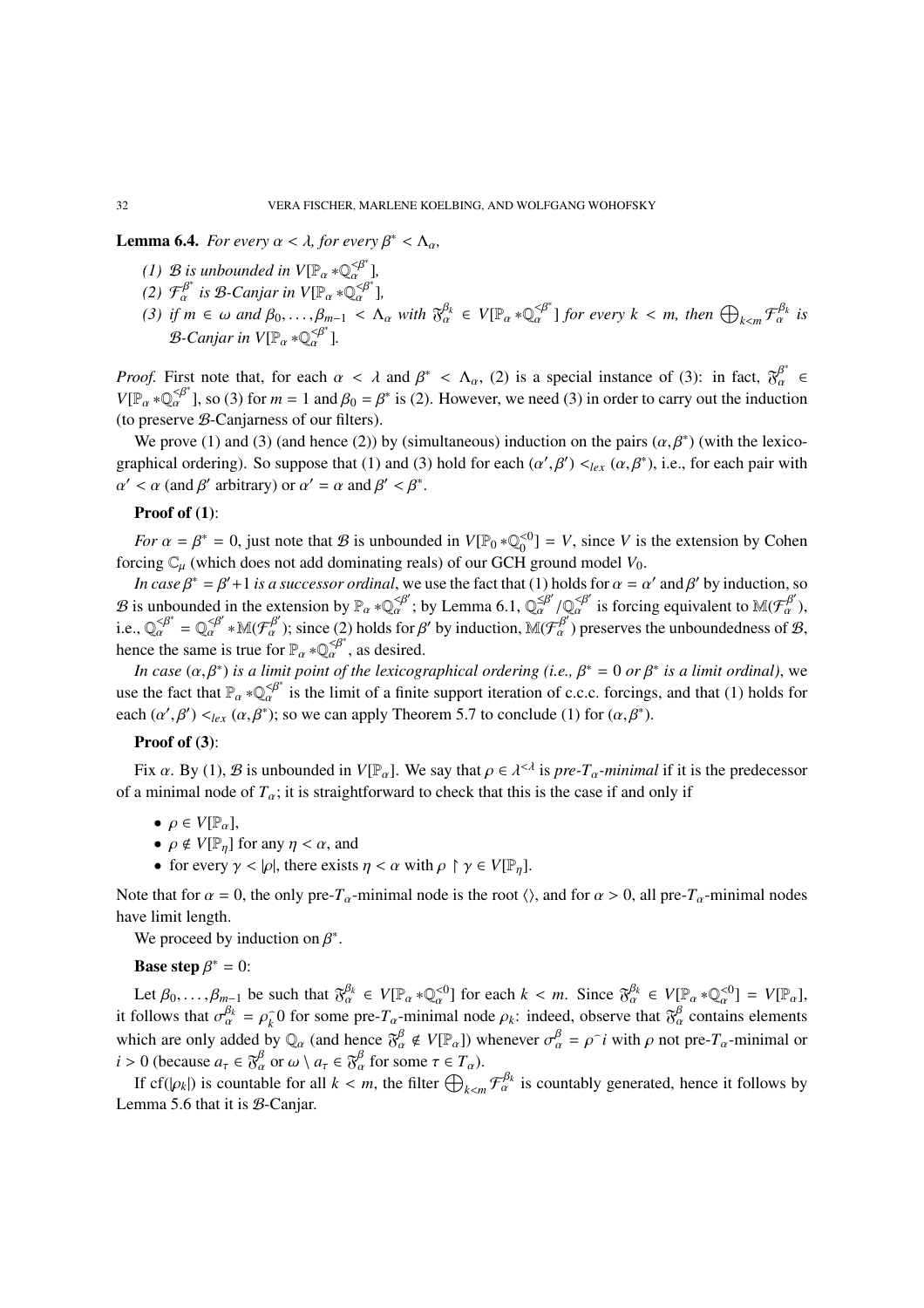In particular, for  $\alpha = 0$ , the only pre- $T_{\alpha}$ -minimal node is  $\rho = \langle \rangle$ , hence this finishes the proof for  $\alpha = \beta^* = 0$ . So assume  $\alpha > 0$  for the rest of the proof of the base step.

If cf( $\alpha$ )  $\leq \omega$  (and  $\alpha > 0$ ), all pre- $T_{\alpha}$ -minimal nodes  $\rho$  have cf( $|\rho|$ ) =  $\omega$ :

**Claim 6.5.** Let  $\rho$  be a pre- $T_{\alpha}$ -minimal node and  $cf(|\rho|) > \omega$ . Then

- *(1)*  $cf(\alpha) > \omega$ *, and*
- *(2) there exists no*  $\eta < \alpha$  *such that*  $\rho \upharpoonright \gamma \in V[\mathbb{P}_n]$  *for all*  $\gamma < |\rho|$ *.*

*Proof.* Let us first show (2). Fix some  $\eta < \alpha$ . Since  $\rho$  is pre- $T_{\alpha}$ -minimal,  $\rho \in V[\mathbb{P}_\alpha] \setminus V[\mathbb{P}_\eta]$ , i.e.,  $\rho$  is new (with respect to  $\mathbb{P}_{\alpha}$  /  $\mathbb{P}_{\eta}$ ). By Corollary 6.2,  $\mathbb{P}_{\alpha}$  /  $\mathbb{P}_{\eta}$  is  $\sigma$ -centered, hence in particular  $(\mathbb{P}_{\alpha}$  /  $\mathbb{P}_{\eta}) \times (\mathbb{P}_{\alpha}$  /  $\mathbb{P}_{\eta}$ ) has the c.c.c.. Therefore, by Lemma 6.3, the new function  $\rho$  has an initial segment which is not in  $V[\mathbb{P}_n]$ (because it is new with respect to  $\mathbb{P}_{\alpha}$  /  $\mathbb{P}_{n}$ ).

Now let us show (1). Assume towards contradiction that cf( $\alpha$ )  $\leq \omega$ , and let  $\langle \alpha_n | n \in \omega \rangle$  be increasing cofinal in  $\alpha$  (in case  $\alpha$  is a successor, let  $\alpha_n$  be its predecessor for every *n*). For every  $\gamma < |\rho|$ , let  $n \in \omega$  be such that  $\rho \upharpoonright \gamma \in V[\mathbb{P}_{\alpha_n}]$ , which is possible since  $\rho$  is pre- $T_\alpha$ -minimal. Since cf(| $\rho$ |) >  $\omega$ , there exists  $n^* \in \omega$  such that  $\rho \upharpoonright \gamma \in V[\mathbb{P}_{\alpha,*}]$  for cofinally many  $\gamma < |\rho|$  (and hence for all  $\gamma < |\rho|$ ), contradicting (2).  $\Box$ 

So we can assume that cf( $\alpha$ ) >  $\omega$ . We first argue that cf( $|\rho|$ ) >  $\omega$  for all pre- $T_\alpha$ -minimal nodes  $\rho$ . Assume towards contradiction that cf(| $\rho$ |) =  $\omega$  and  $\rho$  is pre- $T_\alpha$ -minimal. Let  $\langle \gamma_n | n \in \omega \rangle$  be increasing cofinal in  $|\rho|$ . For every  $n < \omega$ , let  $\alpha_n < \alpha$  be such that  $\rho \restriction \gamma_n \in V[\mathbb{P}_{\alpha_n}]$ . Since  $cf(\alpha) > \omega$ , there exists  $\alpha' < \alpha$  with  $\alpha_n < \alpha'$  for every *n*. There are no new countable sequences of elements of  $V[\mathbb{P}_{\alpha'}]$  in  $V[\mathbb{P}_{\alpha}]$ , because  $V[\mathbb{P}_{\alpha}]$  is a limit of uncountable cofinality of a c.c.c. iteration, hence there exists  $\alpha'' < \alpha$  such that  $\langle \rho \upharpoonright \gamma_n | n \in \omega \rangle \in V[\mathbb{P}_{\alpha''}]$ . Hence also  $\rho \in V[\mathbb{P}_{\alpha''}]$ , so it is not pre- $T_\alpha$ -minimal, a contradiction.

Now we will show that  $\bigoplus_{k\leq m} \mathcal{F}_{\alpha}^{\beta_k}$  is  $\mathcal{B}\text{-}$  Canjar in  $V[\mathbb{P}_{\alpha}]$ , using the characterization from Theorem 5.3. Let  $\langle X_n | n \in \omega \rangle \in V[\mathbb{P}_\alpha]$  be positive for  $\bigoplus_{k \le m} \mathcal{F}_\alpha^{\beta_k}$ . We want to show that there exists  $f \in \mathcal{B}$  such that  $\bar{X}_f$ is positive for  $\bigoplus_{k\leq m} \mathcal{F}_{\alpha}^{\beta_k}$ . Since  $\langle X_n \mid n \in \omega \rangle$  is hereditarily countable and cf $(\alpha) > \omega$ , there exists  $\eta < \alpha$ with  $\langle X_n | n \in \omega \rangle \in V[\mathbb{P}_n]$ . Moreover, let  $\eta$  be large enough such that for all  $j < k < m$  with  $\rho_j \neq \rho_k$ , there exists a successor  $\delta < |\rho_j|, |\rho_k|$  such that  $\rho_j \upharpoonright \delta \neq \rho_k \upharpoonright \delta$  and  $a_{\rho_j \upharpoonright \delta}, a_{\rho_k \upharpoonright \delta} \in V[\mathbb{P}_n]$ . For every  $k < m$ , let  $\gamma_k < |\rho_k|$  be such that  $a_{\rho_k|\gamma_k} \notin V[\mathbb{P}_\eta]$ . Such  $\gamma_k$  exist, bexause the  $\rho_k$  are pre- $T_\alpha$ -minimal, using (2) from the above claim. Clearly  $a_{\rho_k \upharpoonright \gamma_k} \in V[\mathbb{P}_\alpha]$  for every  $k < m$ . The filter  $\bigoplus_{k < m} \langle a_{\rho_k \upharpoonright \gamma_k} \rangle$  is countably generated and hence B-Canjar in  $V[\mathbb{P}_{\alpha}]$  (see Lemma 5.6). Note that  $\bigoplus_{k \le m} \langle a_{\rho_k \upharpoonright \gamma_k} \rangle \subseteq \bigoplus_{k \le m} \mathcal{F}_{\alpha}^{\beta_k}$ , hence  $\langle X_n | n \in \omega \rangle$  is positive for  $\bigoplus_{k \le m} \langle a_{\rho_k \upharpoonright \gamma_k} \rangle$ . Therefore we can fix  $f \in \mathcal{B}$  such that  $\bar{X}_f$  is positive for  $\bigoplus_{k \le m} \langle a_{\rho_k \upharpoonright \gamma_k} \rangle$ . Note that  $\bar{X}_f \in V[\mathbb{P}_\eta].$ 

We will use a genericity argument to show that  $\bar{X}_f$  is positive for  $\bigoplus_{k\leq m}\mathcal{F}_{\alpha}^{\beta_k}$ . It is enough to show that for all successors  $\delta_k < |\rho_k|$ , for all  $l_k \in \omega$  there exists  $s \in \bar{X}_f$  with  $s \subseteq \bigoplus_{k=m}^{\infty} (a_{\rho_k | \delta_k} \setminus l_k)$ , because sets of this form are a basis for the filter. If  $\delta_k \leq \gamma_k$  for all *k*, this holds by the choice of *f*.

We show by induction on  $\eta \le \eta' < \alpha$  that for all successors  $\delta_k < |\rho_k|$  and all  $l_k < \omega$ , if all  $a_{\rho_k} \upharpoonright \delta_k \in V[\mathbb{P}_{\eta'}]$ then  $V[\mathbb{P}_{\eta'}] \models " \exists s \in \bar{X}_f \ s \subseteq \bigoplus_{k < m} (a_{\rho_k \upharpoonright \delta_k} \setminus l_k)$ ". Note that this holds for  $\eta' = \eta$  by choice of f, and that at limit steps of the induction no new  $a_{\rho_k} \delta_k$  appear, so we only have to show it for successors. Assume that it holds for  $\eta'$  and show it for  $\eta' + 1$ .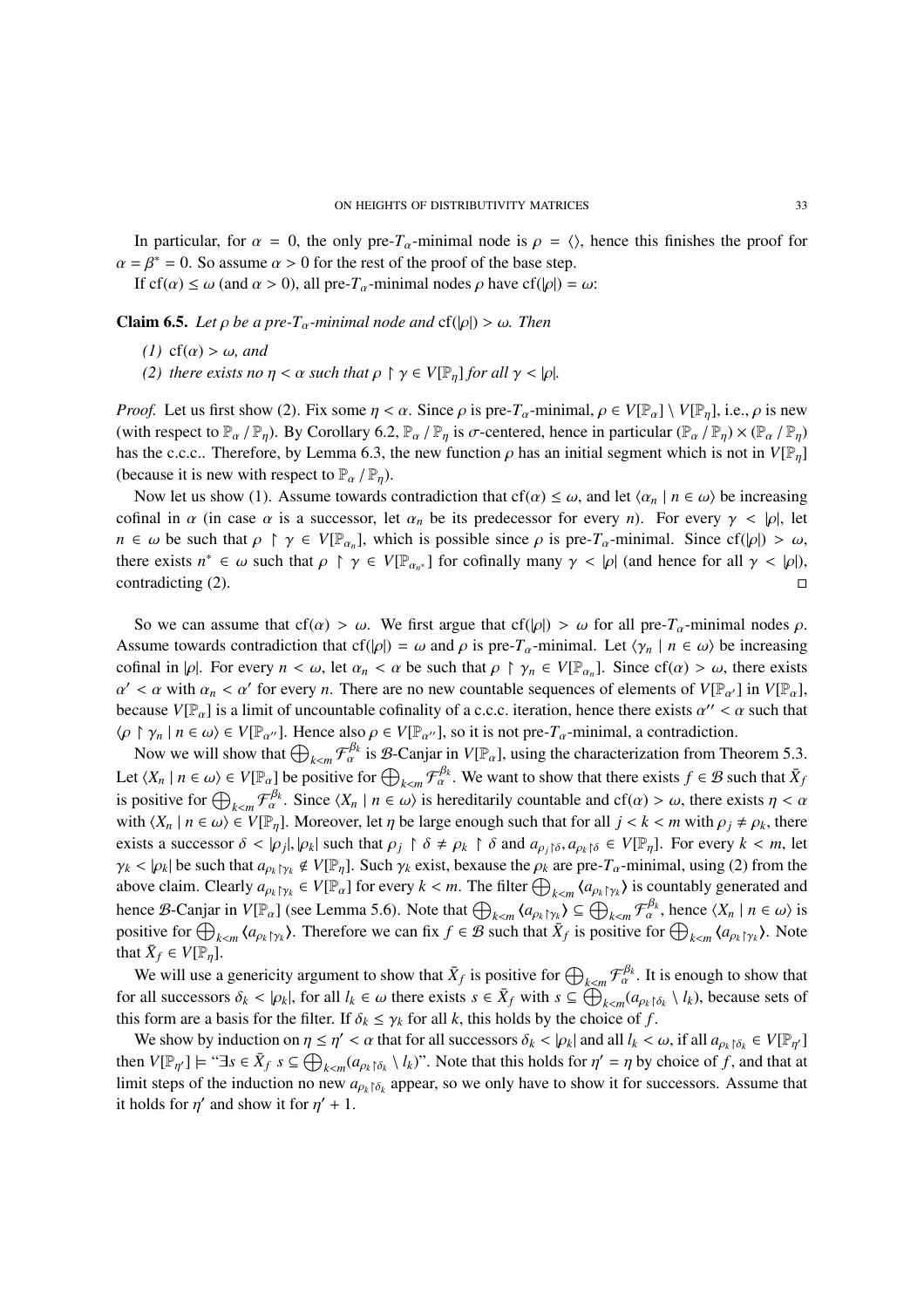For every  $k < m$ , let  $\delta_k < |\rho_k|$  with  $a_{\rho_k \upharpoonright \delta_k} \in V[\mathbb{P}_{\eta'+1}]$  and  $l_k \in \omega$  be given. Let  $p \in \mathbb{Q}_{\eta'}$ . We will show that there exists  $q \leq p$  and  $s \in \bar{X}_f$  such that  $q \Vdash s \subseteq \bigoplus_{k \leq m} (a_{\rho_k \upharpoonright \delta_k} \setminus l_k)$ . Without loss of generality we can assume that  $\rho_k \upharpoonright \delta_k \in \text{dom}(p)$  for all  $k < m$  with  $\rho_k \upharpoonright \delta_k \in T_{n'}$ , and that p is a full condition.

For every  $k < m$ , define  $\Sigma_k$ . If  $\rho_k \upharpoonright \delta_k \in T_{\eta'}$ , let

$$
\Sigma_k := \bigcup \{ \mathrm{dom}(f_{\rho_k \upharpoonright \gamma}^p) \cap T'_{\eta'} \mid \gamma \leq \delta_k \wedge \rho_k \upharpoonright \gamma \in \mathrm{dom}(p) \}.
$$

If  $\rho_k \upharpoonright \delta_k \notin T_{\eta'}$ , let  $\Sigma_k := \{\rho_k \upharpoonright \delta_k\}$ . Let  $\Sigma := \bigcup_{k \le m} \Sigma_k$ . For every  $k < m$ , let  $\sigma_k$  be the longest initial segment of  $\rho_k$  which belongs to  $\Sigma$  (if there exists one; let<sup>19</sup>  $\sigma_k := \rho_k \upharpoonright 1$  otherwise). Note that  $\sigma_k = \sigma_j$  if  $\rho_k = \rho_j$ , and that  $a_{\sigma_k} \in V[\mathbb{P}_{n'}]$  for every  $k < m$ . Now let  $N \in \omega$  be large enough such that

- $N \geq l_k$  for every  $k < m$ ,
- $N \ge |s_{\sigma}^p|$  for every  $\sigma \in \text{dom}(p)$ ,
- $a_{\sigma_k} \setminus N \subseteq a_{\tau}$  for all  $\tau \in \Sigma_k$ , for all  $k < m$ .

By hypothesis, in  $V[\mathbb{P}_{\eta'}]$ , we can fix  $s \in \bar{X}_f$  with  $s \subseteq \bigoplus_{k \le m} (a_{\sigma_k} \setminus N)$ .

To get q, extend p as follows. For every  $k < m$ , for every  $\gamma \le \delta_k$  with  $\rho_k \upharpoonright \gamma \in \text{dom}(p)$ , let

$$
s_{\rho_k\upharpoonright\gamma}^q := s_{\rho_k\upharpoonright\gamma}^p(\mathbf{0} \upharpoonright [ |s_{\rho_k\upharpoonright\gamma}^p|, N))^\frown (a_{\sigma_k} \upharpoonright [N, \max(s)]).
$$

Observe that, if  $\rho_k \neq \rho_j$ , there is no  $\tau \in \text{dom}(p)$  with  $\tau \leq \rho_k$  and  $\tau \leq \rho_j$  (by choice of  $\eta$  and since  $\eta' \geq \eta$ ); so the above is well-defined, since  $\sigma_k = \sigma_j$  if  $\rho_k = \rho_j$ .

Note that  $\eta$  was chosen large enough such that for all  $\gamma_k \leq \delta_k$  and  $\gamma_i \leq \delta_j$ , if  $\rho_i \upharpoonright \gamma_i \neq \rho_k \upharpoonright \gamma_k$ , then they are not in the same block; so, in particular,  $\rho_j \upharpoonright \gamma_j \notin \text{dom}(h_{\rho_k \upharpoonright \gamma_k}^p)$  and  $\rho_k \upharpoonright \gamma_k \notin \text{dom}(h_{\rho_j \upharpoonright \gamma_j}^p)$ . Therefore, the requirement (8) from Definition 3.1 is fulfilled. It is easy to see that the other requirements of Definition 3.1 are fulfilled as well, hence *q* is a condition.

It is easy to check that *q* forces  $s \subseteq \bigoplus_{k < m} (a_{\rho_k \upharpoonright \delta_k} \setminus l_k)$ , as desired.

# Successor step:

Let us say that a filter  $\mathcal{F}_{\alpha}^{\beta}$  (and its filter base  $\mathfrak{F}_{\alpha}^{\beta}$ ) is *new in*  $V[\mathbb{P}_{\alpha} * \mathbb{Q}_{\alpha}^{\prec \beta^*}]$  if  $\mathfrak{F}_{\alpha}^{\beta} \in V[\mathbb{P}_{\alpha} * \mathbb{Q}_{\alpha}^{\prec \beta^*}]$  and  $\mathfrak{F}_{\alpha}^{\beta} \notin V[\mathbb{P}_{\alpha} * \mathbb{Q}_{\alpha}^{<\delta^*}]$  for all  $\delta^* < \beta^*$ .

Now assume that we have shown (3) for  $\beta^*$ ; let us show it for  $\beta^* + 1$ .

If  $\mathfrak{F}_{\alpha}^{\beta_k} \in V[\mathbb{P}_{\alpha} * \mathbb{Q}_{\alpha}^{\leq \beta^*}]$  for every  $k < m$ , then by induction hypothesis  $(\bigoplus_{k \leq m} \mathcal{F}_{\alpha}^{\beta_k}) \oplus \mathcal{F}_{\alpha}^{\beta^*}$  is  $\mathcal{B}\text{-}$ Canjar in  $V[\mathbb{P}_{\alpha} * \mathbb{Q}_{\alpha}^{\leq \beta^*}],$  hence, by Lemma 5.12,  $\bigoplus_{k \leq m} \mathcal{F}_{\alpha}^{\beta_k}$  is  $\mathcal{B}$ -Canjar in  $V[\mathbb{P}_{\alpha} * \mathbb{Q}_{\alpha}^{\leq \beta^*}] = V[\mathbb{P}_{\alpha} * \mathbb{Q}_{\alpha}^{\leq \beta^*+1}].$ It is easy to check that there are exactly two new filters in  $V[\mathbb{P}_{\alpha} * \mathbb{Q}_{\alpha}^{\leq \beta^*+1}]$ :  $\mathcal{F}_{\alpha}^{\beta}$ , where  $\beta$  is such that  $\sigma_\alpha^\beta = \sigma_\alpha^{\beta^*}$  $\int_{0}^{\infty} 0$ , and  $\mathcal{F}_{\alpha}^{\beta'}$ , where  $\beta' = \beta^* + 1$  (i.e.,  $\sigma_{\alpha}^{\beta'} = \rho^*(i + 1)$  and  $\sigma_{\alpha}^{\beta^*} = \rho^*i$ ). Both  $\mathcal{F}_{\alpha}^{\beta}$  and  $\mathcal{F}_{\alpha}^{\beta'}$ are extensions of  $\mathcal{F}_{\alpha}^{\beta^*}$  by one new set. Therefore, the filter  $\bigoplus_{k\leq m}\mathcal{F}_{\alpha}^{\beta_k}$  is an extension of  $\bigoplus_{k\leq m}\mathcal{F}_{\alpha}^{\beta_k}$  by finitely many sets, where  $\tilde{\beta}_k = \beta^*$  if  $\beta_k = \beta$  or  $\beta_k = \beta'$ , and  $\tilde{\beta}_k = \beta_k$  otherwise. By the above,  $\bigoplus_{k \le m} \mathcal{F}_{\alpha}^{\tilde{\beta}_k}$  is  $\mathcal{B}\text{-}$ Canjar in  $V[\mathbb{P}_{\alpha} * \mathbb{Q}_{\alpha}^{\leq \beta^*+1}]$ , hence, by Lemma 5.5, also  $\bigoplus_{k \leq m} \mathcal{F}_{\alpha}^{\beta_k}$  is  $\mathcal{B}\text{-}$ Canjar in  $V[\mathbb{P}_{\alpha} * \mathbb{Q}_{\alpha}^{\leq \beta^*+1}]$ .

# Limit step:

<sup>&</sup>lt;sup>19</sup>We just have to choose any initial segment of  $\rho_k$  which belongs to  $T'_{\eta'}$  and make sure that  $\sigma_k = \sigma_j$  if  $\rho_k = \rho_j$ . Alternatively, in such cases, we could replace  $a_{\sigma_k}$  by  $\omega$  below.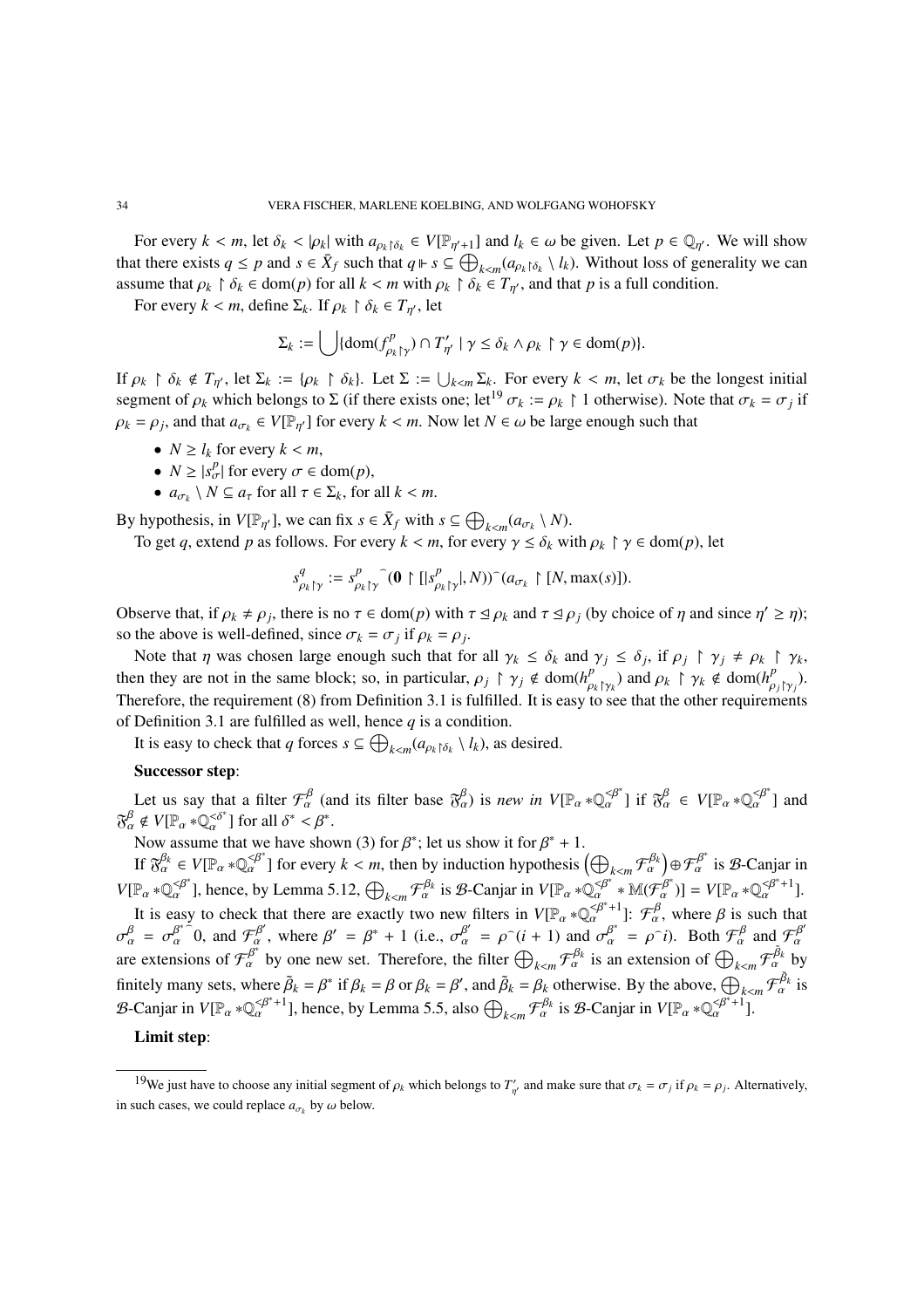Now assume that  $\beta^*$  is a limit, and that we have shown (3) for all  $\delta^* < \beta^*$ ; let us show it for  $\beta^*$ . If for each  $k < m$  there exists  $\delta_k^* < \beta^*$  such that  $\mathfrak{F}_{\alpha}^{\beta_k} \in V[\mathbb{P}_{\alpha} * \mathbb{Q}_{\alpha}^{<\delta_k^*}]$ , then there exists  $\bar{\delta}^* < \beta^*$  such that  $\mathfrak{F}_{\alpha}^{\beta_k} \in V[\mathbb{P}_{\alpha} * \mathbb{Q}_{\alpha}^{<\delta^*}]$  for all  $k < m$ . By induction hypothesis,  $\bigoplus_{k < m} \mathcal{F}_{\alpha}^{\beta_k}$  is  $\mathcal{B}$ -Canjar in  $V[\mathbb{P}_{\alpha} * \mathbb{Q}_{\alpha}^{<\delta^*}]$  for every  $\bar{\delta}^* \leq \delta^* < \beta^*$ , hence, by Lemma 5.13, it is  $\mathcal{B}$ -Canjar in  $V[\mathbb{P}_{\alpha} * \mathbb{Q}_{\alpha}^{\leq \beta^*}].$ 

Now we have to consider new filters. There are two cases: either  $\beta^*$  is such that  $\sigma_\alpha^{\beta^*}$  has 0 as its last entry, or such that it has a limit ordinal *i* as its last entry.

**First case:**  $\sigma_{\alpha}^{\beta^*} = \rho^{\frown}0$  for some  $\rho$ 

Let us first argue that there are no new filters unless  $|\rho|$  is a limit and  $\sigma_\alpha^{\beta^*}$  is the first node of its level in the enumeration (i.e.,  $|\sigma_{\alpha}^{\delta}| < |\rho|$  for each  $\delta < \beta^*$ ). If  $\sigma_{\alpha}^{\beta^*}$  is not the first node of the level in the enumeration, then there are no new filters in  $V[\mathbb{P}_{\alpha} * \mathbb{Q}_{\alpha}^{\prec \beta^*}]$ : If  $\mathfrak{F}_{\alpha}^{\beta} \in V[\mathbb{P}_{\alpha} * \mathbb{Q}_{\alpha}^{\prec \beta^*}]$ , then there exists  $\delta^* \prec \beta^*$  such that  $\mathfrak{F}_{\alpha}^{\beta} \in V[\mathbb{P}_{\alpha} * \mathbb{Q}_{\alpha}^{\leq \delta^*}],$  because  $\mathfrak{F}_{\alpha}^{\beta}$  contains – from the sets of this level – only sets within one block and only boundedly many sets within this block. Similarly, if | $\rho$ | is a successor (and  $\sigma_{\alpha}^{\beta^*}$  is the first node of its level in the enumeration), there are no new filters in  $V[\mathbb{P}_{\alpha} * \mathbb{Q}_{\alpha}^{\prec \beta^*}]$ : If  $\mathfrak{F}_{\alpha}^{\beta} \in V[\mathbb{P}_{\alpha} * \mathbb{Q}_{\alpha}^{\prec \beta^*}]$ , then there exists  $\delta^* < \beta^*$  such that  $\delta_\alpha^\beta \in V[\mathbb{P}_\alpha * \mathbb{Q}_\alpha^{\leq \delta^*}]$ , because  $\delta_\alpha^\beta$  contains – from the sets of level  $|\rho|$  – only boundedly many sets.

So we assume from now on that  $|\rho|$  is a limit and  $\sigma_{\alpha}^{\beta^*}$  is the first node of its level in the enumeration. In this case, there are many new filters  $\mathcal{F}_{\alpha}^{\beta}$  in  $V[\mathbb{P}_{\alpha} * \mathbb{Q}_{\alpha}^{\prec \beta^*}]$ ; in fact, it is easy to check that  $\mathcal{F}_{\alpha}^{\beta}$  is new if and only if the following holds:  $\sigma_{\alpha}^{\beta} = \bar{\rho}^0$  for some  $\bar{\rho}$  with  $|\bar{\rho}| = |\rho|$  and  $\bar{\rho}$  not pre- $T_{\alpha}$ -minimal. Observe that  $\mathfrak{F}_{\alpha}^{\beta} = \{a_{\bar{\rho}\upharpoonright\gamma} \mid \gamma < |\rho|\}$ . Let  $\beta_0, \ldots, \beta_{m-1}$  be such that  $\mathfrak{F}_{\alpha}^{\beta_k} \in V[\mathbb{P}_{\alpha} * \mathbb{Q}_{\alpha}^{\prec\beta^*}]$  for each  $k < m$ . We want to show that  $\bigoplus_{k \le m} \mathcal{F}_{\alpha}^{\beta_k}$  is  $\mathcal{B}\text{-}\mathrm{Canjar}$  in  $V[\mathbb{P}_{\alpha} * \mathbb{Q}_{\alpha}^{\leq \beta^*}].$ 

In case cf(| $\rho$ |) =  $\omega$ , we can use Lemma 5.14 and the remark afterwards to finish the proof:  $\bigoplus_{k \le m} \mathcal{F}_{\alpha}^{\beta_k}$ is a sum of filters, in which the new filters are countably generated, whereas the sum of the filters which are not new is B-Canjar (see the first paragraph of the limit step).

So let us assume from now on that cf( $|\rho|$ ) >  $\omega$ . Let new  $\subseteq m$  be the set of  $k < m$  such that  $\mathcal{F}_{\alpha}^{\beta_k}$  is a new filter, and  $\mathsf{old} = m \setminus \mathsf{new}$  be the set of  $k < m$  such that  $\mathcal{F}_{\alpha}^{\beta_k}$  is not new. For each  $k \in \mathsf{new}$ , we can fix  $\rho_k$ such that  $\sigma_{\alpha}^{\beta_k} = \rho_k^{\frown} 0$  (with  $|\rho_k| = |\rho|$  and  $\rho_k$  not pre- $T_{\alpha}$ -minimal).

Let  $\langle X_n | n \in \omega \rangle \in V[\mathbb{P}_{\alpha} * \mathbb{Q}_{\alpha}^{\prec \beta^*}]$  be positive for  $\bigoplus_{k \prec m} \mathcal{F}_{\alpha}^{\beta_k}$ . Since  $\langle X_n | n \in \omega \rangle$  is hereditarily countable and  $\mathbb{Q}_{\alpha}^{\leq \beta^*}$  has the c.c.c., there exists a hereditarily countable name  $\dot{X}$  for  $\langle X_n | n \in \omega \rangle$ . Since the conditions in  $\mathbb{Q}_{\alpha}^{\lt p}$  have finite domain, the union of all the domains of conditions which occur in the name  $\dot{X}$  is countable. Let  $\gamma < |\rho|$  be a successor ordinal large enough such that the following hold:

- $\langle X_n | n \in \omega \rangle \in V[\mathbb{P}_\alpha * \mathbb{Q}_\alpha^{\lambda^{\leq \gamma}}]$  (this is possible due to cf( $|\rho| > \omega$ ).
- For all  $j, k \in \text{new}$ , if  $\rho_i \neq \rho_k$ , then  $\rho_i$  and  $\rho_k$  split before  $\gamma$ .
- For all  $k \in \text{old}, \text{ either } |\sigma_\alpha^{\beta_k}| < \gamma \text{ or } 2^0 \text{ } |\sigma_\alpha^{\beta_k}| > |\rho|.$
- $a_{\rho_k\upharpoonright\gamma} \notin V[\mathbb{P}_\alpha]$  for all  $k \in \text{new}$ , i.e.,  $\rho_k \upharpoonright \gamma \in T_\alpha$  (which is possible because  $\rho_k$  is not pre- $T_\alpha$ minimal).

For every  $k < m$  with  $k \in \text{old}$ , we have  $\mathfrak{F}_{\alpha}^{\beta_k} \in V[\mathbb{P}_{\alpha} * \mathbb{Q}_{\alpha}^{\lambda^{\leq \gamma}}]$  by choice of  $\gamma$ ; let  $\mathfrak{F}_{\alpha}^{\beta_k} := \mathfrak{F}_{\alpha}^{\beta_k}$ . For  $k \in \text{new}$ , let  $\tilde{\mathfrak{F}}_{\alpha}^{\beta_k} := \{a_{\rho_k\upharpoonright\gamma}\}.$ 

<sup>&</sup>lt;sup>20</sup>Note that  $|\sigma_{\alpha}^{\beta_k}| > |\rho|$  is only possible if  $\sigma_{\alpha}^{\beta_k} = \tilde{\rho}^0$  for a pre- $T_{\alpha}$ -minimal node  $\tilde{\rho}$ .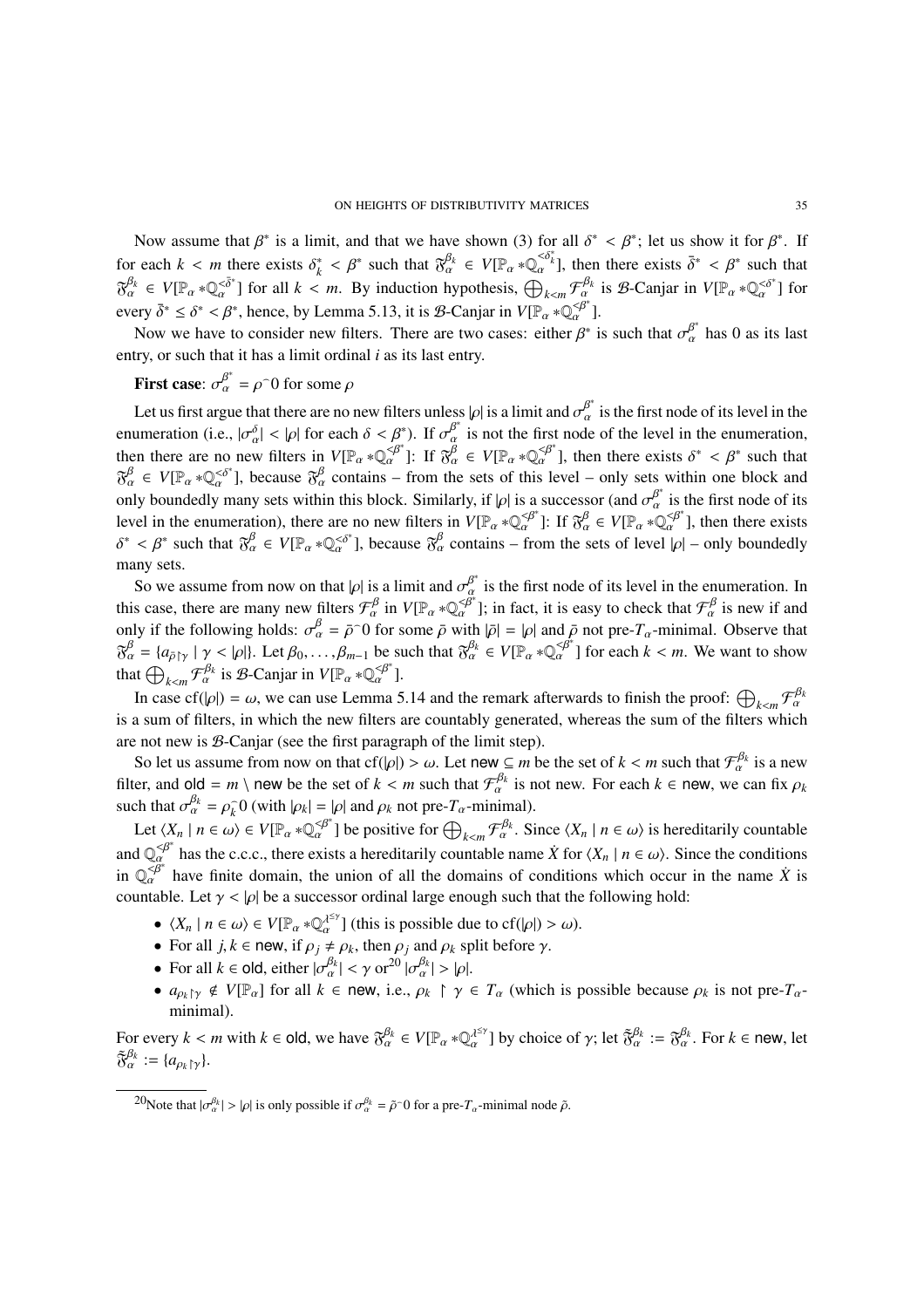As above, we can use Lemma 5.14 and the remark afterwards to show that  $\bigoplus_{k\leq m}\langle \tilde{\mathfrak{F}}_{\alpha}^{\beta_k}\rangle$  is  $\mathcal{B}\text{-}\text{Canjar}$ in  $V[\mathbb{P}_{\alpha} * \mathbb{Q}_{\alpha}^{\leq \beta^*}]$ . Indeed,  $\bigoplus_{k \in \text{old}} \langle \tilde{\delta}_{\alpha}^{\beta_k} \rangle$  is  $\mathcal{B}$ -Canjar in  $V[\mathbb{P}_{\alpha} * \mathbb{Q}_{\alpha}^{\leq \beta^*}]$  by the first paragraph of the limit step, and for each  $k \in \text{new}$ ,  $\langle \tilde{\mathfrak{F}}_{\alpha}^{\beta_k} \rangle$  is countably generated. Moreover,  $\bigoplus_{k \leq m} \langle \tilde{\mathfrak{F}}_{\alpha}^{\beta_k} \rangle \subseteq \bigoplus_{k \leq m} \mathcal{F}_{\alpha}^{\beta_k}$ , hence  $\langle X_n \mid n \in \omega \rangle$  is positive for  $\bigoplus_{k \leq m} \langle \tilde{\delta}_\alpha^{\beta_k} \rangle$ . So we can fix  $f \in \mathcal{B}$  such that  $\overline{X}_f$  is positive for  $\bigoplus_{k \leq m} \langle \tilde{\delta}_\alpha^{\beta_k} \rangle$ . Since  $\langle X_n | n \in \omega \rangle$  and  $\bigoplus_{k < m} \langle \tilde{\delta}_\alpha^{\beta_k} \rangle$  are in  $V[\mathbb{P}_\alpha * \mathbb{Q}_\alpha^{\lambda^{\leq \gamma}}]$ , this holds in  $V[\mathbb{P}_\alpha * \mathbb{Q}_\alpha^{\lambda^{\leq \gamma}}]$ .

Now we use a genericity argument in  $\mathbb{Q}_{\alpha}^{\langle \beta \rangle} / \mathbb{Q}_{\alpha}^{\lambda^{\leq \gamma}}$  to show that  $\bar{X}_f$  is positive for  $\bigoplus_{k \leq m} \mathcal{F}_{\alpha}^{\beta_k}$ . We have to show that for all  $\langle A_k | k \rangle \langle m \rangle$  with  $A_k \in \mathcal{F}_{\alpha}^{\beta_k}$ , there exists  $s \in \bar{X}_f$  with  $s \subseteq \bigoplus_{k \le m} A_k$ . For  $k \in \text{new}$ , we can assume that  $A_k = a_{\rho_k \upharpoonright \delta_k} \setminus l_k$  with  $\gamma < \delta_k < |\rho|$  and  $l_k \in \omega$ , because these sets form filter bases (with respect to upwards closure). For  $k \in \text{old}$ , let  $B_k := A_k$ , and for  $k \in \text{new}$  (in this case  $|\sigma_\alpha^{\beta_k}| = |\rho| + 1 > \gamma$ ), let  $B_k := a_{\rho_k \upharpoonright \gamma}$ . By the choice of *f*, there exists, for all  $N \in \omega$ , an  $s \in \bar{X}_f$  with  $s \subseteq \bigoplus_{k \le m} (B_k \setminus N)$ .

Let  $p \in \mathbb{Q}_\alpha^{\leq p} / \mathbb{Q}_\alpha^{\leq p}$ . Without loss of generality we can assume that  $\rho_k \upharpoonright \delta_k \in \text{dom}(p)$  if  $k \in \text{new}$ . For every  $k \in \text{new}$ , define

$$
\Sigma_k := \bigcup \{ \mathrm{dom}(f_{\rho_k \upharpoonright \delta}^p) \cap \lambda^{\leq \gamma} \mid \delta \leq \delta_k \wedge \rho_k \upharpoonright \delta \in \mathrm{dom}(p) \}.
$$

Now let  $N \in \omega$  be large enough such that

- $N \geq l_k$  for every  $k \in \text{new}$ ,
- $N \ge |s_{\sigma}^p|$  for every  $\sigma \in \text{dom}(p)$ ,
- $a_{\rho_k} \upharpoonright \gamma \setminus N \subseteq a_{\tau}$  for all  $\tau \in \Sigma_k$ , for all  $k \in \text{new}$ .

By the above, we can fix  $s \in \bar{X}_f$  with  $s \subseteq \bigoplus_{k \le m} (B_k \setminus N)$ .

To get *q*, extend *p* as follows. For every  $k \in \text{new}$ , for every  $\delta \le \delta_k$  with  $\rho_k \upharpoonright \delta \in \text{dom}(p)$ , let

$$
s_{\rho_k\upharpoonright\delta}^q := s_{\rho_k\upharpoonright\delta}^p \hat{\mathbf{0}} \upharpoonright [ |s_{\rho_k\upharpoonright\delta}^p|, N) )^\frown (a_{\rho_k\upharpoonright\gamma} \upharpoonright [N, \max(s)]).
$$

Note that  $\gamma$  was chosen large enough so that for  $j, k \in \text{new}$ , if  $\rho_j \neq \rho_k$ , then they split before  $\gamma$ , therefore for  $\gamma < \delta < |\rho|$  either  $\rho_k \upharpoonright \delta = \rho_j \upharpoonright \delta$  or they are not in the same block. In particular  $\rho_j \upharpoonright \delta \notin \text{dom}(h_{\rho_k \upharpoonright \delta}^p)$ and  $\rho_k \upharpoonright \delta \notin \text{dom}(h_{\rho_j \upharpoonright \delta}^p)$ . So the requirement (8) from Definition 3.1 is fulfilled. It is easy to see that the other requirements of Definition 3.1 are fulfilled as well, hence *q* is a condition.

It is easy to check that *q* forces  $s \subseteq \bigoplus_{k \le m} A_k$ , as desired.

**Second case:**  $\sigma_{\alpha}^{\beta^*} = \rho \hat{i}$  with  $i > 0$  limit

In this case,  $\mathcal{F}_{\alpha}^{\beta^*}$  is the only new filter in  $V[\mathbb{P}_{\alpha} * \mathbb{Q}_{\alpha}^{\beta^*}]$ . Indeed, for all other  $\beta$  either  $\mathfrak{F}_{\alpha}^{\beta}$  appeared in an earlier step already or it is not in this model, because for  $\beta \neq \beta^*$  the filter base  $\delta^{\beta}_{\alpha}$  either uses only boundedly many elements of  $\{a_{\rho \uparrow j} | j < i\}$  or it uses  $a_{\rho \uparrow i}$  as well. Let  $\beta_0, \ldots, \beta_{m-1}$  be such that  $\mathfrak{F}_{\alpha}^{\beta_k} \in V[\mathbb{P}_{\alpha} * \mathbb{Q}_{\alpha}^{\leq \beta^*}]$  for each  $k < m$ . We want to show that  $\bigoplus_{k < m} \mathcal{F}_{\alpha}^{\beta_k}$  is  $\mathcal{B}$ -Canjar in  $V[\mathbb{P}_{\alpha} * \mathbb{Q}_{\alpha}^{\leq \beta^*}]$ .

Let  $\langle X_n | n \in \omega \rangle \in V[\mathbb{P}_{\alpha} * \mathbb{Q}_{\alpha}^{\prec \beta^*}]$  be positive for  $\bigoplus_{k \prec m} \mathcal{F}_{\alpha}^{\beta_k}$ . Since  $\langle X_n | n \in \omega \rangle$  is hereditarily countable and  $\mathbb{Q}_{\alpha}^{\leq \beta^*}$  has the c.c.c., there exists a hereditarily countable name  $\dot{X}$  for  $\langle X_n | n \in \omega \rangle$ . Since the conditions in  $\mathbb{Q}_{\alpha}^{\lt p}$  have finite domain, the union *D* of all the domains of conditions which occur in the name *X* is countable. Let  $\beta^{**} < \beta^*$  be such that  $\rho^0 = \sigma^{\beta^{**}}_a$ . Let  $\overline{D} := \{\tau \in D \mid \exists j \le i \ (\tau = \rho^j)\}\$ . Let  $C := {\{\sigma_{\alpha}^{\nu} \mid \nu < \beta^{**}\}} \cup \overline{D}$ . Note that

$$
C = \{ \sigma_{\alpha}^{\nu} \mid \nu < \beta^{**} \land |\sigma_{\alpha}^{\nu}| \le |\rho| \} \cup \bar{C}
$$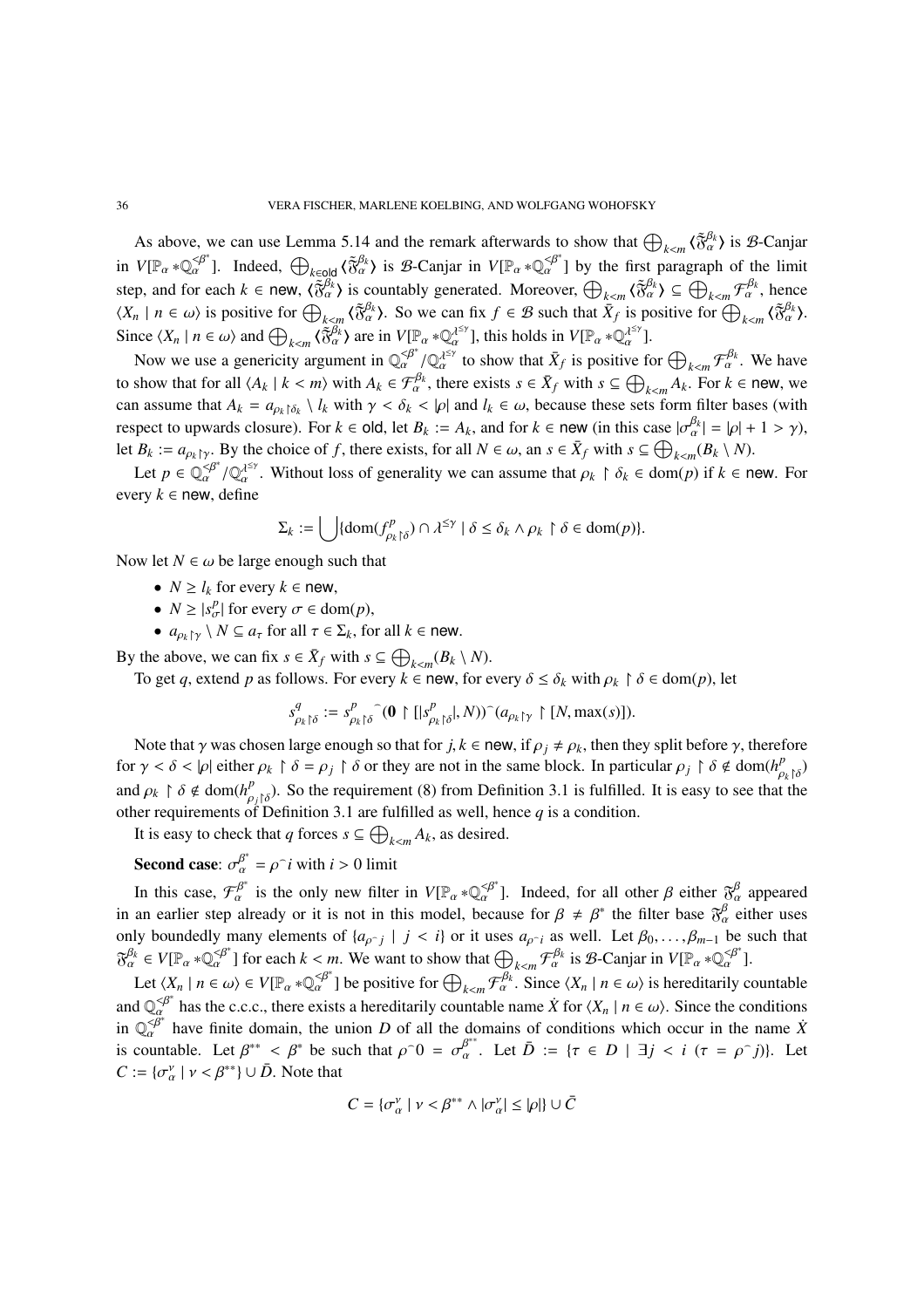with  $\bar{C} = {\{\sigma_{\alpha}^{\nu} \mid \nu < \beta^{**} \land |\sigma_{\alpha}^{\nu}| = |\rho|+1\}\cup \bar{D}}$ . Since  ${\{\sigma_{\alpha}^{\nu} \mid \nu < \beta^{**} \land |\sigma_{\alpha}^{\nu}| \leq |\rho|\}} = \lambda^{\leq |\rho|} \cap T_{\alpha}$  is  $\alpha$ -left-up-closed, *C* is  $\alpha$ -eligible, so, by Lemma 3.17,  $\mathbb{Q}_{\alpha}^C$  is a complete subforcing of  $\mathbb{Q}_{\alpha}$ , and it is a subset of  $\mathbb{Q}_{\alpha}^{\leq \beta^*}$ ; recall that  $\mathbb{Q}_{\alpha}^{\leq \beta^*}$  is also a complete subforcing of  $\mathbb{Q}_{\alpha}$ , so, by Lemma 4.1,  $\mathbb{Q}_{\alpha}^C$  is complete in  $\mathbb{Q}_{\alpha}^{\leq \beta^*}$ .

Observe that for all  $k < m$  either  $\mathfrak{F}_{\alpha}^{\beta_k} \cap V[\mathbb{P}_{\alpha} * \mathbb{Q}_{\alpha}^{\prec \beta^{**}}] = \mathfrak{F}_{\alpha}^{\beta_k} \cap V[\mathbb{P}_{\alpha} * \mathbb{Q}_{\alpha}^{\prec \beta^{**}}] = \mathfrak{F}_{\alpha}^{\beta^{**}}$ . In particular, for every  $k < m$  there exists  $\beta'_k$  such that  $\mathfrak{F}_{\alpha}^{\beta_k} \cap V[\mathbb{P}_{\alpha} * \mathbb{Q}_{\alpha}^{\prec \beta^{**}}] = \mathfrak{F}_{\alpha}^{\beta'_k}$  and  $\mathfrak{F}_{\alpha}^{\beta'_k} \in V[\mathbb{P}_{\alpha} * \mathbb{Q}_{\alpha}^{\prec \beta^{**}}]$ . Hence  $\bigoplus_{k \le m} \{ \mathfrak{F}_{\alpha}^{\beta_k} \cap V[\mathbb{P}_{\alpha} * \mathbb{Q}_{\alpha}^{\le \beta^*}]\}$  is B-Canjar in  $V[\mathbb{P}_{\alpha} * \mathbb{Q}_{\alpha}^{\le \beta^*}]\$ . For every  $k < m$ ,  $\mathfrak{F}_{\alpha}^{\beta_k} \cap V[\mathbb{P}_{\alpha} * \mathbb{Q}_{\alpha}^C]$  is the set  $\mathfrak{F}_{\alpha}^{\beta_k} \cap V[\mathbb{P}_{\alpha} * \mathbb{Q}_{\alpha}^{\leq \beta^{**}}]$  together with countably many new sets (some of the sets  $\omega \setminus a_{\tau}$  with  $\tau \in \bar{D}$ ), therefore  $\bigoplus$ .  $\mathfrak{F}_{\alpha}^{\beta_k} \cap V[\mathbb{P}_{\alpha} * \mathbb{Q}_{\alpha}^{\leq \beta^{**}}]$  and  $\mathfrak{F}_{\alpha}$  $\chi_{k\leq m} \langle \mathfrak{F}_{\alpha}^{\beta_k} \cap V[\mathbb{P}_{\alpha} * \mathbb{Q}_{\alpha}^C] \rangle$  is a filter generated by  $\bigoplus_{k \leq m} \langle \mathfrak{F}_{\alpha}^{\beta_k} \cap V[\mathbb{P}_{\alpha} * \mathbb{Q}_{\alpha}^{\prec \beta^{**}}] \rangle$  together with countably many new sets. Hence, by Lemma 5.5,  $\bigoplus_{k \le m} \{\mathfrak{F}_{\alpha}^{\beta_k} \cap V[\mathbb{P}_{\alpha} * \mathbb{Q}_{\alpha}^C] \}$  is  $\mathcal{B}$ -Canjar in  $V[\mathbb{P}_{\alpha} * \mathbb{Q}_{\alpha}^{<\beta^*}]$ . Since  $\bigoplus_{k \le m} \{\mathfrak{F}_{\alpha}^{\beta_k} \cap V[\mathbb{P}_{\alpha} * \mathbb{Q}_{\alpha}^C] \}$  $V[\mathbb{P}_{\alpha} * \mathbb{Q}_{\alpha}^{C}]$ )  $\subseteq \bigoplus_{k < m} \mathcal{F}_{\alpha}^{\beta_k}$ , the sets  $\langle X_n | n \in \omega \rangle$  are also positive for  $\bigoplus_{k < m} \langle \mathfrak{F}_{\alpha}^{\beta_k} \cap V[\mathbb{P}_{\alpha} * \mathbb{Q}_{\alpha}^{C}] \rangle$ . So we can fix  $f \in \mathcal{B}$  such that  $\bar{X}_f$  is positive for  $\bigoplus_{k < m} \{\delta_\alpha^{\beta_k} \cap V[\mathbb{P}_\alpha * \mathbb{Q}_\alpha^C]\}\)$ . Since  $\langle X_n | n \in \omega \rangle$  and  $\bigoplus_{k < m} \{\delta_\alpha^{\beta_k} \cap V[\mathbb{P}_\alpha * \mathbb{Q}_\alpha^C]\}\$ .  $V[\mathbb{P}_{\alpha} * \mathbb{Q}_{\alpha}^C]$  are in  $V[\mathbb{P}_{\alpha} * \mathbb{Q}_{\alpha}^C]$ , this holds in  $V[\mathbb{P}_{\alpha} * \mathbb{Q}_{\alpha}^C]$ .

Now we use a genericity argument in  $\mathbb{Q}_{\alpha}^{\leq \beta^*}/\mathbb{Q}_{\alpha}^C$  to show that  $\bar{X}_f$  is positive for  $\bigoplus_{k \leq m} \mathcal{F}_{\alpha}^{\beta_k}$ . We have to show that for all  $\langle A_k | k \rangle \langle m \rangle$  with  $A_k \in \mathcal{F}_\alpha^{\beta_k}$  there exists  $s \in \bar{X}_f$  with  $s \subseteq \bigoplus_{k \le m} A_k$ . For easier notation, assume that there exists  $m' \leq m$  such that  $A_k \in V[\mathbb{P}_{\alpha} * \mathbb{Q}_{\alpha}^C]$  if and only if  $k < m'$ .

For  $m' \leq k < m$  there exists  $B_k \in {\mathfrak{F}}_{\alpha}^{\beta_k} \cap V[\mathbb{P}_{\alpha} * \mathbb{Q}_{\alpha}^C]$ ,  $\ell_k \in \omega$  and  $\langle j_r^k | r < \ell_k \rangle \subseteq i$  such that  $A_k = B_k \cap \bigcap_{r < \ell_k} (\omega \setminus a_{\rho \cap j_r^k})$ . So  $\bigoplus_{k < m} A_k = \bigoplus_{k < m'} A_k \oplus \bigoplus_{m' \leq k < m} (B_k \cap \bigcap_{r < \ell_k} (\omega \setminus a_{\rho \cap j_r^k}))$ . Let  $p \in \mathbb{Q}_\alpha^{<\beta^*}/\mathbb{Q}_\alpha^{C}$ . Without loss of generality assume that  $\rho \gamma^k = \text{dom}(p)$  if  $\rho \gamma^k \notin C$ . Let  $N > |s^p|\$  for every  $\tau \in \text{dom}(p)$ . We can fix  $s \in \bar{X}_f$  with  $s \subseteq \bigoplus_{k \le m'} A_k \oplus \bigoplus_{m' \le k \le m} (B_k \setminus N)$ . To get *q*, extend each  $s_\rho^p$  $\int_{\rho}^{\rho}$  *j<sub>r</sub>* with 0's to have length  $max(s) + 1$ .

It is easy to check that *q* is a condition, and that *q* forces  $s \subseteq \bigoplus_{k \le m} A_k$ , as desired.

By the above Lemma 6.4(1), B is unbounded in  $V[\mathbb{P}_{\alpha}]$  for every  $\alpha < \lambda$ , so by applying Theorem 5.7 once again, it follows that B is unbounded in our final model  $V[\mathbb{P}_\lambda]$ . Since  $|\mathcal{B}| = \omega_1$ , the bounding number b is  $\omega_1$  in our final model, and therefore also h is  $\omega_1$ , as desired.

This concludes the proof of Main Theorem 1.2.

### 7. Further discussion and questions

In this section, we discuss the structure of distributivity matrices as well as a notion of distributivity spectrum. For basic definitions and facts, see Section 2.

7.1. Branches through distributivity matrices. For the nature of a maximal branch through a distributivity matrix, there are two possibilities: either it is cofinal or not. It is straightforward to check that every maximal branch which is not cofinal is a tower. We call a distributivity matrix normal if no single element of  $[\omega]^\omega$  intersects it. Recall from Section 2 that whenever there is a distributivity matrix of height  $\lambda$ , then there is also a normal distributivity matrix of height  $\lambda$ . It is easy to see that a distributivity matrix is normal if and only if all its maximal branches are towers.

In case  $t = b$  (so in particular under  $b = \omega_1$ ) there are no towers of length strictly less than b, hence all maximal branches of a distributivity matrix of height  $\mathfrak h$  are cofinal.

On the other hand, it is possible to have a distributivity matrix of height  $\mathfrak h$  which has no cofinal branches. In fact, it was shown by Dow that this is the case in the Mathias model (see [13, Lemma 2.17]):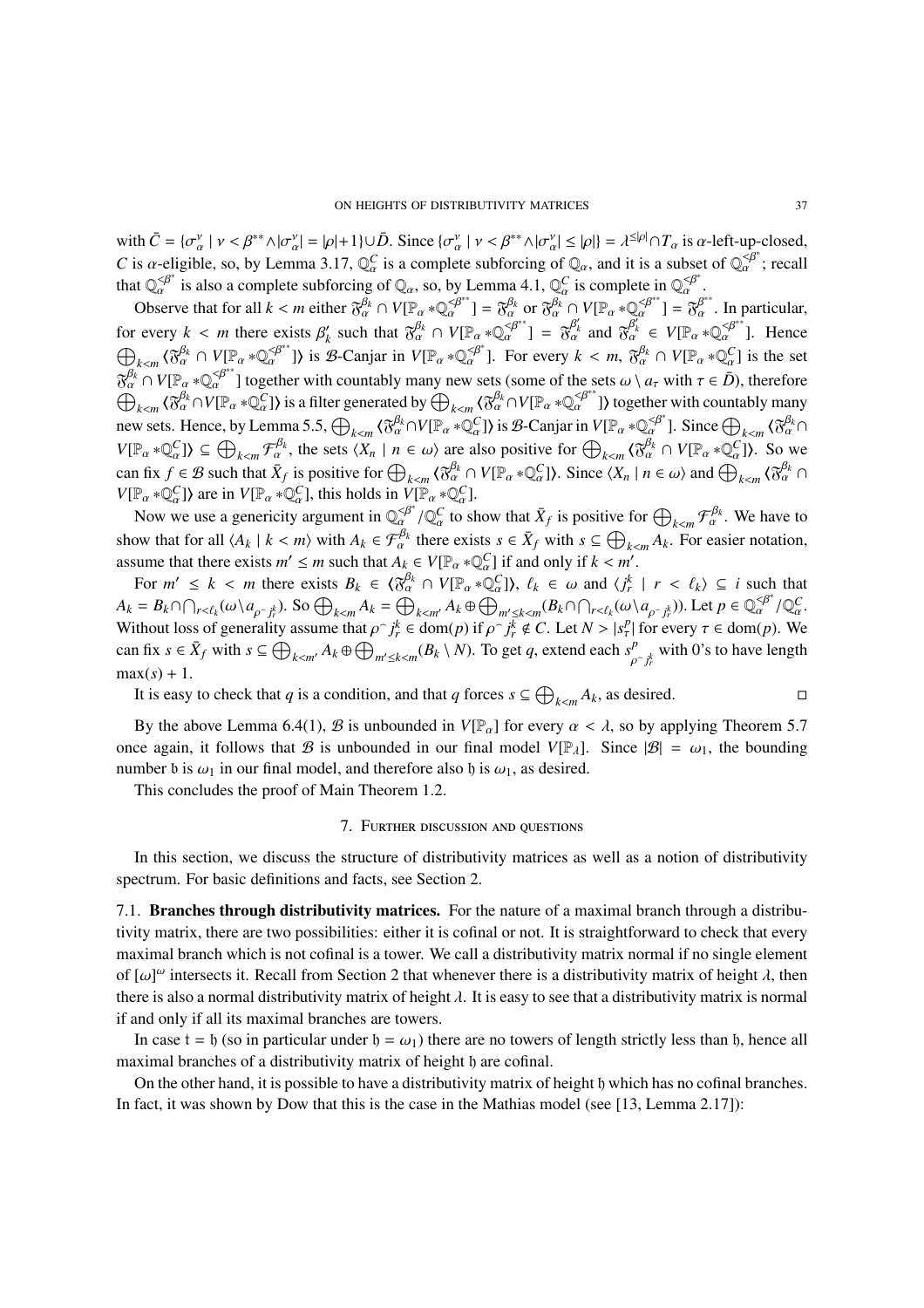Theorem 7.1. *Assume CH. In the extension by the countable support iteration of Mathias forcing of length*  $\omega_2$ , there exists a distributivity matrix of height b without cofinal branches<sup>21</sup> (and  $\omega_1 = t < b = c$ )  $\omega$ <sub>2</sub>).

We do not know whether there exists a normal<sup>22</sup> distributivity matrix of height h *with* cofinal branches in the Mathias model; this would imply that  $\mathfrak{h} = \omega_2 \in spec(\mathfrak{t})$ . We also do not know whether  $\omega_2 \in spec(\mathfrak{t})$ holds in the Mathias model.

It is actually consistent that *no* normal distributivity matrix of height h has cofinal branches. This was proved by Dordal by constructing a model in which h does not belong to the tower spectrum (see [11] or<sup>23</sup> [12, Corollary 2.6]):

# **Theorem 7.2.** *It is consistent with ZFC that spec*(t) =  $\{\omega_1\}$  *and*  $\mathfrak{h} = \omega_2 = \mathfrak{c}$ *.*

Let us now discuss distributivity matrices of regular height strictly above h. Recall that  $\omega_1 = t = h$ holds true in the model of Main Theorem 1.2; in particular, there are distributivity matrices of height  $\omega_1$ (all whose maximal branches are cofinal). All maximal branches through the generic distributivity matrix of height  $\lambda > \omega_1$  are cofinal, because the forcing construction is based on the tree  $\lambda^{<\lambda}$ . Moreover, as shown in Section 4.3, all these maximal branches are actually towers (i.e., the matrix is normal). In particular,  $\lambda$ belongs to *spec*(t).

In the Cohen model, the situation is different. Again,  $\omega_1 = t = \mathfrak{h}$  holds true, so there are distributivity matrices of height  $\omega_1$  (all whose maximal branches are cofinal). We do not know the following:

Question 7.3. Is there a distributivity matrix of regular height larger than  $\mathfrak h$  in the Cohen model?

In any case, there is a crucial difference to the model of our main theorem: in the Cohen model, there is no normal distributivity matrix of regular height  $\lambda > \omega_1$  with cofinal branches, due to the following well-known fact.

**Proposition 7.4.** Assume CH, and let  $\mu$  be a cardinal with cf( $\mu$ ) >  $\omega$ . Then spec(t) = { $\omega_1$ } holds true<sup>24</sup> *in the extension by*  $\mathbb{C}_u$  *(where*  $\mathbb{C}_u$  *is the forcing for adding*  $\mu$  *many Cohen reals).* 

Finally, let us remark that the generic distributivity matrix from Main Theorem 1.2 cannot be a base matrix. This can be seen by a slight generalization of the proof of Lemma 3.12 which yields the following. For each infinite ground model set  $b \subseteq \omega$ , each  $a_{\sigma}$  has infinitely many 1's (and also infinitely many 0's) within *b*. If *b* is infinite and co-infinite, it follows that *b* splits  $a_{\sigma}$ . In particular,  $a_{\sigma} \not\subseteq b$ , so *b* witnesses that the generic matrix is not a base matrix.

 $21$ In fact, there is even a base matrix of this kind.

 $^{22}$ Here and in similar cases, it is necessary to demand that the distributivity matrix is normal, due to the fact that there are always trivial examples of distributivity matrices with constant cofinal branches.

<sup>&</sup>lt;sup>23</sup>In fact, [12, Corollary 2.6]) also works for getting  $\mathfrak{h} = c$  larger than  $\omega_2$ , and for certain tower spectra which are more complicated than { $\omega_1$ }.<br><sup>24</sup>In fact, the following stronger statement holds true in the extension: Let  $\lambda > \omega_1$  be regular, and let  $\langle a_{\alpha} | \alpha < \lambda \rangle$  be a

 $\subseteq^*$ -decreasing sequence; then there exists an  $\alpha_0 < \lambda$  such that  $a_{\alpha_0} = a_{\beta}$  for every  $\beta \ge \alpha_0$ .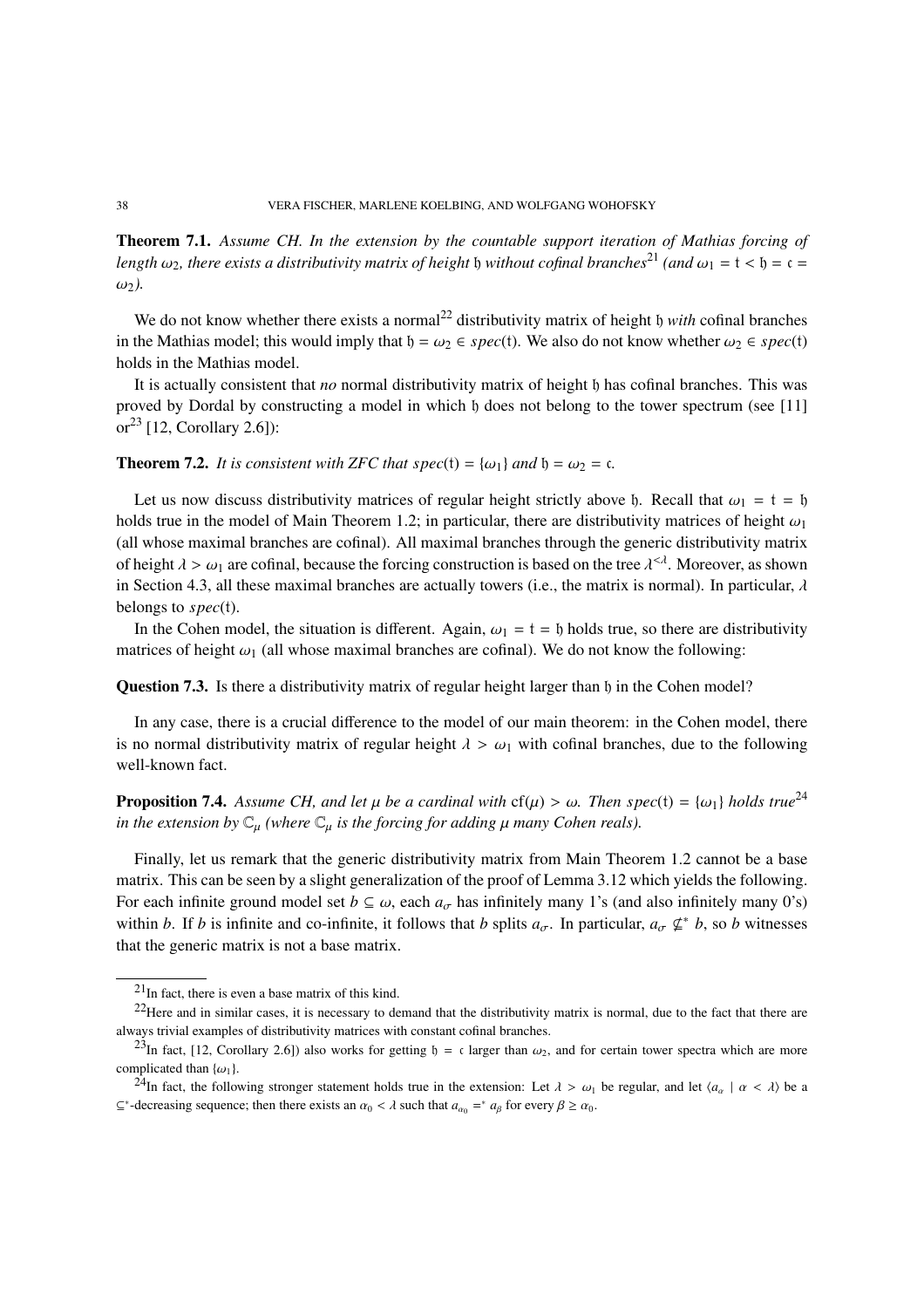7.2. The distributivity spectrum. The study of distributivity matrices of various heights naturally gives rise to the following notion. Let

 $spec(\mathfrak{h}) := \{ \lambda \mid \lambda \text{ is regular and there is a distributivity matrix of height } \lambda \}$ 

be the *distributivity spectrum*. Recall that the existence of distributivity matrices is only a matter of cofinality, i.e., there exists a distributivity matrix of height  $\delta$  if and only if there exists one of height  $cf(\delta)$ . Therefore, the restriction of the definition of *spec*(f) to regular cardinals makes sense. Clearly, the minimum of  $spec(\mathfrak{h})$  is the distributivity number  $\mathfrak{h}$ .

Spectra have been considered for several cardinal characteristics, but not for h. For example, spectra for the tower number t have been investigated in [22] and [12], spectra for the almost disjointness number a in [22], [6], and [31], spectra for the bounding number b in [12], spectra for the ultrafilter number u in [29], [30], and [17], and spectra for the independence number i in [15]. Furthermore, [3] develops a framework for dealing with several spectra.

Let [b, c]<sub>Reg</sub> denote the set of regular cardinals  $\delta$  with  $\delta \leq \delta \leq \epsilon$ . As already mentioned, it is easy to check that there can never be a distributivity matrix of regular height larger than c, hence  $spec(\mathfrak{h}) \subseteq$ [ $\mathfrak{h}, \mathfrak{c}$ ]<sub>*Reg*</sub>. Recall that the model of Main Theorem 1.2 satisfies

$$
\{\omega_1,\lambda\}\subseteq spec(\mathfrak{h})
$$

(where  $\lambda > \omega_1$  is the regular cardinal chosen there). In particular, by choosing  $\lambda = \mu = \omega_2$ , we obtain a model in which  $\{\omega_1, \omega_2\} = spec(\mathfrak{h}) = [\mathfrak{h}, \mathfrak{c}]_{\text{Re}g}$ .

Question 7.5. Is it consistent that *spec*(h) contains more than 2 elements?

*Acknowledgment.* We want to thank Osvaldo Guzman for his inspiring tutorial at the Winter School 2020 ´ in Hejnice and for helpful discussion about B-Canjar filters.

#### **REFERENCES**

- [1] Bohuslav Balcar, Michal Doucha, and Michael Hrušák. Base tree property. Order, 32(1):69–81, 2015.
- [2] Bohuslav Balcar, Jan Pelant, and Petr Simon. The space of ultrafilters on N covered by nowhere dense sets. *Fund. Math.*, 110(1):11–24, 1980.
- [3] Andreas Blass. Simple cardinal characteristics of the continuum. In *Set theory of the reals (Ramat Gan, 1991)*, volume 6 of *Israel Math. Conf. Proc.*, pages 63–90. Bar-Ilan Univ., Ramat Gan, 1993.
- [4] Andreas Blass. Combinatorial cardinal characteristics of the continuum. In *Handbook of set theory. Vols. 1, 2, 3*, pages 395–489. Springer, Dordrecht, 2010.
- [5] Andreas Blass. Finite support iterations of  $\sigma$ -centered forcing notions. MathOverflow, 2011. http://mathoverflow.net/questions/84129.
- [6] Jörg Brendle. Mad families and iteration theory. In *Logic and algebra*, volume 302 of *Contemp. Math.*, pages 1–31. Amer. Math. Soc., Providence, RI, 2002.
- [7] Jörg Brendle. Templates and iterations: Luminy 2002 lecture notes. *RIMS Kōkyūroku*, 1423:1–12, 2005.
- [8] Jörg Brendle. Some forcing techniques: Ultrapowers, templates, and submodels. 2021. http://arxiv.org/abs/2101.11494.
- [9] Jörg Brendle and Vera Fischer. Mad families, splitting families and large continuum. *J. Symbolic Logic*, 76(1):198–208, 2011.
- [10] Jörg Brendle and Diana Carolina Montoya. A base-matrix lemma for sets of rationals modulo nowhere dense sets. Arch. *Math. Logic*, 51(3-4):305–317, 2012.